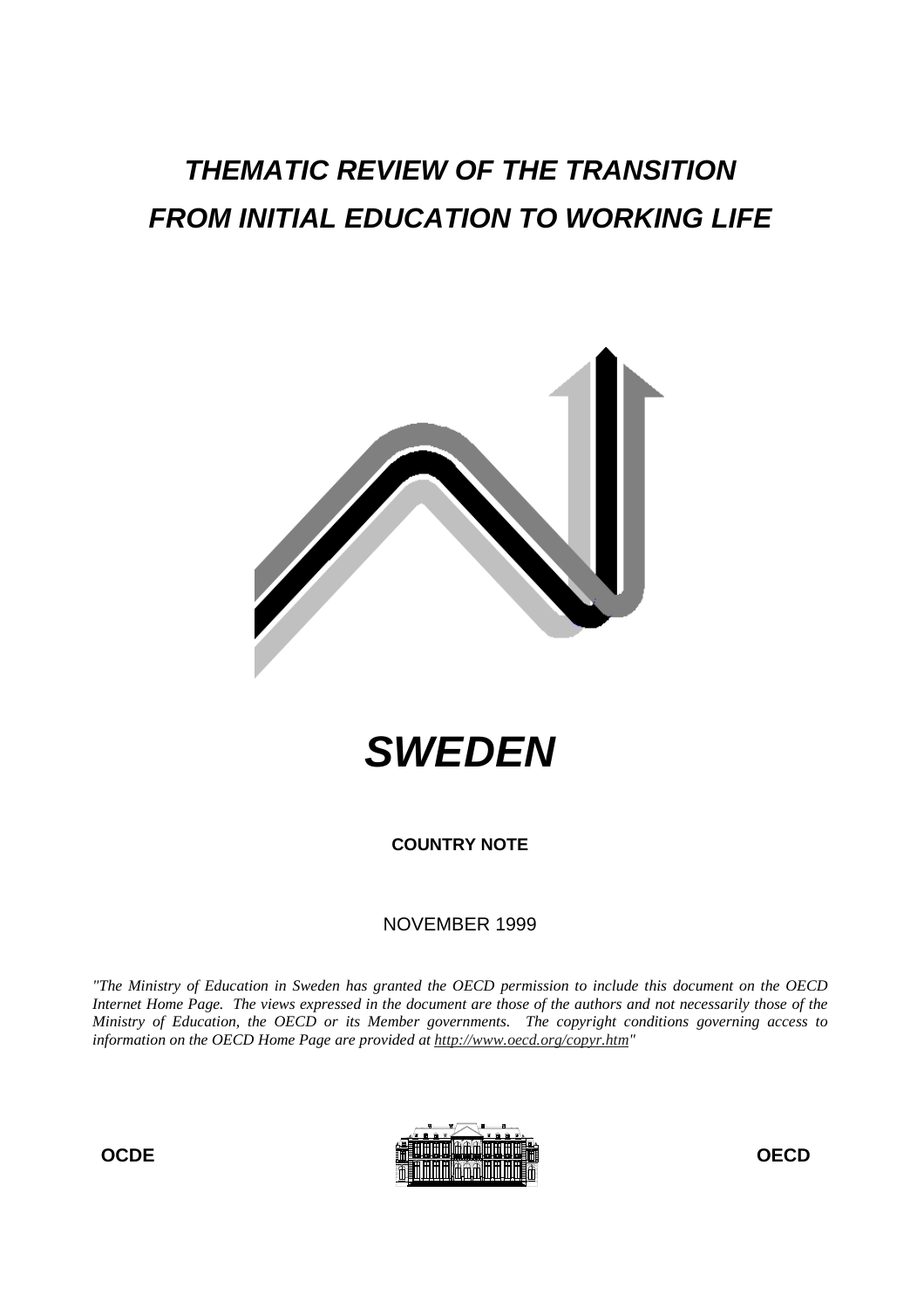# **TABLE OF CONTENTS**

| 1.1 |                                                                         |  |
|-----|-------------------------------------------------------------------------|--|
| 1.2 |                                                                         |  |
|     |                                                                         |  |
|     | 2. THE CONTEXT OF YOUNG PEOPLES' TRANSITION TO WORKING LIFE IN SWEDEN 3 |  |
| 2.1 |                                                                         |  |
| 2.2 |                                                                         |  |
| 2.3 |                                                                         |  |
|     |                                                                         |  |
| 3.1 |                                                                         |  |
| 3.2 |                                                                         |  |
| 3.3 |                                                                         |  |
| 3.4 |                                                                         |  |
| 3.5 |                                                                         |  |
| 3.6 |                                                                         |  |
|     |                                                                         |  |
| 4.1 |                                                                         |  |
| 4.2 |                                                                         |  |
| 4.3 |                                                                         |  |
| 4.4 |                                                                         |  |
|     |                                                                         |  |
|     |                                                                         |  |
|     | <b>APPENDIXES:</b>                                                      |  |
|     |                                                                         |  |
|     |                                                                         |  |
|     |                                                                         |  |
|     |                                                                         |  |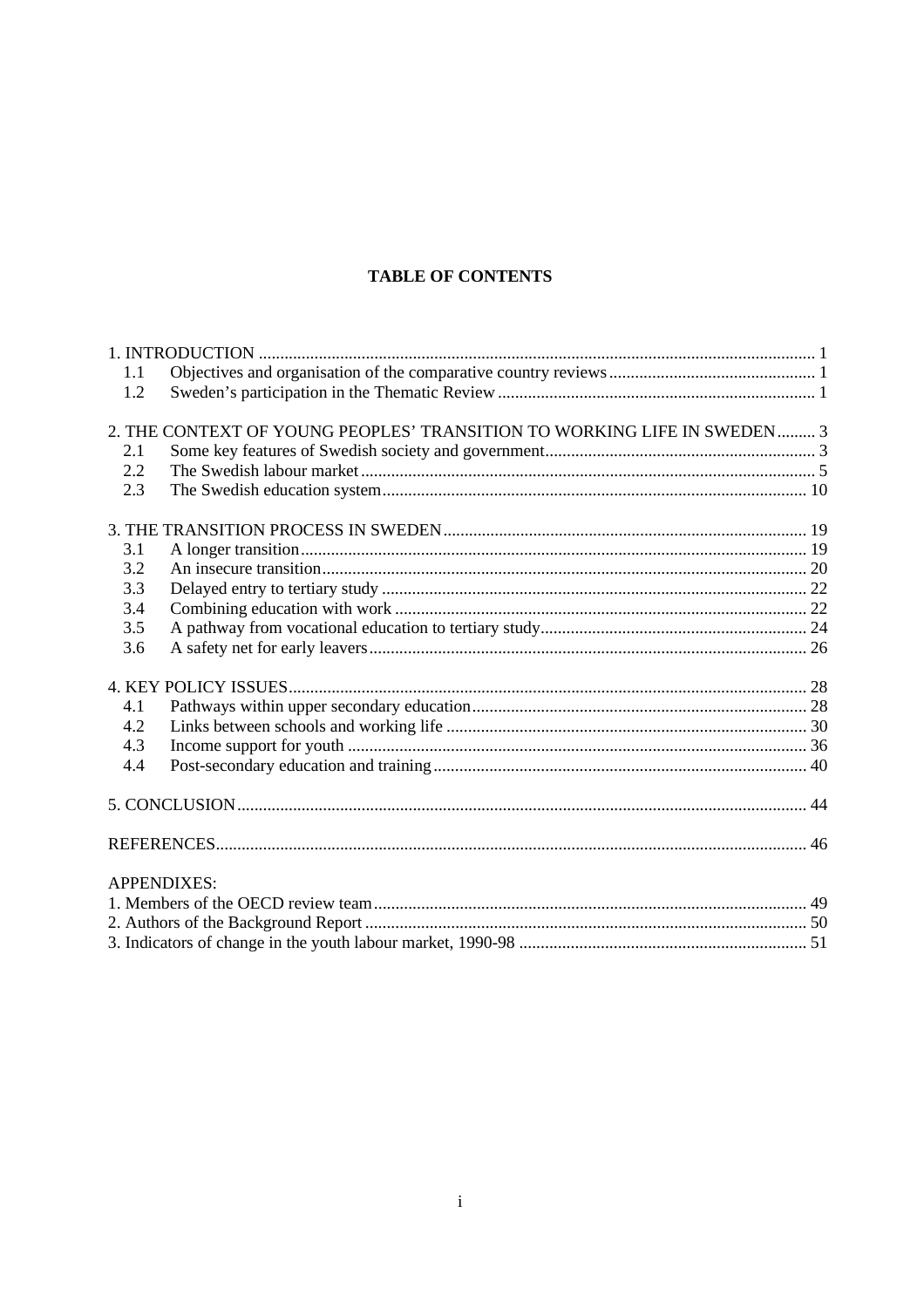# **1. INTRODUCTION**

## *1.1 Objectives and organisation of the comparative country reviews*

The OECD's Education Committee launched the Thematic Review of the Transition from Initial Education to Working Life in November 1996. Within a lifelong learning framework the Thematic Review has been concerned with two broad questions:

- How has young people's transition to working life been changing during the 1990s?
- What sorts of policies and programmes are effective in delivering successful transition outcomes for young people?

Fourteen of the OECD's Member countries have taken part in the Thematic Review. In addition to Sweden, the last of the 14 to participate, they are: Australia; Austria; Canada; the Czech Republic; Denmark; Finland; Hungary; Japan; Norway; Portugal; Switzerland; the United Kingdom; and the United States. These countries differ widely in the institutional arrangements that they make for the transition to working life, in their social and economic contexts, and in the policy concerns that are uppermost to them.

Under the guidance of a national steering committee participating countries prepare a national Background Report using a common analytical framework<sup>1</sup>. Each country is visited by a team that includes both independent experts and representation from the OECD secretariat. Following these visits a Country Note is prepared that summarises the team's observations, conclusions and suggestions. An interim comparative report summarising the lessons learned from the first six of the 14 country reviews was prepared for the November 1998 meeting of the OECD Education Committee (OECD, 1998f). The final comparative report from the Thematic Review will be presented to the November 1999 meeting of the Education Committee. Background Reports, Country Notes and the interim comparative report are available at the Thematic Review's web site: http://www.oecd.org/els/edu/index.htm#ThematicReview.

# *1.2 Sweden's participation in the Thematic Review*

Sweden's participation in the Thematic Review will be of particular interest to other OECD Member countries. It made major changes to its transition arrangements in the 1970s, and has introduced further substantial changes in the 1990s. In each instance these changes have been designed to foster a broader preparation for working life, as well as to lay a solid foundation for learning throughout life. Sweden has had a longstanding commitment to equity in its social policies, including its education policies, and this sits alongside a strong commitment within public policies to the promotion of a high quality of working life. It is a society that in recent years has had to balance these objectives with adjustment to changed and difficult labour market circumstances. At the same time it has made some major changes to the ways in which its public services, including education and employment, are administered, giving a greatly increased role to actors at the local and regional levels.

Sweden's participation in the Thematic Review has been co-ordinated by the Ministry of Education and Science, which, under an internal steering committee, took responsibility for the preparation of Sweden's Background Report, and for the preparation of the comprehensive and stimulating programme of visits that

<sup>|&</sup>lt;br>|<br>| <sup>1</sup> This may be found as Appendix 3 of OECD (1998f).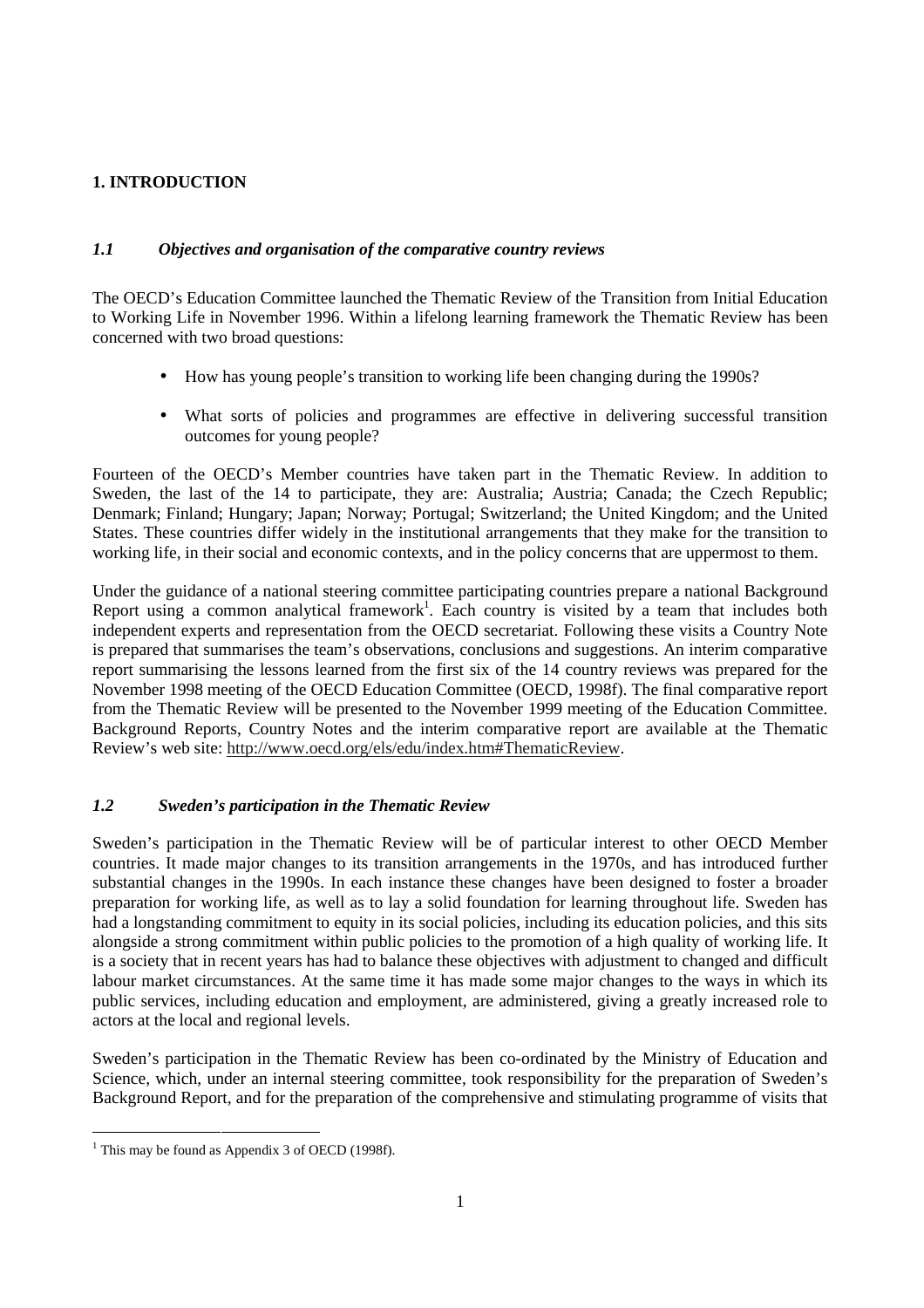took place in late January and early February 1999. The assistance of the Ministry in both of these respects was greatly appreciated by the review team.

The programme of visits included discussions with Swedish young people, employers, teachers, school administrators, higher education institutions, employer and employee representatives and educational policy makers. Its particular strength was the exposure that it provided to some key issues in Swedish upper secondary and tertiary education. The discussions concentrated on four main issues:

- The ways in which young people's transition to work in Sweden is changing;
- Where the main problems lie, including identification of those most at risk in the transition;
- How the transition process might be improved for young Swedes; and
- Identifying policies and programmes that are particularly effective, including the reasons for their success.

The present review has followed an earlier national review of Swedish education policy (OECD, 1995), Sweden's participation in the Thematic Review of the Initial Years of Tertiary Education (OECD, 1998e), and an OECD economic survey of Sweden which paid particular attention to education, training and labour market reform issues (OECD, 1998d). Needless to say, the paper that follows is the responsibility of the review team. Although it benefited greatly from the Background Report and the materials assembled before, during and after<sup>2</sup> the visit, any errors and misinterpretations are our own.

This Country Note is intended to serve several purposes: to provide the Swedish authorities with an external assessment of the Swedish transition system and with some pointers to key policy issues; to provide non-Swedish readers with a better understanding of how young Swedes make the transition from initial education to working life; and to provide non-Swedish readers with a better understanding of good practices in Sweden. Section 2 describes the context of young people's transition to working life in Sweden, both to assist non-Swedish readers and to provide background for some of the policy issues raised by the Country Note. Section 3 provides an analysis of the transition process in Sweden and of the ways that it has changed during the 1990s. Section 4 discusses some key policy issues, and Section 5 offers some concluding remarks.

 $\frac{1}{2}$  $<sup>2</sup>$  Particular thanks are offered to Statistics Sweden for material provided after the conclusion of the review team's visit.</sup>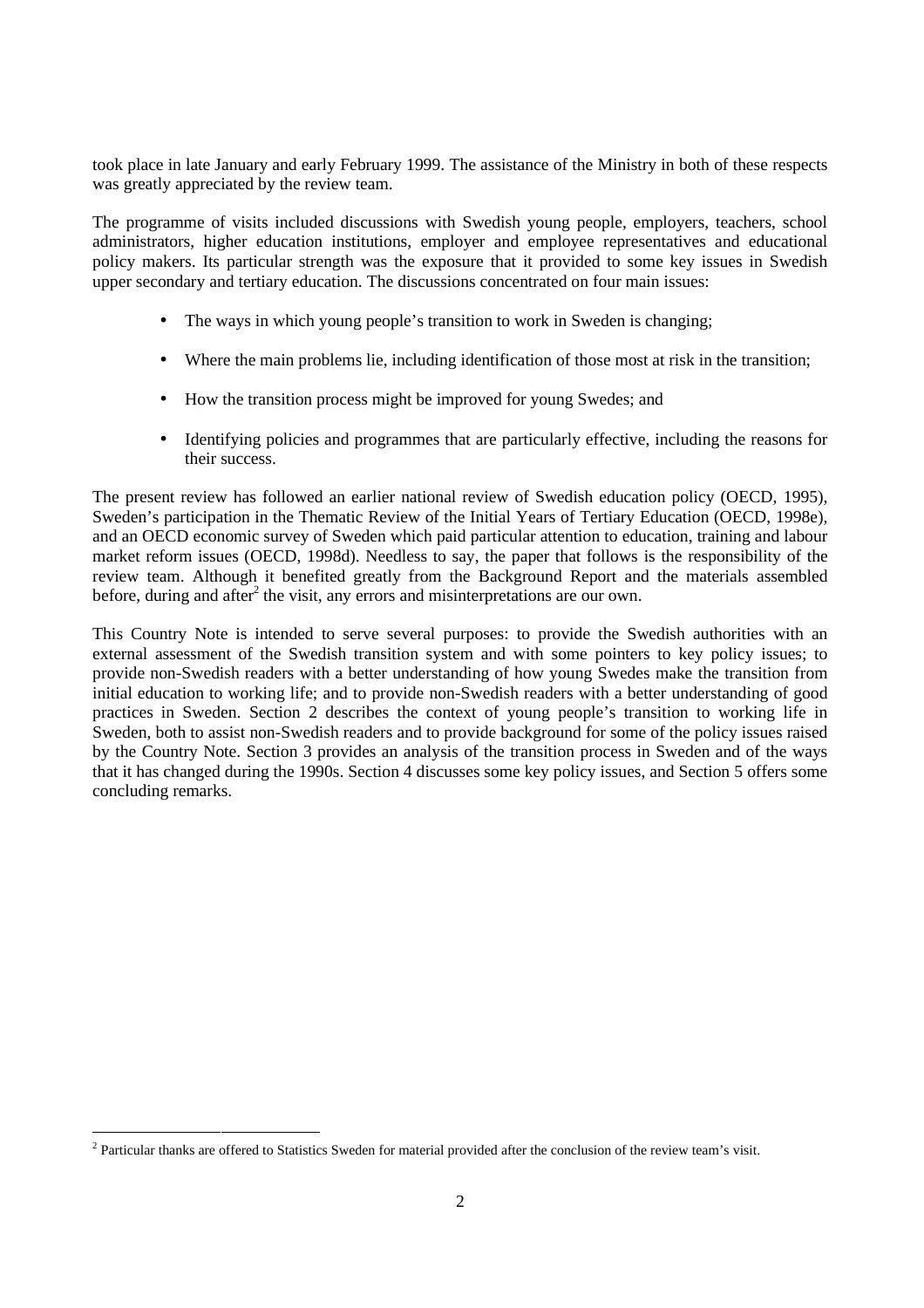## **2. THE CONTEXT OF YOUNG PEOPLES' TRANSITION TO WORKING LIFE IN SWEDEN**

Young people's transition to working life in Sweden has been shaped by a number of key features of Swedish society: its values and traditions; its labour market; and its education system.

## *2.1 Some key features of Swedish society and government*

#### *A commitment to equity and social inclusion*

Sweden's longstanding commitment to equity pervades almost all aspects of public decision making. It can be seen in the vigorous efforts that have been made to ensure that women can fully participate in all aspects of Swedish life, and is reflected in female labour force participation rates that are among the highest in the  $OECD<sup>3</sup>$ . It is can be seen in the efforts that have been made in the 1990s to ensure regional equality of access to and provision of education, despite a decentralisation of decision making. It can be seen in the abolition of apprenticeship in 1970, a decision that in large part was taken to avoid what was seen at the time in Sweden to be an education system divided on gender and class lines. The commitment to equity can be seen in decisions, even prior to the upper secondary reforms of the 1990s, to ensure that the choice of a vocational programme within upper secondary school should not be seen as an educational dead end. As a result for some years all upper secondary pathways and programmes have enabled young people to progress to tertiary study in Sweden. This has been an important achievement within the OECD that many other countries are now striving to emulate.

A further indication of a commitment to equity in Swedish life is a relatively high degree of wage compression. The smaller, compared to other OECD countries, differences that can be observed between the earnings of upper secondary graduates and tertiary graduates<sup>4</sup>, between blue collar and white collar workers, between non exporting domestic industries and internationally competitive exporting industries, between young workers and older workers<sup>5</sup>, are the result of a number of factors in Sweden's economic and industrial relations history in addition to a commitment to equality. These include the belief that small wage differentials will encourage a movement of individuals from low to high skill occupations, and that high wages for lower skilled work will penalise low skill, low profit firms, thus improving the overall efficiency of the Swedish economy. But a belief in equity, as well as efficiency, has been just as powerful an influence<sup>6</sup>. (See for example Erixon (1994), Robinson (1995), Björklund and Freeman (1995) and European Commission (1996)).

<sup>-&</sup>lt;br>3 <sup>3</sup> In 1997 75% of 15-64 year-old Swedish women were members of the labour force, a participation rate exceeded only by Iceland, Norway and Denmark.

<sup>4</sup> Employed persons aged 30-44 with a university-level qualification earned only 49% more than those with an upper secondarylevel qualification in 1996. This compared to an OECD average of 60%. (Source: OECD, 1998a).

 $<sup>5</sup>$  In the ordinary labour market there have generally been no special wages for young people. Minimum wages exist for most jobs,</sup> and equal wages are normally paid for the same job, regardless of age. However some collective agreements now allow lower youth wages.

<sup>&</sup>lt;sup>6</sup> Nickell and Layard (1998) argue that the high degree of wage compression observed in Sweden is a function of the compressed real skill levels of Swedish adults, compared to other countries, as measured by national performance in international studies of numeracy skills. Using performance on identical test items Wolf and Steedman (1998) show that the numeracy skills of Swedish upper secondary students in the lower half of the attainment range are above those of English students in the lower half of the attainment range.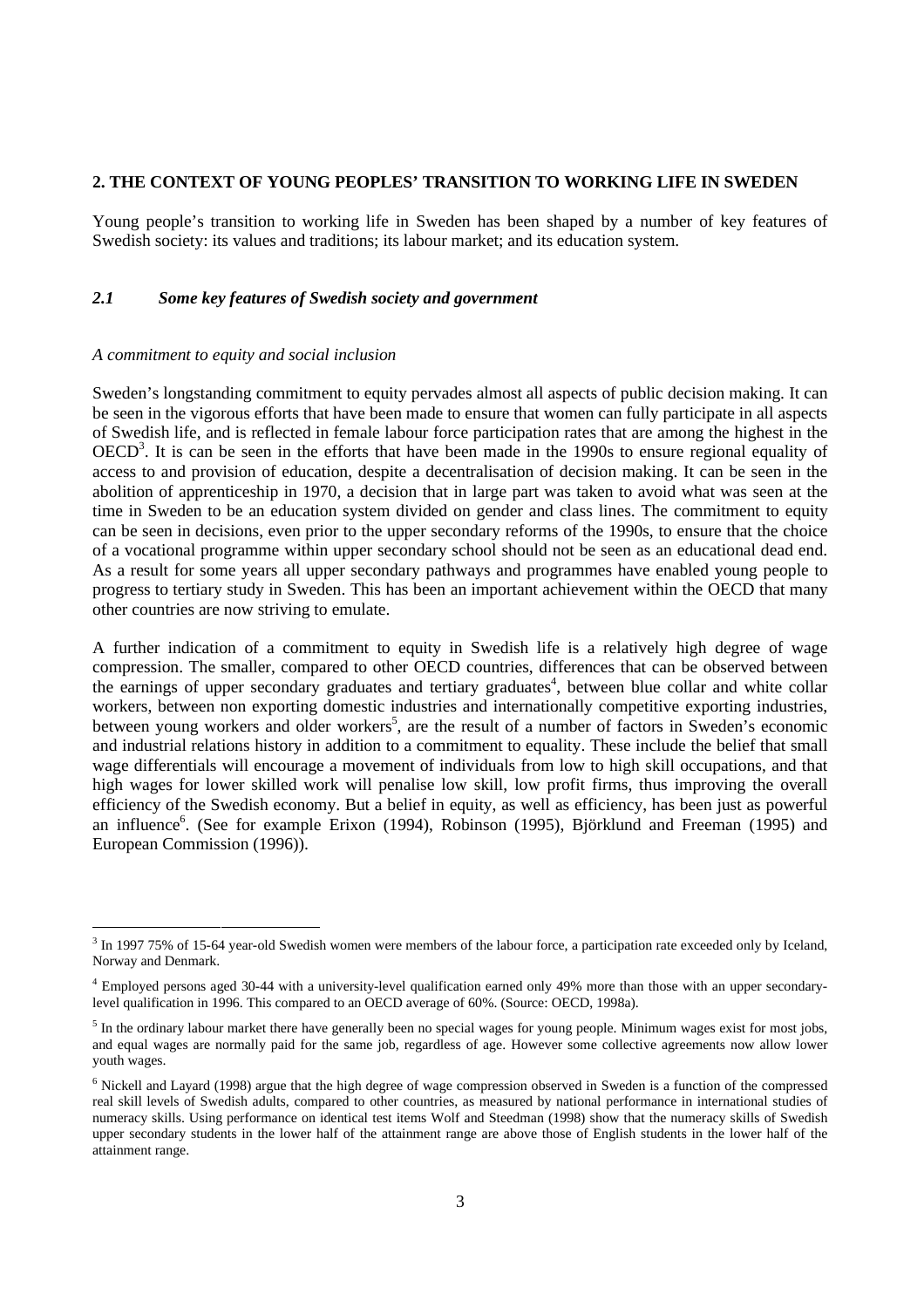#### *A commitment to openness and participation*

Sweden has a strong commitment to openness and participation in its public decision making. This ensures that key educational policy changes are subjected to full and public discussion, outside of the parliament as well as within, and that key interest groups are widely consulted before legislation is enacted. It helps to ensure that key reforms, such as the 1991 legislation which introduced a new structure for upper secondary education, have bipartisan support and are not reversed upon a change of government. This gives continuity and stability to educational policy making. It helps to support a climate in which educational reforms are evaluated, and the results of these evaluations are placed in the public domain (Tuijnman and Wallin, 1995).

Openness in public decision making is reflected in a belief that the public has a right to access key information, a right enshrined in the Co-determination Act. Public access to key information helps to ensure that education is a very public activity, and that the decisions of policy makers are subject to the scrutiny of parents, teachers and employers. It helps to ensure that public debates on education are informed. In turn informed public debate is made easier by the high levels of general education within the Swedish population. Within labour market policy, perhaps to a greater extent than in education policy, a belief in the importance of participative decision making has ensured that many decisions are not taken without the involvement of employer organisations and the trade unions, even if the nature of this involvement has been changing during the 1990s as a result of the more decentralised nature of public decision making in Sweden.

#### *A devolution of power and responsibility*

Before the early 1990s centralised decision making and centralised resource allocation were typical of much of Swedish public administration. They were supported by a corporatist tradition that gave national employer organisations and national trade unions a key consultative and decision making role in a wide range of economic and social policies. But Sweden has now become one of the most highly decentralised members of the OECD in many aspects of public administration. Local responsibility at the level of Sweden's 289 municipalities, rather than central responsibility, local revenue raising as well as local control over expenditure, steering by goals and by targets rather than by central direction and by central budgetary control, and schools themselves rather than regional or national authorities having responsibility for some aspects of educational decision making have become more common within Swedish education in the late 1990s.

Within education these changes have been associated with a shift from multiple ear-marked grants to fund and control schools to much broader block grants, to quality assurance through the specification of the key goals to be achieved using these grants, and to reporting and monitoring mechanisms designed to measure progress towards the achievement of goals. Accompanying these changes has been a new emphasis upon diversity and choice. Legislation has made the establishment of independent schools easier, and funding that accompanies the student makes it possible for independent schools to access public funds<sup>7</sup> (Ministry of Education and Science, 1994).

Decentralisation has also occurred in labour market and employment policy, and key actors in young people's transition have been forced to respond. For example SAF, the Swedish Employers' Confederation, now prefers to encourage its regional branches to engage in dialogue with schools, and to encourage them in turn to stimulate individual firms to work with schools. In the past it was more likely to operate by co-ordinating national employer discussions with national bodies such as the Ministry of

<sup>-&</sup>lt;br>7  $\frac{1}{1}$  However the actual numbers attending independent schools remains very small at around 2%.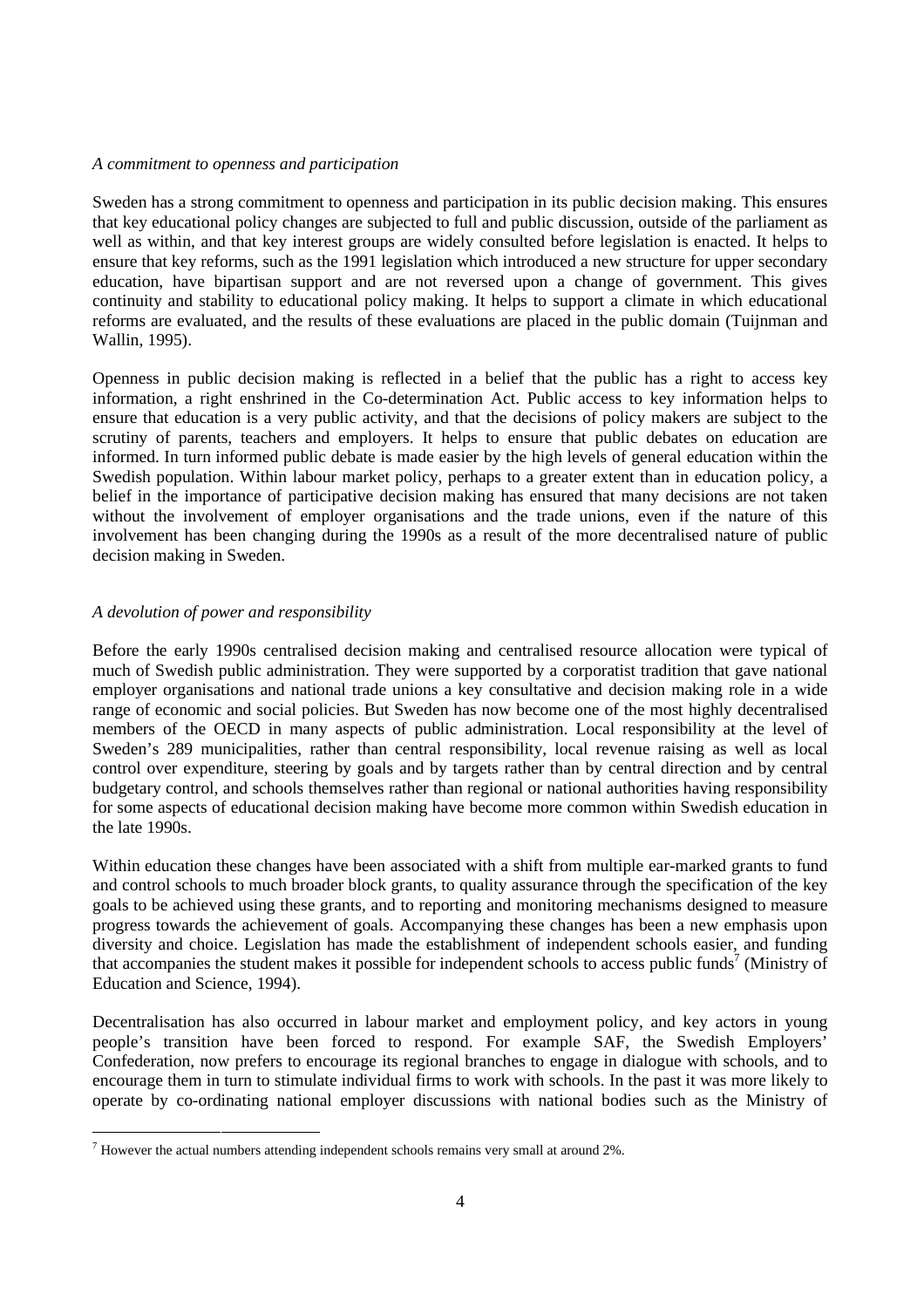Education or the National Agency for Education. The 1991 legislation that laid down the framework for the new upper secondary school gives all young people the right to a programme of their choice on entering upper secondary school. In part this was intended to increase labour market flexibility. By moving away from central planning as a means of allocating resources between different programmes, it was thought that the balance between supply and demand for skills was more likely to be the result of individual choices and local needs.

## *2.2 The Swedish labour market*

#### *Some background*

Sweden became an industrialised nation somewhat later than many other European countries. Its economic development during the twentieth century has capitalised upon natural advantages conferred by plentiful supplies of timber and iron ore. But Sweden has also relied heavily upon the application of technical and scientific knowledge and innovation and upon excellent design to build the core of its modern economy around a limited number of large manufacturing corporations that put it among the world leaders in industries such as vehicle manufacturing, electrical engineering, telecommunications, pulp and paper machinery and crystal. Seventy per cent of the manufacturing work force has been concentrated in large corporations such as Volvo, Asea Brown Boveri, SKF, Ericsson and Electrolux, giving it what has been referred to as the "schnapps glass effect"<sup>8</sup>, with very few of the private sector work force employed in small to medium sized enterprises and a rate of creation of new firms that is among the lowest in Europe. Swedish firms typically are niche-players that position themselves preferably in top segments of whatever markets they operate in. Because of the limited scale of the country (and of bordering countries), many cannot afford to concentrate on the home market, and once operating in global markets they are forced into the top segments because of their high wages and taxes. This helps to explains the under-representation of small and medium sized enterprises: they lack the critical mass to operate on a global scale. It also explains the necessity of following a high skill, high wage strategy, and, indirectly, it explains the Swedish harmony model: high quality production requires stable labour relations, industrial democracy on all levels, and an absence of strikes. A high skill, high wage strategy also requires a well educated workforce with high levels of general knowledge.

Swedish industrial and employment policies have been characterised by a heavy emphasis upon the development of human resources. The country has a highly educated population and places a great emphasis upon fluency in English, the principal language of international commerce. The large corporations that play a major role in the Swedish economy have traditionally had large human resource development departments (OECD, 1993). Sweden has been an international innovator in quality of working life research. Swedish managers are more likely than those from other countries to delegate, to take a long term perspective, and to fit the job to the person rather than the person to the job (Hampden-Turner and Trompenars, 1993). The 1938 Saltsjöbaden accord between employers and the trade union movement resulted in education and training within active labour market policies and adult education being seen as essential elements of full employment policies.

High costs within exporting industries, a reliance upon employment growth within the public sector to cushion the impact of unemployment in association with limited employment growth in small and medium sized enterprises, and a high public sector debt were among the causes of a sharp rise in unemployment in the early 1990s. Total unemployment jumped from under 2% of the labour force in 1990 to over 10% in 1997. This rapid rise in unemployment has led to serious questioning, without a clear and agreed

 <sup>8</sup> "Small isn't beautiful in Sweden", *The Economist*, February 18, 1995.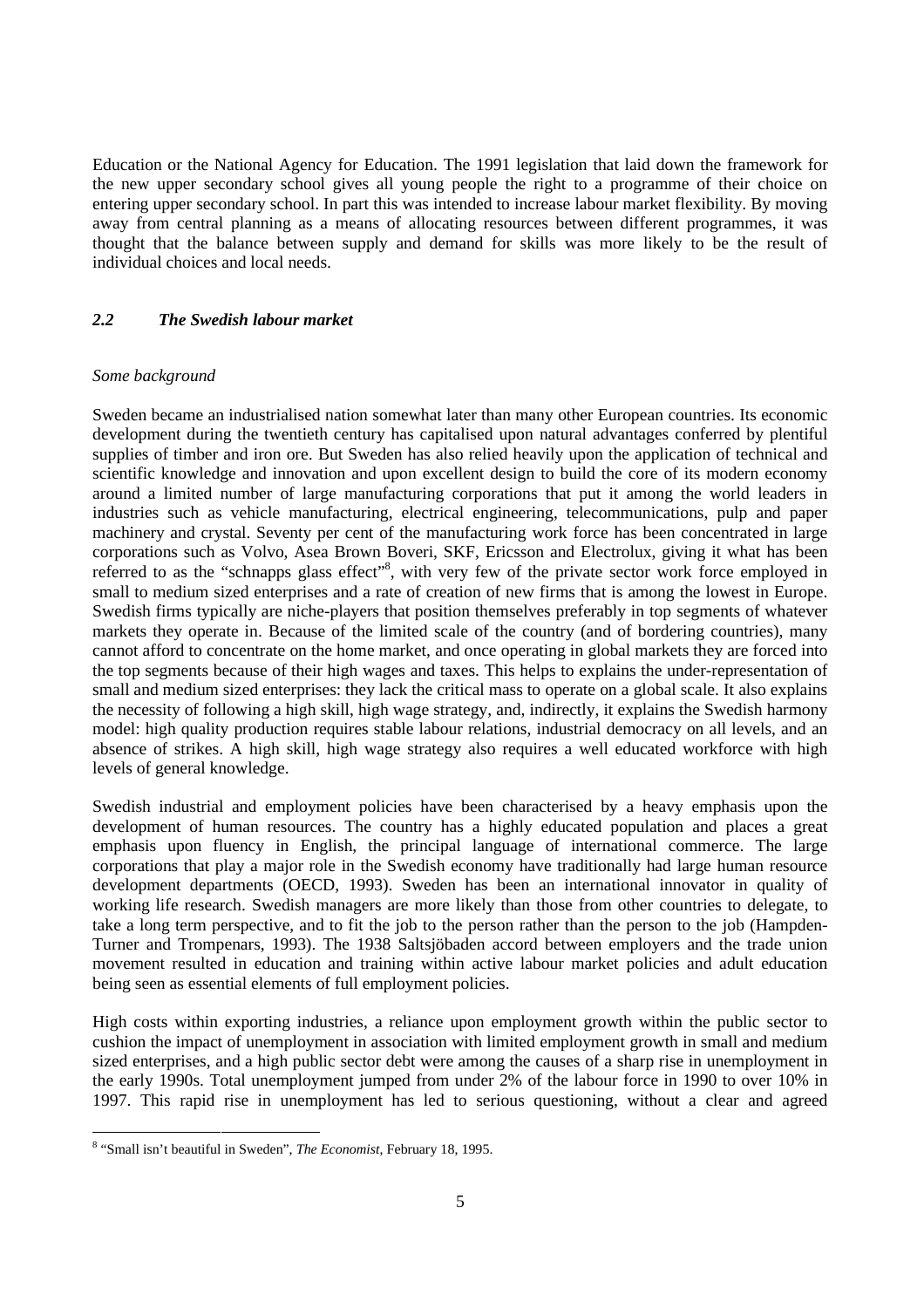alternative emerging, of the continued validity of the "Swedish model" of economic management. Since the early 1950s this has sought to find a "third way" between Keynesianism and monetarism, combining full employment with growth and low levels of inflation (Olson, 1990; de Geer, 1992)<sup>9</sup>. During the 1990s job creation by major Swedish corporations has been concentrated outside of Sweden, and a number of large Swedish corporations -- including Pharmacia, Nordbanken, Nobel Industries, ABB, Ikea and Alfa Laval -- have moved their headquarters abroad. In 1998 Ericsson, Sweden's largest exporter, decided to move some of its corporate functions and its European headquarters to London<sup>10</sup>.

The Swedish labour market is at best only weakly occupationally organised. Although, as we will see below, a substantial share of upper secondary students take vocational education programmes, occupationally specific qualifications are generally not required for entry to particular jobs, and only a handful of occupations or professions require a recognised certificate or diploma for entry (for example aircraft maintenance technician, dental nurse, ship mechanic and electrician). Unlike many other countries, there is no national scheme of vocational qualifications. This reduces the role of employers and trade unions in determining matters such as the level and content of vocational education. As Sweden to all intents and purposes has lacked an apprenticeship system between 1970 and the late 1990s, employerunion negotiations on training have largely been confined to continuing education and training, in-firm training, educational leave and similar matters that are of most concern to existing work force members, and on these matters their involvement has been extensive. Their presence in initial education and training has however been weak, and the State has been dominant.

## *Key changes in the Swedish labour market in the 1990s*

#### Falling employment

The single factor having more impact than any other in shaping young people's transition from initial education to working life in Sweden has been the sharp fall in overall employment levels in the 1990s. As Figure 1 shows, it has been among the largest fall in employment levels of the 14 countries participating in the Thematic Review, with the total number of jobs falling by nearly 12%, exceeded only by Finland. Sweden's experience stands in marked contrast to the rising employment levels experienced by countries such as Austria, Norway and the United States during the 1990s. Unlike Finland, Hungary and the Czech Republic, which have also experienced marked falls in overall employment during the 1990s, Sweden's falling employment levels cannot be ascribed to the sharp economic transformations required as a result of the disintegration of the former Soviet Union.

The impact of the fall in the total number of people with jobs in Sweden during the 1990s can be seen in a number of indicators, summarised in Table 1. The employment to population ratio<sup>11</sup> has fallen sharply, from being one of the highest in the OECD (84.4%) at the beginning of the decade to 72.6% in 1998. The total unemployment rate jumped from only 1.8% in 1990 to 10.3% in 1997, although it fell to 8.3% in 1998. In addition to those who are formally seeking work, nearly half as many again are participating in active labour market programmes<sup>12</sup>, so that the real size of the group who would like work but cannot find it is significantly greater than formal unemployment rates show. Long term unemployment<sup>13</sup> has more than

<sup>-&</sup>lt;br>9 <sup>9</sup> The Swedish model has also entailed a societal bargain: a willingness to accept a high level of taxation in exchange for a high level of provision of public services, all this founded on a strong feeling of community and a high level of 'trust' among people.

<sup>10</sup> "Call for probe into corporate exodus", *Financial Times*, January 13, 1999.

 $11$  Defined as the total number of employed persons as a proportion of the population aged 16-74.

 $12$  The number peaked at 5.3% of the labour force in 1994, but has since been scaled down to around 4.5% (OECD, 1998d).

<sup>&</sup>lt;sup>13</sup> Unemployment of six months or more duration.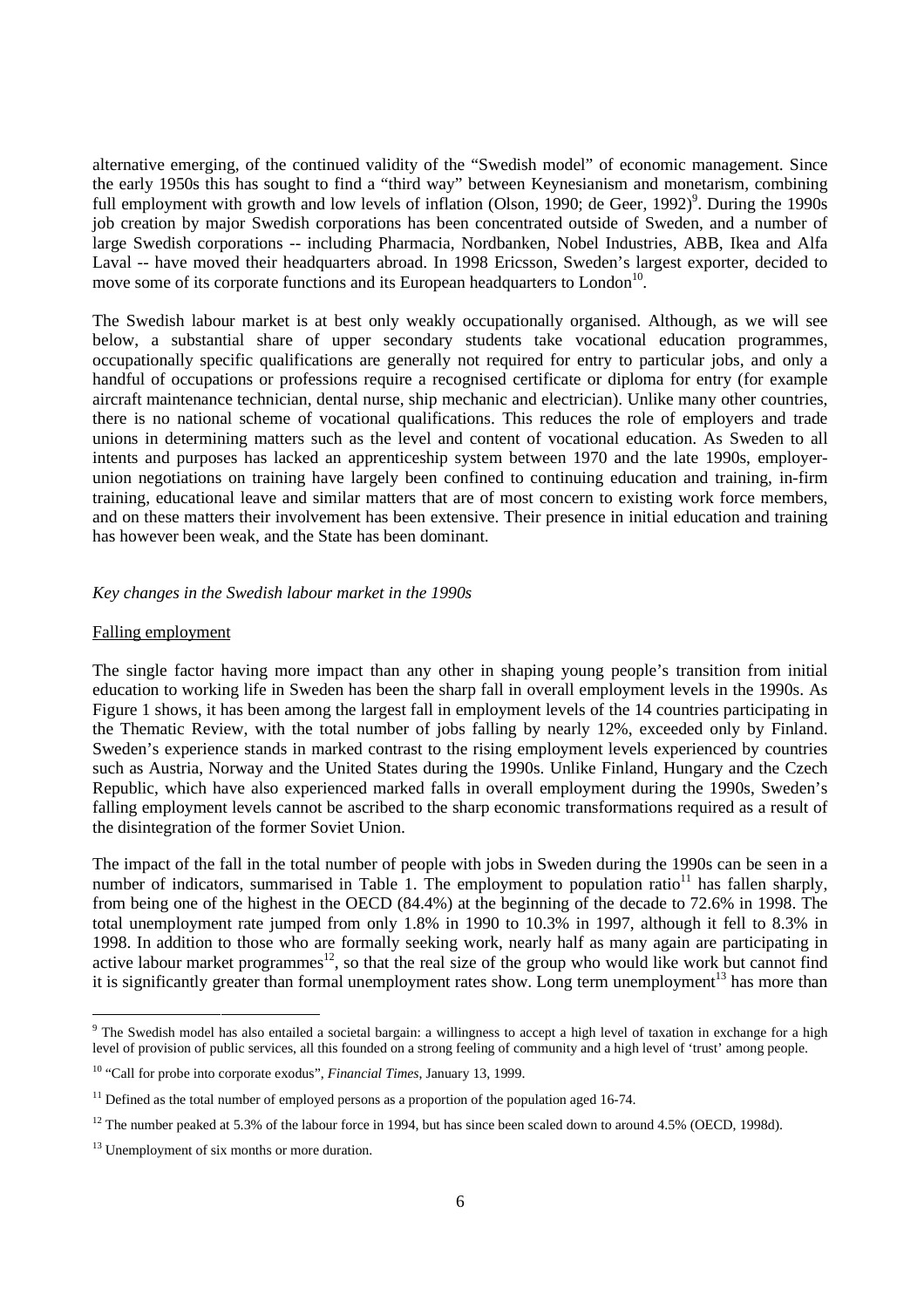doubled, rising from 22% of total unemployment in 1990 to 46% in 1998. The deteriorating labour market has had a particular impact upon those without tertiary qualifications. In 1990 the gap between the unemployment rates of those with compulsory education, those with upper secondary education and those with higher education qualifications was very small, with each being between 1% and 2.5%. By the mid 1990s, however, the gap between these groups had widened considerably. For those with less than upper secondary education the unemployment rate in 1995 was 10.1%, and for those with upper secondary education it was 8.7%. However for those with a university-level education the unemployment rate was only half these levels, at 4.2% (OECD, 1997, Table E2.1a).

| Table 1 Labour market indicators, 1990-98 |  |  |  |
|-------------------------------------------|--|--|--|
|-------------------------------------------|--|--|--|

|                                             | 1990 | 1991        | 1992        | 1993        | 1994        | 1995        | 1996         | 1997         | 1998        |
|---------------------------------------------|------|-------------|-------------|-------------|-------------|-------------|--------------|--------------|-------------|
| Employment to population ratio              | 84.4 | 82.5        | 78.7        | 73.9        | 72.8        | 73.5        | 72.7         | 71.7         | 72.6        |
| Unemployment rate<br>Long term unemployment | 22.2 | 3.2<br>22.8 | 5.8<br>29.0 | 9.5<br>32.8 | 9.8<br>41.8 | 9.2<br>40.8 | 10.0<br>44.5 | 10.3<br>48.1 | 8.3<br>45.6 |

*Source*: OECD (1998c) and OECD labour force database.





*Source*: OECD (1998c)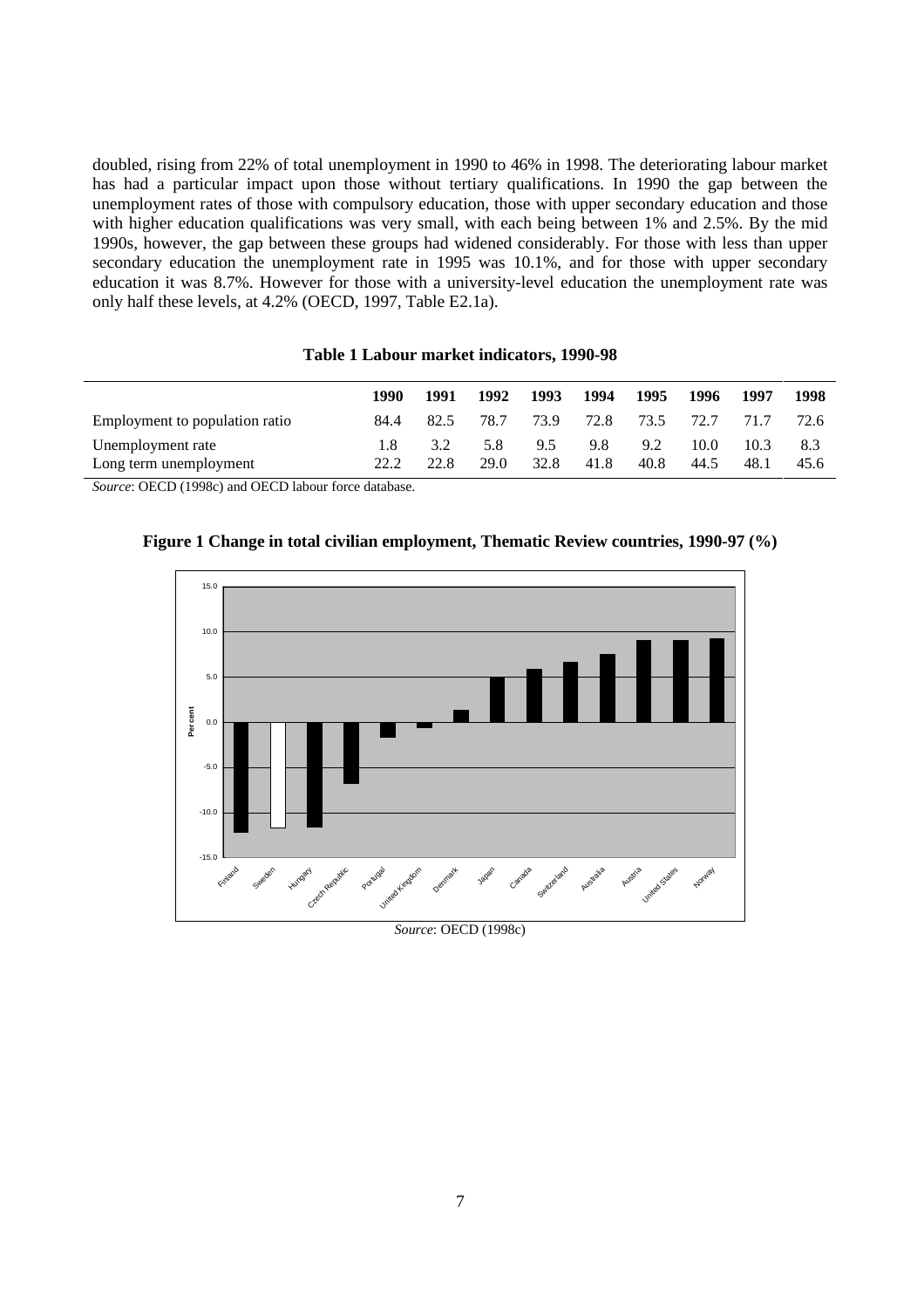#### Impact upon youth

These changes have had a particularly severe impact upon young people. Of the 515 000 jobs lost in Sweden between 1990 and 1998, 79% were lost by 15-24 year-olds, even though this age group made up only 16% of the labour force in 1990. While the total number of jobs fell by over 11% between 1990 and 1998, among 15-19 year-olds it fell by 56% and among 20-24 year-olds it fell by 38%. Between 1990 and 1998 the proportion of 15-19 year-olds with a job more than halved, falling from 48% to 23%. Among 20- 24 year-olds the proportion with a job fell from 80% to 55%.

Although unemployment is typically briefer among youth than among adults, the incidence of long term unemployment has been rising steadily among 20-24 year-olds during the 1990s in Sweden (Table 2). It was very low in the early 1990s, but by 1998 had risen to be within the average range of the OECD. Among teenagers the incidence of long term unemployment is roughly half that among 20-24 year-olds, and has remained consistently within the average range of the OECD during the 1990s, despite the overall worsening of the Swedish labour market, both overall and for youth.

The duration of long term unemployment among youth is still not high in Sweden by OECD standards. Nevertheless Sweden's experience during the 1990s stands in contrast to other Nordic countries. Denmark, Finland and Norway have each experienced a falling incidence of long term unemployment among both teenagers and young adults during the 1990s, and now each is well below the OECD average.

|                     |                  | 15-19 year-olds  |                  |                  |                   |      |      |      |      |
|---------------------|------------------|------------------|------------------|------------------|-------------------|------|------|------|------|
|                     | 1990             | 1991             | 1992             | 1993             | 1994              | 1995 | 1996 | 1997 | 1998 |
| Denmark             | 32.9             | 36.4             | 23.4             | 28.7             | 22.6              | 18.6 | 25.8 | 19.0 | 16.2 |
| Finland             | $\boldsymbol{m}$ | $\boldsymbol{m}$ | $\boldsymbol{m}$ | $\boldsymbol{m}$ | $\boldsymbol{m}$  | 14.8 | 15.7 | 9.7  | 13.0 |
| Norway              | 21.4             | 20.8             | 22.6             | 30.8             | 20.6              | 30.0 | 0.0  | 0.0  | 0.0  |
| Sweden              | 22.4             | 18.3             | 21.3             | 17.6             | 22.3              | 29.8 | 25.3 | 22.3 | 23.3 |
| <b>OECD</b> average | 24.7             | 23.0             | 19.9             | 21.4             | 24.6              | 22.0 | 23.8 | 24.6 | 24.9 |
|                     |                  |                  |                  |                  | $20-24$ year-olds |      |      |      |      |
|                     | 1990             | 1991             | 1992             | 1993             | 1994              | 1995 | 1996 | 1997 | 1998 |
| Denmark             | 43.5             | 39.6             | 37.0             | 31.8             | 36.4              | 25.7 | 22.5 | 21.1 | 27.0 |
| Finland             | $\mathfrak{m}$   | $\boldsymbol{m}$ | $\boldsymbol{m}$ | $\boldsymbol{m}$ | $\boldsymbol{m}$  | 40.2 | 33.1 | 27.6 | 20.4 |
| Norway              | 35.0             | 35.8             | 33.5             | 39.1             | 35.5              | 27.8 | 26.1 | 15.8 | 18.8 |
| Sweden              | 11.8             | 18.3             | 23.4             | 31.0             | 40.9              | 38.5 | 42.3 | 41.7 | 44.6 |
| <b>OECD</b> average | 49.1             | 48.6             | 49.1             | 50.9             | 52.5              | 51.7 | 51.3 | 49.7 | 48.5 |

## **Table 2 Per cent of total youth unemployment that is of six months duration or more, Nordic countries, 1990-98**

*Source*: OECD labour force data base

At the time of the review team's visit there was a belief in some quarters that young people were benefiting from the modest upturn in total employment that has been observed since 1997. It was thought, for example, that as they were more likely to have modern labour force skills -- such as foreign languages and computing skills -- than many older job seekers, this was advantaging them in expanding employment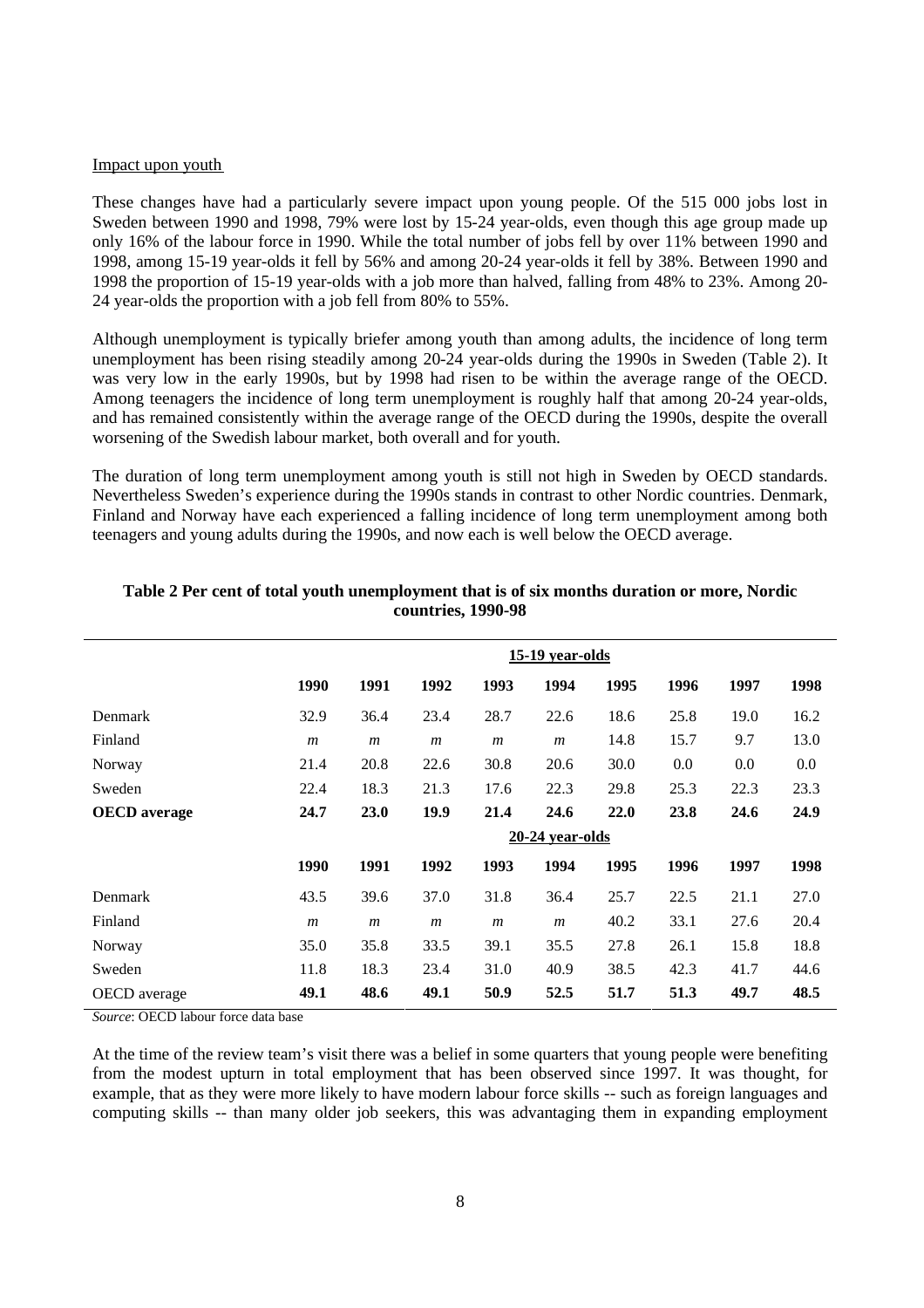areas such as financial services<sup>14</sup>. In addition young people have been the beneficiaries of the increasing number of temporary jobs that have been created in Sweden during the 1990s. Both of these may be the case, but a very substantial improvement indeed would be needed for overall youth employment levels to return to their late 1980s levels. The creation of temporary jobs, while helping young people to get a first foothold in the labour market, will not improve the overall employment level if they are simply substituted for permanent jobs. As will be shown in Section 3.2, the proportion of all employed youth in temporary jobs has grown appreciably during the 1990s.

A more detailed picture of the ways in which the labour market has changed for Swedish youth during the 1990s is given by single year of age data for 16-29 year-olds extracted from the Labour Force Survey for the first quarter of each year from 1990 to 1998. This is summarised in four charts shown in Appendix 3 which contrast 1990 and 1998 on four indicators: i) the per cent of each age who were employed and not in education; ii) the per cent of each age who were unemployed and not in education; iii) the per cent of each age who were neither in the labour market nor in education; and iv) the per cent of each age who were in education.

In brief, the four charts reveal that, between 1990 and 1998:

- Employment levels for young people who are not in education dropped sharply at all ages, and halved for 19-20 year olds. Among those in the immediate upper secondary school leaving ages (19 and 20) who have left education only 20% to 30% now have a job, compared to around 60% at the beginning of the decade. For those under the age of 19 who have left education there is now almost no prospect of employment in Sweden.
- The proportion of those aged between 19 and 29 who have left education and who are unemployed has jumped sharply, from around 2% to between 6% and 9%. However among those under the age of 19 the proportion of each age who have left education and who are looking for work has in fact fallen. Whilst the numbers are small, this is a significant achievement given the state of the Swedish labour market in the period.
- The proportion of young Swedes under the age of 19 who neither in education nor the labour market is extremely small, and during the 1990s has fallen below even the very low levels of roughly 2% observed in 1990. The proportion of each age who are neither in education nor in the labour market has changed very little over the period, except among 19 year olds. Again, given the difficult situation of the Swedish labour market, both of these should be seen as achievements, as other countries -- such as Hungary and Australia among Thematic Review participants -- have experienced rising levels of young people who are isolated both from education and from the labour force when overall labour market circumstances are difficult. There is a sharp rise in the proportion of young people who leave both education and the labour market between the ages of 19 and 20, with some one in six 19 year olds being found in neither, but the level drops sharply by age 21. This is a distinctive feature of Swedish transition patterns, and is likely to be related both to military service requirements<sup>15</sup> and to travel abroad.
- The proportion of youth of all ages who are in education has risen significantly during the 1990s. The growth in participation has been particularly sharp among 19-22 year-olds, with participation almost doubling or more.

<sup>&</sup>lt;sup>14</sup> Finance, insurance, real estate and business services is the only major industry sector in which total employment grew in Sweden between 1990 and 1997 -- by 28%. In all other major industry sectors it declined. (OECD, 1998c).

<sup>&</sup>lt;sup>15</sup> Although those who are undertaking military service should be included among the employed in national Labour Force Surveys.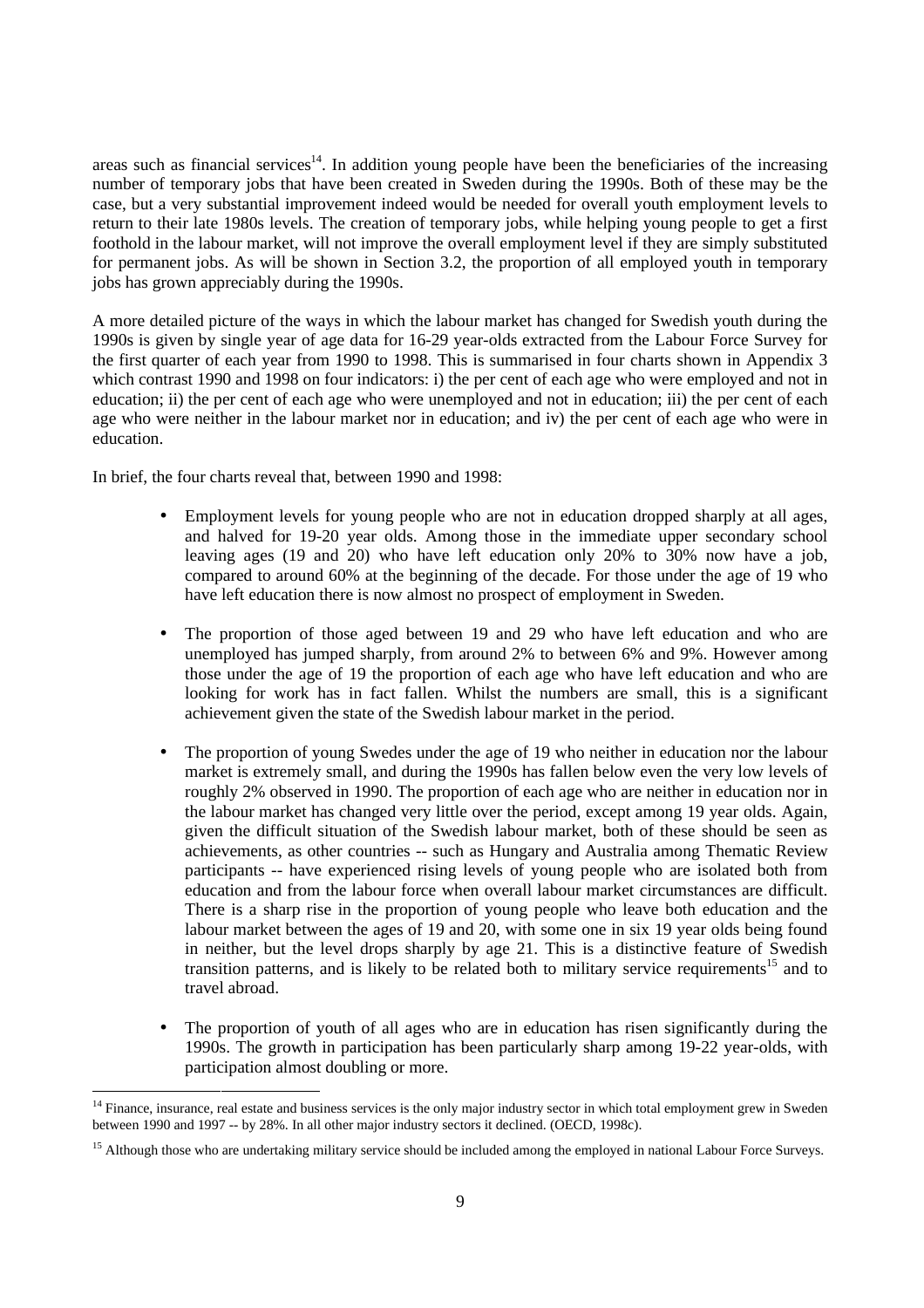#### Migrant youth

The adverse labour market of the 1990s has had a much greater impact upon young people born abroad than upon those born in Sweden (Table 3). Throughout the 1990s unemployment rates have been from one and a half to twice as high among immigrant youth as among the native born. Since the early 1990s a third or more of immigrant youth who are in the labour market have not been able to find work. Unemployment continued to grow among immigrant youth after it had begun to fall among the native born. Immigrant youth have also been much slower to receive the benefits of improvements in the labour market in the late 1990s, with their unemployment rates falling far more slowly than among young people born in Sweden.

|      |        | $16-19$ | $20 - 24$     |        |
|------|--------|---------|---------------|--------|
|      | Sweden | Abroad  | <b>Sweden</b> | Abroad |
| 1991 | 9.9    | 17.9    | 6.1           | 12.2   |
| 1992 | 15.0   | 25.2    | 12.4          | 19.4   |
| 1993 | 25.3   | 33.8    | 21.0          | 32.8   |
| 1994 | 24.1   | 35.3    | 21.2          | 36.0   |
| 1995 | 20.0   | 36.7    | 18.3          | 35.6   |
| 1996 | 21.5   | 37.5    | 19.4          | 39.5   |
| 1997 | 23.4   | 36.2    | 19.2          | 33.3   |
| 1998 | 19.9   | 33.0    | 14.4          | 31.7   |

# **Table 3 Unemployment rates by age and birth place, 1991-1998**

*Source*: Statistics Sweden

## *2.3 The Swedish education system*

#### *Educational participation and attainment levels*

Educational participation rates are high in Sweden in the ages that correspond to upper secondary education (16-18), and although these rates dip below the average for the OECD in the years immediately following upper secondary education  $(19-20)^{16}$ , from that age onwards young Swedes participate in education at a greater rate than the OECD norm up to their late 20s (Table 4). Compared to other countries Sweden's population is a well educated one. Comparatively few adults have not completed at least upper secondary education (Table 5), and literacy levels among adults are impressively high $17$ . The basic educational attainment of the population has been increasing in recent years, with the proportion of 25-64 year olds with less than a completed upper secondary education falling from 40% to 26% between 1985 and 1996 (Statistics Sweden, 1996).

<sup>&</sup>lt;sup>16</sup> This feature of Swedish transition patterns is likely to be due to a number of factors. These include: military service requirements; deferred tertiary study as the result of overseas travel; and deferred tertiary study because of a shortage of places and selection mechanisms that favour those with work experience. It is related to the temporary jump in the proportion neither in education nor in the labour market at the age of 19 described above.

<sup>&</sup>lt;sup>17</sup> In the 1994-95 IALS survey, the proportion of the 16-65 year-old Swedish population performing below a level considered a desirable minimum was the lowest of the 13 participating countries, and the proportion performing at the highest level was the greatest. The average scores of those who had not completed upper secondary education in Sweden were close to those of upper secondary graduates in Australia, Ireland and Switzerland. The performance of the bottom quarter of Swedish adults exceeded the average score in eight of the other twelve participating countries. OECD (1998a).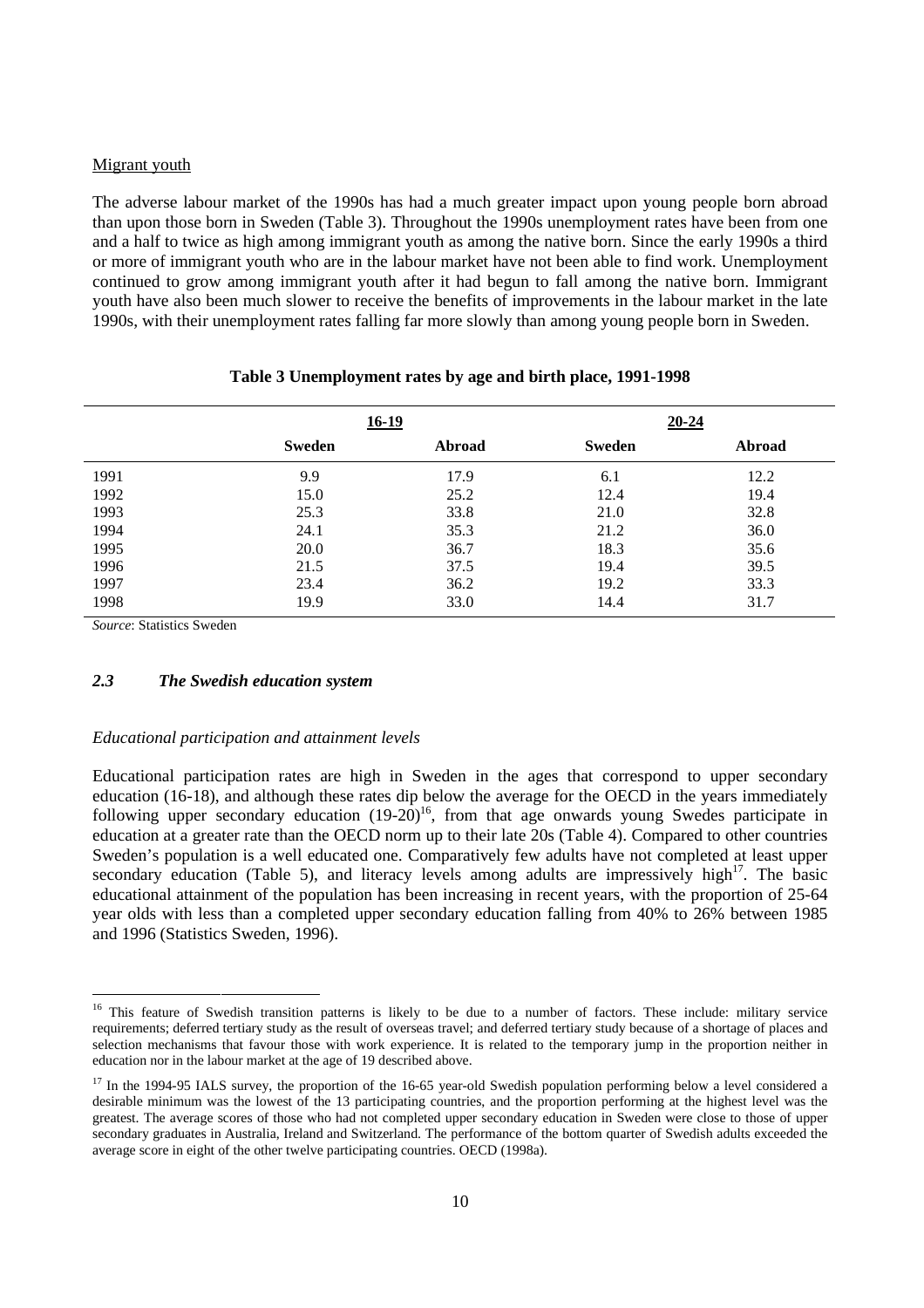|                     |    |    |       |      |           | <u>Age</u> |    |    |    |    |           |     |     |     |
|---------------------|----|----|-------|------|-----------|------------|----|----|----|----|-----------|-----|-----|-----|
|                     | 16 | 17 | - 18  | - 19 | <b>20</b> | 21         | 22 | 23 | 24 | 25 | <b>26</b> | 27  | 28  | 29  |
| Sweden              | 97 |    | 96 94 | 34   | 33        | 34         | 34 | 30 | 27 | 22 | - 19      | -16 | -13 | -12 |
| <b>OECD</b> Average | 89 | 82 | 68    | 49   | 41        | 34         | 29 | 23 | 19 | 15 | - 12      | 10  | 8   |     |

## **Table 4 Educational participation by single years of age, 1996**

*Source:* OECD education database

Upper secondary completion rates have been rising in Sweden, but the proportion of the each generation who attain a university-level qualification has been falling. Among 25-34 year-olds the proportion with university-level qualifications is now less than seven tenths the proportion among 45-54 year-olds. The generation that left upper secondary education during the 1980s was both significantly less likely to obtain a university level qualification than previous generations and significantly less likely to obtain one than young people of the same age in other OECD countries. Sweden is one of the few OECD countries in which a smaller proportion of 25-34 year olds than of 45-54 year-olds have a university-level qualification. Indeed the difference between the two ages groups in the rates of attainment of university-level qualifications is greater in Sweden than in any other OECD country (Figure 2).

Factors that explain this include a failure of higher education expansion to continue from the mid 1970s to the late 1980s, and a favourable labour market in the 1970s and 1980s, in which those without tertiary qualifications could readily obtain good jobs. Higher education enrolments have grown by some 50% during the 1990s -- from around 200 000 to around 300 000 -- but graduation rates have not risen apace, and the annual number of degrees awarded has remained static at around 35 000. So the increased participation has done little to help close the qualifications gap that opened up in previous decades.

In addition to the gap between Sweden and the OECD in the rate at which university graduates are currently being produced, there is a substantially larger gap between it and the rest of the OECD in the rate at which non-university level tertiary qualifications are achieved. The ratio of graduates to population is between 73% and 89%<sup>18</sup> of the OECD average for short first university degree programmes, and 89% of the OECD average for long first university degree programmes. However for non-university tertiary programmes the Swedish ratio is only a quarter of the OECD average, and only Spain and Italy produce fewer graduates at this level (Figure 3).

<sup>&</sup>lt;sup>18</sup> Source: OECD (1998a) Table C4.2b. The lower figure is the net graduation rate, which is the sum of age-specific graduation rates by single years of age, which can be interpreted as the percentage of people within a virtual age-cohort who obtain a qualification. The higher figure is the gross graduation rate, or the ratio of graduates to population at the typical age of graduation, times 100.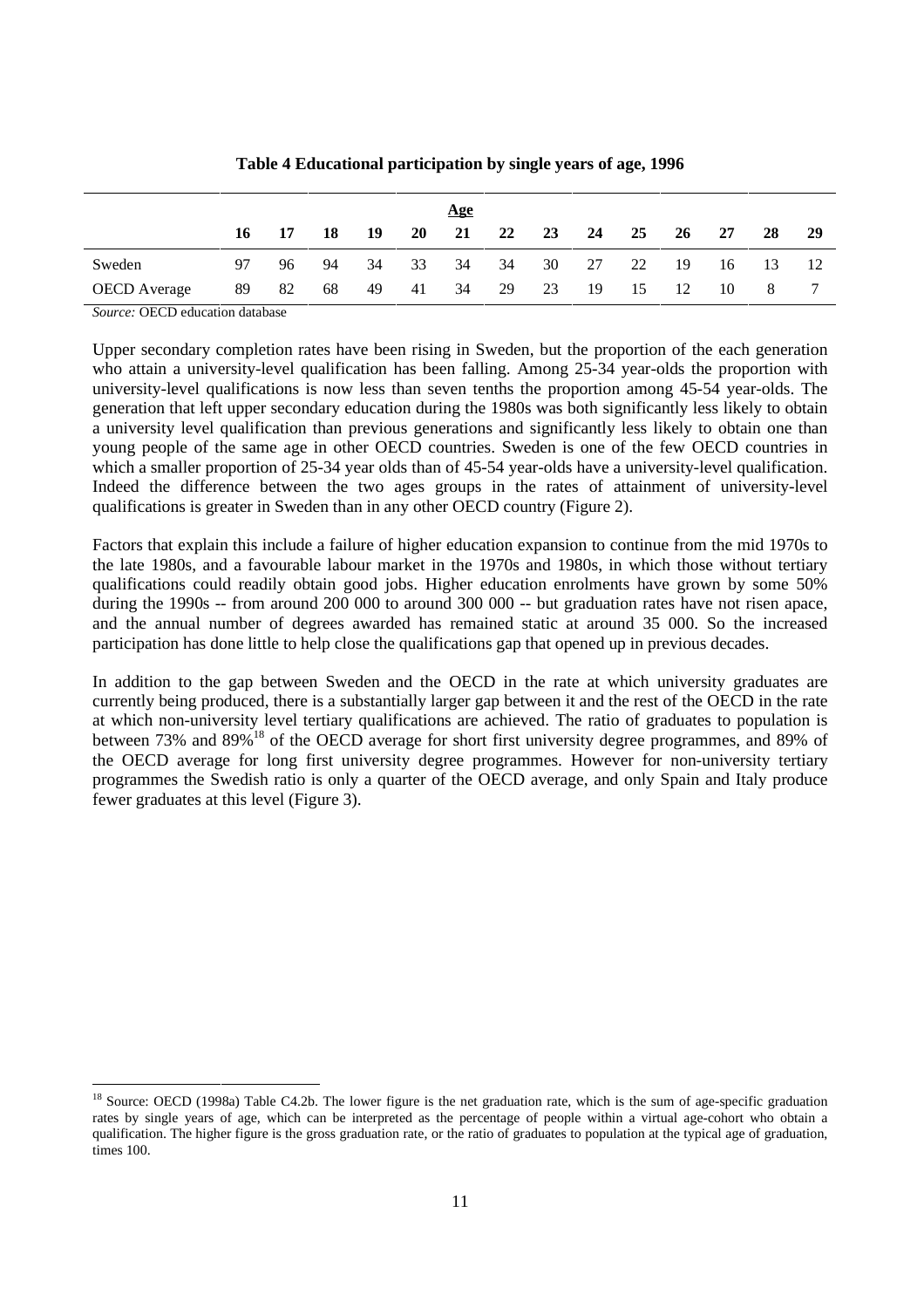|                                          |       |       | <b>Age</b> |       |           |
|------------------------------------------|-------|-------|------------|-------|-----------|
| Per cent of population with at least:    | 25-34 | 35-44 | 45-54      | 55-64 | $25 - 64$ |
| <b>Upper secondary level education</b>   |       |       |            |       |           |
| Sweden                                   | 87    | 80    | 70         | 53    | 74        |
| OECD average                             | 72    | 65    | 55         | 42    | 60        |
| Sweden as a per cent of the OECD average | 121   | 123   | 127        | 126   | 123       |
| University level education               |       |       |            |       |           |
| Sweden                                   | 11    | 15    | 16         | 10    | 13        |
| <b>OECD</b> average                      | 15    | 14    | 12         | 8     | 13        |
| Sweden as a per cent of the OECD average | 73    | 107   | 133        | 125   | 100       |

# **Table 5 Education levels of the adult population, Sweden and OECD average, 1996**

*Source*: OECD (1998a)

# **Figure 2 Level of university level attainment among 25-34 year-olds as a per cent of the level of university level attainment among 45-54 year olds, 1996**



*Source*: OECD (1998a)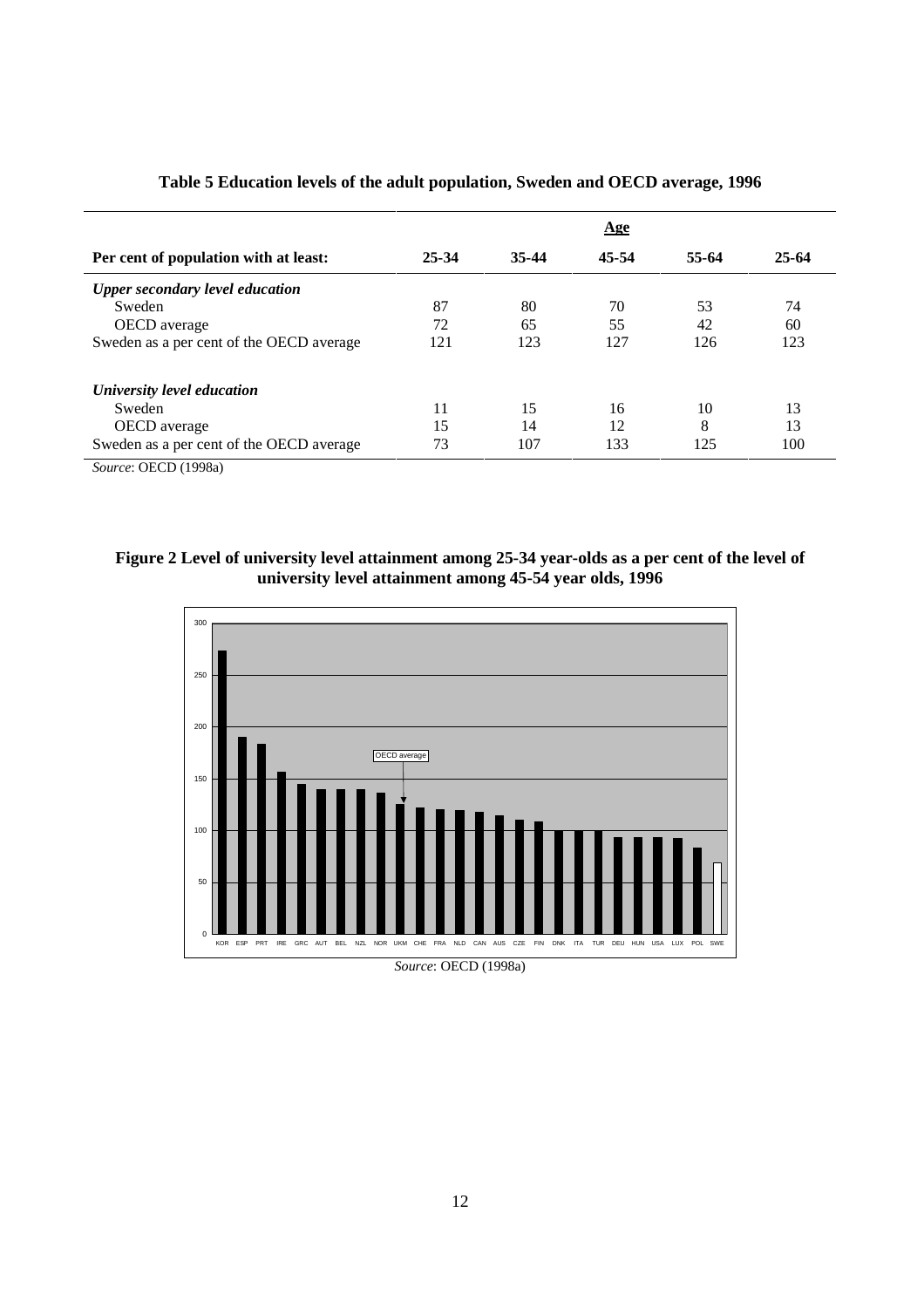## **Figure 3 Swedish tertiary graduation rates as a per cent of the OECD average, 1996**



#### *The organisation and structure of education in Sweden*

#### Compulsory education

Education in Sweden is traditionally free, public and comprehensive. Primary and lower secondary education (grundskola) last for nine years, with students able to leave school from the age of 16. In practice all except a small minority remain at school until they are 18, just as in practice most start education before the compulsory age of seven, with close to three in four taking part in early childhood education and care.

Providing that certain conditions are met, all young people who have completed the compulsory school are entitled to go on to upper secondary school, and some 98% do. However in order to pursue a national programme or a specially designed programme (see below) pupils must, from the 1998-99 school year, have at least a pass in Swedish as a second language, English and mathematics from the grundskola. Those whose standard in these subjects is insufficient will normally be required to enrol in an individual programme until the necessary standard has been met.

#### Upper secondary education

Upper secondary education lasts for three years and is organised around 16 national programmes, specially designed programmes and individual programmes:

• Two of the national programmes, the Natural Science and the Social Science programmes, are theoretical programmes intended to prepare students for tertiary study. They account for some four in ten of all those who commence upper secondary school.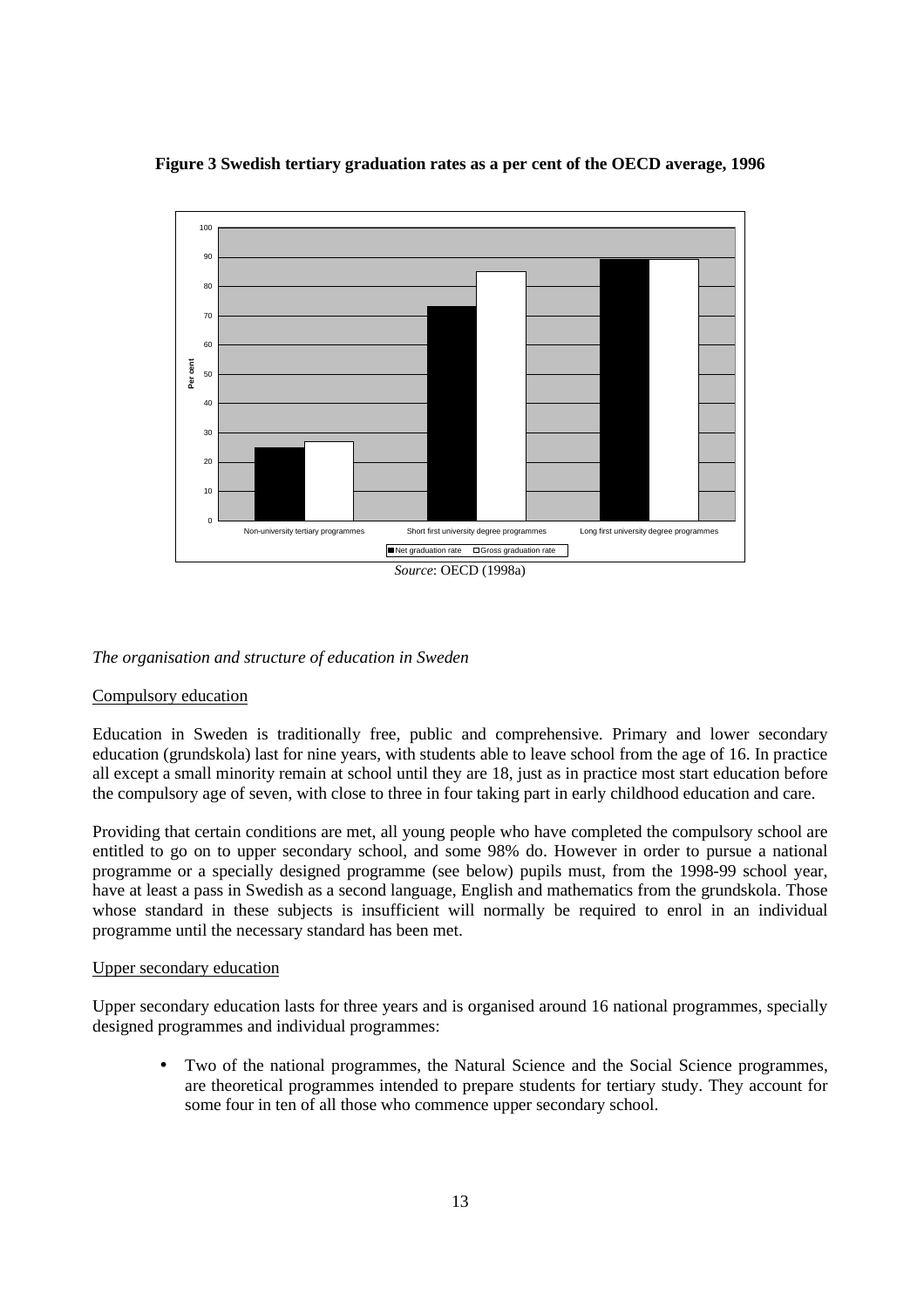- Fourteen of the national programmes are vocational in their focus. They are organised around a number of broadly defined occupational or industry areas (for example Construction, Health Care, and Business and Administration). Most of the vocational programmes contain a number of branches, so that although students begin by taking a broad common approach to occupational studies in the first year of the programme, opportunities to specialise are offered in later years. For example the Electricity programme contains branches in Automation, Electronics and Installation, and the Arts programme contains Art and Design, Music, and Dance and Theatre branches. The 14 vocational programmes account for slightly more than 40% of all those who begin upper secondary school. No one programme accounts for more than 5% of commencing students, and three account for 1% or less.
- In addition, students may enrol in specially designed programmes that are able to reflect both individual needs and local circumstances. Slightly under 5% of commencing upper secondary students enrol in these programmes.
- The individual programme, accounting for slightly more than 10% of those commencing upper secondary school, caters for the needs of those who have difficulty in satisfying the academic requirements of the other 16 national programmes. Some students move from compulsory schooling directly to an individual programme, and then move to one of the national vocational programmes. Other students drop out of other programmes and continue in an individual programme in their second and third years. The individual programme is an important way of allowing students with academic difficulties to complete an upper secondary education.

Swedish, English, mathematics, civics, religious education, general science, physical education and the arts are included as core subjects in all programmes, and account for roughly a third of students' time in the vocational programmes. Approximately half of the total time in vocational programmes is spent on vocational subjects that are specific to the occupational or industry area that is the programme's focus. The balance of the time in vocational programmes -- some 15% -- can be spent on subjects of the student's choice, on local additions, and on special projects.

This structure, introduced in 1991 legislation (Ministry of Education and Cultural Affairs, 1991) which foreshadowed a major reorganisation of upper secondary education, replaced a system with some 33 lines or programmes of two, three or four years duration, each containing sub lines. This resulted in the actual number of courses theoretically available for students to choose from numbering over  $500^{19}$ . In addition to reducing the number of entry points to upper secondary education and broadening their vocational focus, the reforms increased the general education content of the vocational programmes from less than a quarter to a third of students' study time. This was done to extend opportunities for students to progress from vocational education to tertiary study, and to broaden their preparation for a working life expected to make increasing demands upon general competencies.

An increased commitment to choice and diversity is another important feature of the 1991 reform. An increased proportion of time is now devoted to individually chosen subjects and to projects and the like. The new individual programme and the specially designed programmes now together account for around one in six of all students. The 1991 legislation requires schools and local authorities to attempt to provide all students with access to a programme of their first choice. An important reason for this was to increase students' motivation to learn, as research had shown that students were significantly more likely to drop out of school if they were forced into a line of study chosen as their third or fourth alternative (Hjorth,

<sup>&</sup>lt;sup>19</sup> Details of the 1970 reforms, which abolished apprenticeship as Sweden's dominant means of developing vocational competence in youth, can be found in OECD (1987).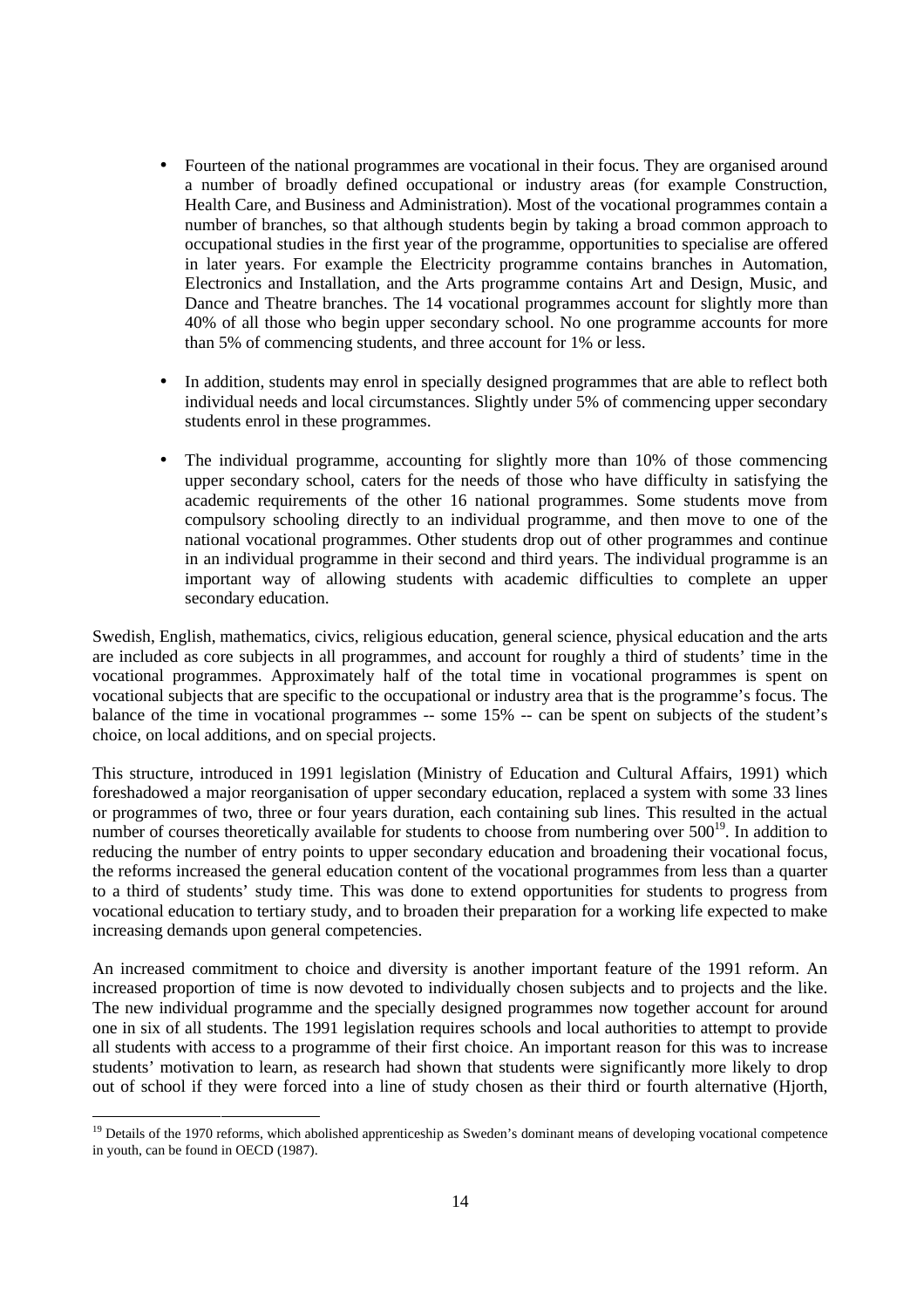1994). Around 80% of those who commence an upper secondary education in Sweden complete it within four years.

The new vocational programmes require 15% of students' time over three years to be spent in the workplace, where they are to be treated as students rather than as employees, and accordingly not paid. Unlike the previous (pre-1991) system, in which the workplace was largely seen as a subsidiary to the school, workplace training or  $APU^{20}$  is now intended to be "syllabus-guided". In other words it is to be treated as teaching and learning time, and structured and assessed accordingly, in order to strengthen the connection between the school and working life. In effect there is now an implicit partnership between employers and the state, although with an obligation being imposed only upon the state, with employers to be co-educators of students and the curriculum to be divided between the two sites. It is this new relationship to the workplace, rather than any increase in the total amount of time spent in the workplace, that is the principal difference between the use of workplace time in the reformed upper secondary programmes and the pre-1991 system $^{21}$ .

Although initially intended for students in vocational programmes, APU is now undertaken by around one in ten students in the Natural Science programme and around one in five in the Social Science programme, and can be a way of students learning to see the relationship between general education subjects and working life.

The 1991 reforms were introduced in stages, with large scale pilot programmes preceding general implementation. All young people who commenced upper secondary school in the 1994-95 school year did so under the new system. Those who completed upper secondary school in 1997 were the first full cohort to participate in the new system. In many respects the system is still subject to development and evolution as familiarity with it increases, even if its basic features remain unaltered. One of the developments of considerable interest at the time of the review team's visit was the introduction, in the 1997-98 school year, of pilot modern apprenticeship programs in a small number of municipalities. These will be discussed in more detail in Section 4.2.

#### Education after upper secondary school: adult education

A longstanding feature of Swedish education has been its strong emphasis on the provision of multiple opportunities to return later in life to complete upper secondary education. In 1996-97 there were around 237 000 students in municipal adult education, or komvux, which is open to all those aged 20 and over. Of these, three quarters took part in upper secondary studies, 20% were enrolled in basic adult education, and 5% were in supplementary adult education courses designed to meet individual needs and local circumstances. The curriculum of upper secondary adult education is required to be identical to that of the upper secondary school system. Komvux can be an important part of the transition system in Sweden for those young people who have failed to complete upper secondary school, or for those who wish to improve their grades in order to meet higher education entry requirements or to improve their chances of gaining entry. With limited job opportunities and strong competition for university entry, the number of young people enrolling in komvux has been growing in recent years.

In addition to komvux, the state adult education system consists of two national distance education schools for adults, municipal education for adults with learning disabilities, and Swedish tuition for migrants. Sitting beside these there is a "popular" adult education system consisting of 147 folk high schools and 11

<sup>&</sup>lt;sup>20</sup> To be distinguished from prao, or work experience intended to assist career choice, which largely occurs during compulsory school.

 $21$  For example students in the distribution and clerical line of the old system spent a total of 480 hours in the workplace in their second year, but now can spend only 15% of 2,400 hours, or 360 hours over three years.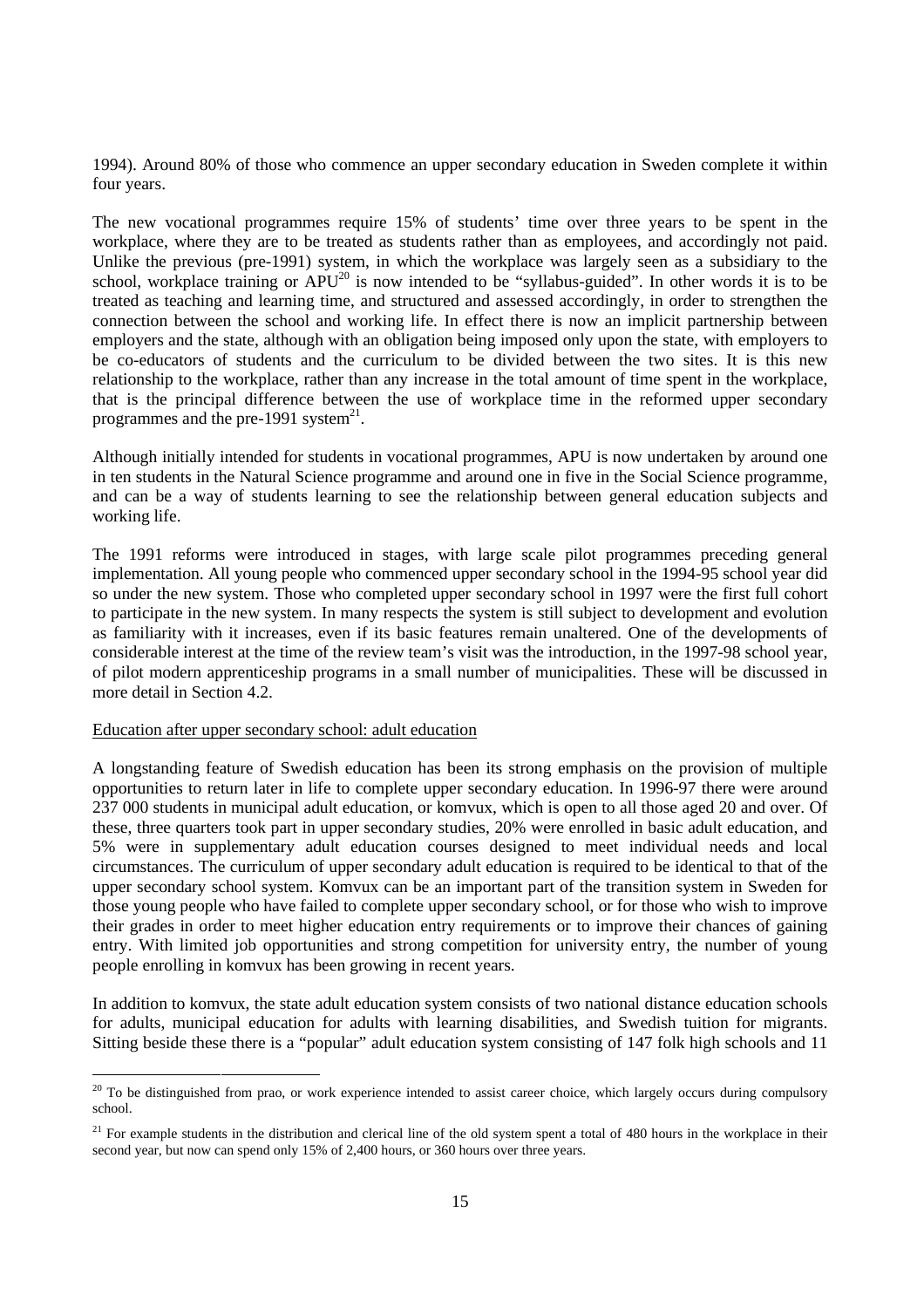educational associations with 270 or more affiliated member organisations which are free to determine their own goals and activities, the most common of which are external study circles and cultural programmes. All Swedish employees are entitled to educational leave, with the choice of study programme being left entirely to the individual. Roughly 200 000 people attend folk high schools each year, and almost three quarters of Swedes aged 18-75 have, at one time or another, attended a study circle.

Education and training have long been key elements of the Swedish approach to full employment policies. During the recession of the 1990s the number of people on labour market programmes has climbed rapidly, representing perhaps five per cent of the labour force at any one time. Funded through the National Labour Market Board (AMS) and delivered through county Labour Market Boards in association with the local employment offices and a diverse network of contracted public and private education and training suppliers, the Swedish approach to labour market programmes has traditionally placed a strong emphasis upon employment related training.

The Adult Education Initiative, or Knowledge Lift, is an important recent initiative to raise the educational level of the labour force. It represents a significant change of direction in the way that education and training are provided for the unemployed. Launched in July 1997, the initiative is a five year investment in adult education intended to have 140 000 annual places, corresponding to 3.5% of the labour force, when fully developed. Its principal target is adults who lack an upper secondary education, and its principal goal is for them to attain one. In the first instance it has targeted unemployed adults who lack an upper secondary education. Through the initiative, the focus of education and training for unemployed adults is shifting from occupationally specific training of relatively short duration to the provision of a full upper secondary education, either theoretical or vocational. This has meant a significant shift of resources and of responsibility for unemployed adults from the AMU training centres to the komvux system.

#### Education after upper secondary school: higher education

Higher education, postgraduate studies and research in Sweden take place at 13 universities that have the right to award postgraduate degrees. Moreover there are six university colleges that have the right to award postgraduate degrees, of which three have private governing bodies. There are 23 university colleges that have the right to award undergraduate degrees. In addition there are three university colleges of health sciences which are organised by county councils. Diploma, bachelors and masters programmes are offered whose formal length is two, three and four years of study respectively. In recent years growth has been greater in the longer programmes than the shorter.

To enter higher education, a pupil leaving upper secondary school must have completed a national programme and passed courses comprising at least 90% of the number of upper secondary "points" required for a complete programme. In addition specific entry requirements for particular courses must be met. Those aged 25 or older who have been employed for at least four years or who have in some other way acquired experience, and have a knowledge of Swedish and English equivalent to having completed a national upper secondary school programme, are also eligible for admission. In addition to grades and work experience, universities and colleges can use special examinations, aptitude tests and previous education in selecting students. Some 40% to 50% of an age group will participate in tertiary education over the course of their life span, although, as we will see later, it is common for entry to higher education to be delayed until some years after the completion of upper secondary school. Special entry provisions for adults with work experience are one factor providing young Swedes with an incentive to delay higher education entry after finishing upper secondary education

After remaining steady during the 1970s and 1980s, the number of admissions to higher education has been growing steadily during the 1990s. The annual number of first time university entrants has risen from slightly more than 40 000 per year in the late 1980s to around 65 000 in the late 1990s, and the total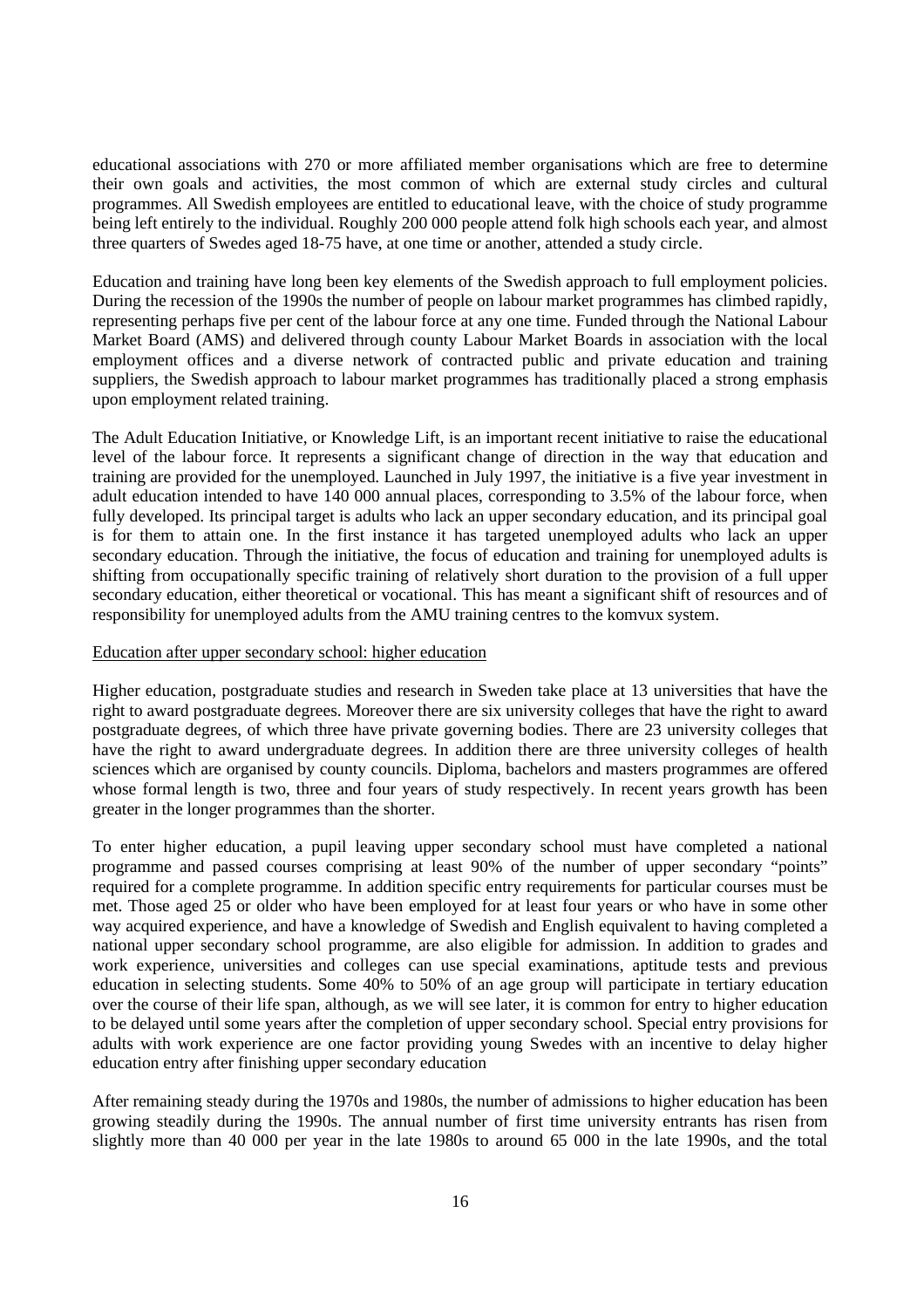number of enrolled students has risen from slightly below 200 000 to around 300 000 over the same period. Despite this expansion the supply of tertiary places continues to lag behind demand. In the early 1990s just over half of all first time applicants were offered a place, but in 1997 this had fallen to  $40\frac{22}{3}$ .

Students who have satisfactorily completed all of the national upper secondary programmes, either theoretical or vocational, can progress to higher education. This longstanding feature of Swedish education is firmly rooted in its egalitarian traditions. Some 10% of students from vocational programmes enter university within two years (Table 8), although the transfer rate varies widely from programme to programme.

## Other forms of post-secondary education

Concern at a possible shortage of middle-level skills, as well as a desire to strengthen tertiary education opportunities for graduates of upper secondary vocational programmes, led to the establishment in 1996 of pilot programmes of what is variously referred to as qualified vocational education, advanced post upper secondary education or advanced vocational training (kvalificerad yrkesutbildning or KY). From autumn 1999 these will provide 12 000 places, intended to be in areas where there is a clear shortage of skilled labour. The courses are open both to school leavers and to those with work experience, are between one and two year's duration, and require one third of the student's time to be spent in the workplace.

In addition to the pilot KY programmes, non-university post-secondary education is available in supplementary adult education provided through the municipalities, in seven state funded vocational colleges, in private education and training colleges, and through labour market programmes for the unemployed.

These other forms of post-secondary education and training are an important part of Sweden's transition arrangements: non-university forms of education and training account for nearly as many school leavers as does higher education. In March 1997 16% of those who had completed upper secondary education in 1996 were participating in higher education, 7% were enrolled in municipal adult education, and 8% were enrolled in "Other" forms of education (Statistics Sweden, 1997, Table 17)<sup>23</sup>. The organisation of postsecondary education will be discussed in more detail in Section 4.

## *Quality assurance*

After having a highly centralised school system up to the early 1990s, Sweden now has one of the most decentralised school systems in the OECD. A higher proportion of educational decisions are taken at the school level (rather than the central or regional level) in Sweden than in any OECD country apart from the Netherlands (OECD, 1998a, Table E5.1). Quality control and quality assurance in such a decentralised system are key policy issues. Steering is by goals and results, with school organisers<sup>24</sup> free to decide how the goals should be met. Schools and school organisers are responsible for developing plans to indicate how they intend to achieve the required goals, and for reporting in a common format their progress in achieving them. The Ministry of Education and Science is responsible for developing the goals to be achieved, which are laid down in the curriculum and the School Act. The National Agency for Education undertakes a broad role in monitoring and evaluating the system. Public reporting of outcomes is at the level of the municipality rather than the school. Within higher education the National Agency for Higher Education carries out a similar role, with 1993 reforms having given substantially increased autonomy to universities and colleges.

 $22$  National Agency for Higher Education 1997 annual report.

 $23$  A separate table shows that 13% were taking part in labour market programmes.

 $^{24}$  In the majority of cases the municipalities, but some schools are organised by the counties or privately.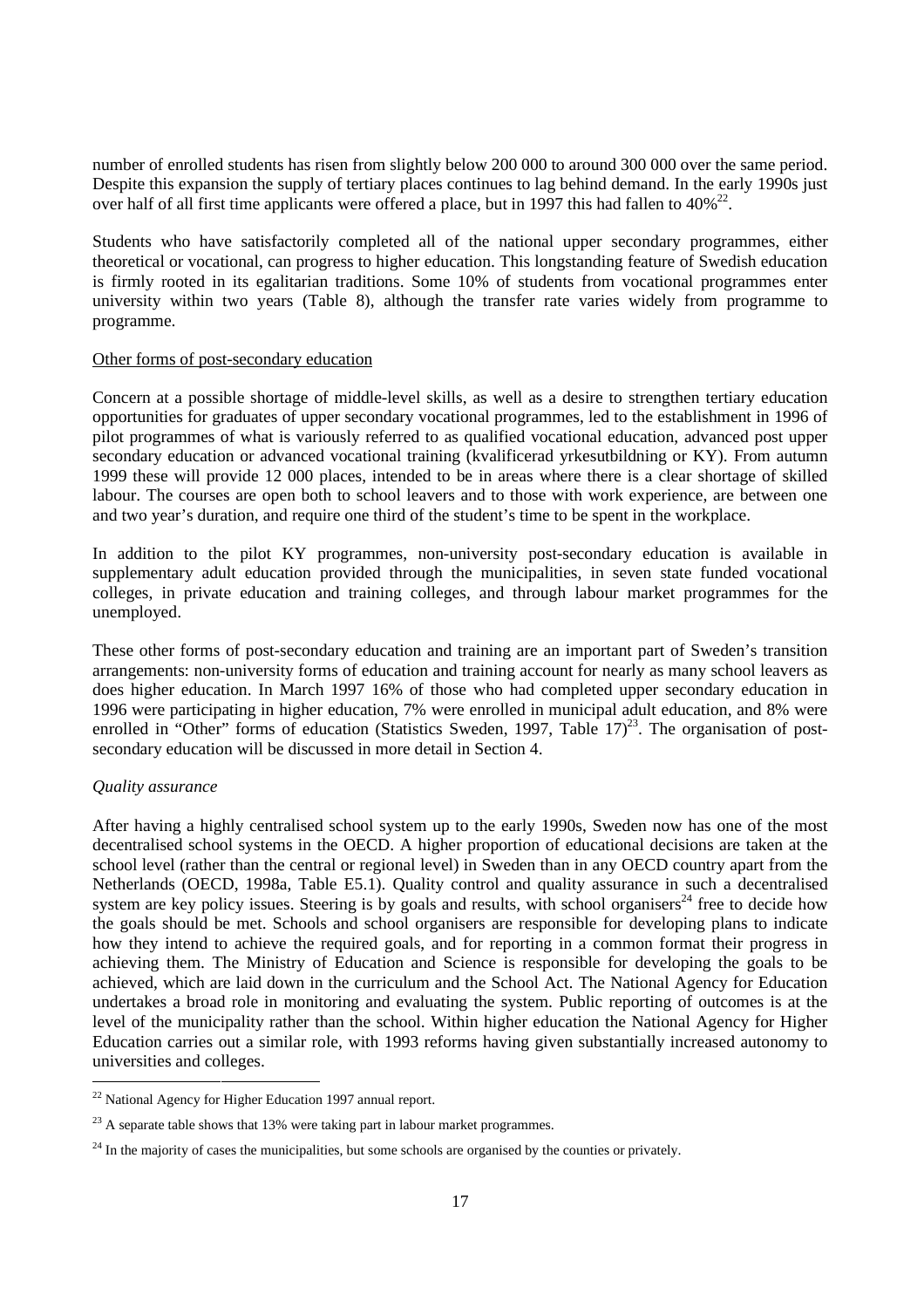The national government allocates general state grants to municipalities, which can decide how these are to be divided between education and other purposes. Grants to the municipalities are based on population size, and supplemented by a formula that takes into account a range of socio-economic factors such as the proportion of the population living in isolated areas and the proportion born abroad. Municipalities supplement state grants with revenues raised through taxes and fees. This system for funding and quality assurance could carry risks of rising regional and social inequalities. Differences of up to 50% exist between municipalities in per capita student funding (OECD, 1998d), much of it related to factors such as relative school size and the average distances students have to travel to school. However there is a strong political commitment in Sweden to equivalence of access and provision, with major efforts to ensure similar learning environments and opportunities, and with a consensus that schooling should lay a solid foundation for all in general subjects, both for individual development and to meet labour force needs.

As a result the education system is fairly homogeneous. Differences between high and low achieving students are smaller than in many other countries (for example in 8<sup>th</sup> grade mathematics in the TIMSS study), and relatively little of the variation in student achievement is associated with differences between schools and classes. Variation in participation in upper secondary education between and within municipalities of different types such as big cities, rural municipalities, and suburban municipalities is very small. The average participation rate varies by only 2% between municipalities with the smallest populations (0 to 4 999) and those with the largest (200 000 to 400 000), and 80% of all municipalities have participation rates that are between 73% and 79%<sup>25</sup>. This is an impressive achievement. Nevertheless concern about quality and equivalence in a decentralised system persist. A national quality control board is being established within the National Agency for Education, and the Agency's supervision and evaluation role strengthened.

#### *Financing student participation*

Compared to other OECD countries Sweden spends a high proportion of its national wealth upon education. In 1995 direct public expenditure on educational institutions represented 6.6% of GDP. This compared to an OECD mean of 4.9% and was exceeded only by Norway. Total expenditure on education, for all purposes and from all sources, was 7.9% of GDP compared to an OECD mean of 5.9%, and was exceeded only by Denmark (OECD, 1998a).

Financial aid to students represents a substantially higher proportion of educational expenditure in Sweden than in all other OECD countries except Denmark. In 1995 it represented 15% of total expenditure compared to an OECD mean of only 6%. In primary and secondary education student financial aid was 12% of total expenditure compared to an OECD mean of 4%. In tertiary education it was 26% of total expenditure compared to an OECD mean of 13%.

All full-time students in upper secondary education aged between 16 and 20 are eligible for a student grant that is equal to the basic child allowance. Tertiary students are supported through a combination of grants and loans for a maximum period of six years, with grants representing around 28% of the assistance provided. Students at tertiary level can graduate with a high debt burden, but the repayment terms are generous, and are spread over a long period. Financial assistance depends upon the student's income, but it is independent of parental income. All tuition is free. Separate systems exist for financing adult students and for financing unemployed people taking part in education. Student financial assistance will be discussed in more detail in Section 4.3.

<sup>&</sup>lt;sup>25</sup> Source: National Agency for Education.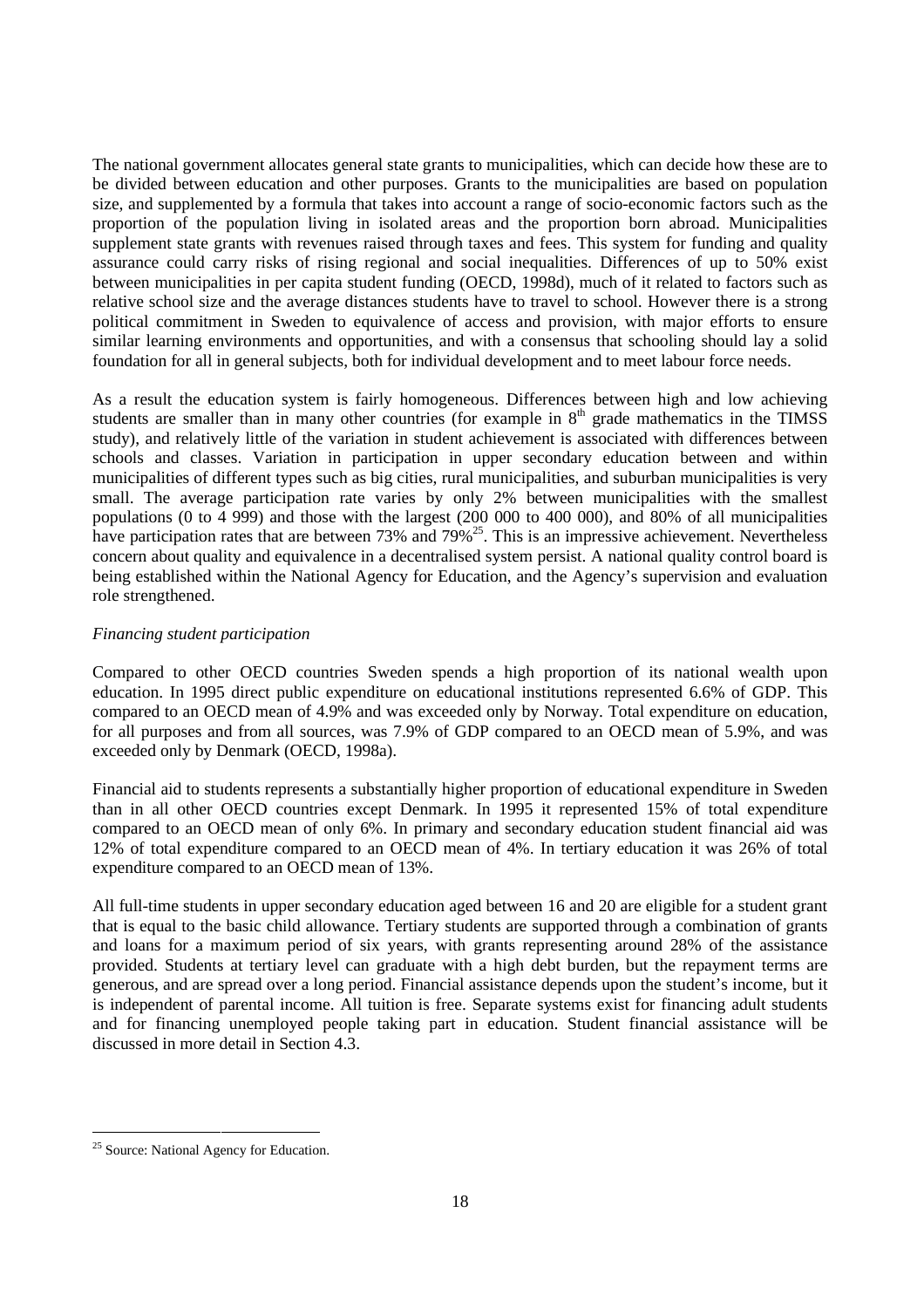## **3. THE TRANSITION PROCESS IN SWEDEN**

## *3.1 A longer transition*

The point at which the transition to working life begins can be defined in a variety of ways, but for present purposes it is helpful to see it as starting at the end of compulsory schooling, or at the age of 16. It is at that point that Swedish youth make key decisions about the pathways that they will take to work: to leave school or to continue to upper secondary education; to orient oneself primarily to tertiary study or primarily to work; to take a general programme or a vocational programme and if so which one. The end point of the transition can similarly be defined in several ways, from either the individual perspective or the perspective of entire cohorts. For the purposes of the Thematic Review it is defined from the perspective of entire cohorts as that age at which 50% of the cohort is employed but not studying. The difference between these two end points defines the total duration of the transition period. It is composed of two separate periods:

- The period spent in the post-compulsory education system. This is defined as the difference between the compulsory school leaving age (16 in the case of Sweden) and the age at which 50% of the cohort are not in education.
- The period taken to settle into work after leaving education. This is defined as the difference between the age at which 50% of the cohort are not in education and the age at which 50% of the cohort are not in education and are employed<sup>26</sup>.

At the beginning of the 1990s the transition to work was a relatively brief one for most young Swedes. While those who went to university took longer, and many delayed the transition as a result of military service or travel abroad, for most young Swedes in 1990 a relatively short period of upper secondary education was followed by a quick and smooth transition into work shortly after leaving school. On average the transition period consisted of 2.4 years in post-compulsory education, and only a third of a year was taken to settle into work after leaving education.

|       |                                                                   | 1990 | 1991 | 1992 | 1993 | 1994 | 1995 | 1996 | 1997 | 1998 |
|-------|-------------------------------------------------------------------|------|------|------|------|------|------|------|------|------|
| A     | First age at which education is not compulsory                    | 16.0 | 16.0 | 16.0 | 16.0 | 16.0 | 16.0 | 16.0 | 16.0 | 16.0 |
| B     | Age at which 50% are not in education                             | 18.4 | 18.5 | 18.6 | 19.1 | 19.6 | 19.6 | 19.6 | 19.5 | 19.4 |
| C     | Age at which 50% are not in education and are employed            | 18.7 | 19.0 | 20.4 | 20.9 | 23.0 | 23.1 | 23.6 | 24.0 | 23.5 |
| $C-A$ | Total length of transition period in years                        | 2.7  | 3.0  | 4.4  | 4.9  | 7.0  | 7.1  | 7.6  | 8.0  | 7.5  |
| B-A   | Period in post-compulsory education                               | 2.4  | 2.5  | 2.6  | 3.1  | 3.6  | 3.6  | 3.6  | 3.5  | 3.4  |
| $C-B$ | settle into work after<br>Period taken to<br>leaving<br>education | 0.3  | 0.5  | 1.8  | 1.8  | 3.4  | 3.5  | 4.0  | 4.5  | 4.1  |

#### **Table 6 Indicators of the duration of the transition in Sweden, 1990-1998**

*Source*: Statistics Sweden Labour Force Survey single year of age data for the first quarter of each year.

The total length of the transition in Sweden has increased considerably during the 1990s (Table 6), now taking close to eight years. At the beginning of the decade 50% of the cohort had settled into work before the age of 19, but now this does not occur until nearly the age of 24. By the end of the 1990s the part of the

<sup>&</sup>lt;sup>26</sup> In turn this consists of two periods: the period between leaving school and entering the labour market; and the period between entering the labour market and settling into work. This distinction is referred to in paragraph 64 below.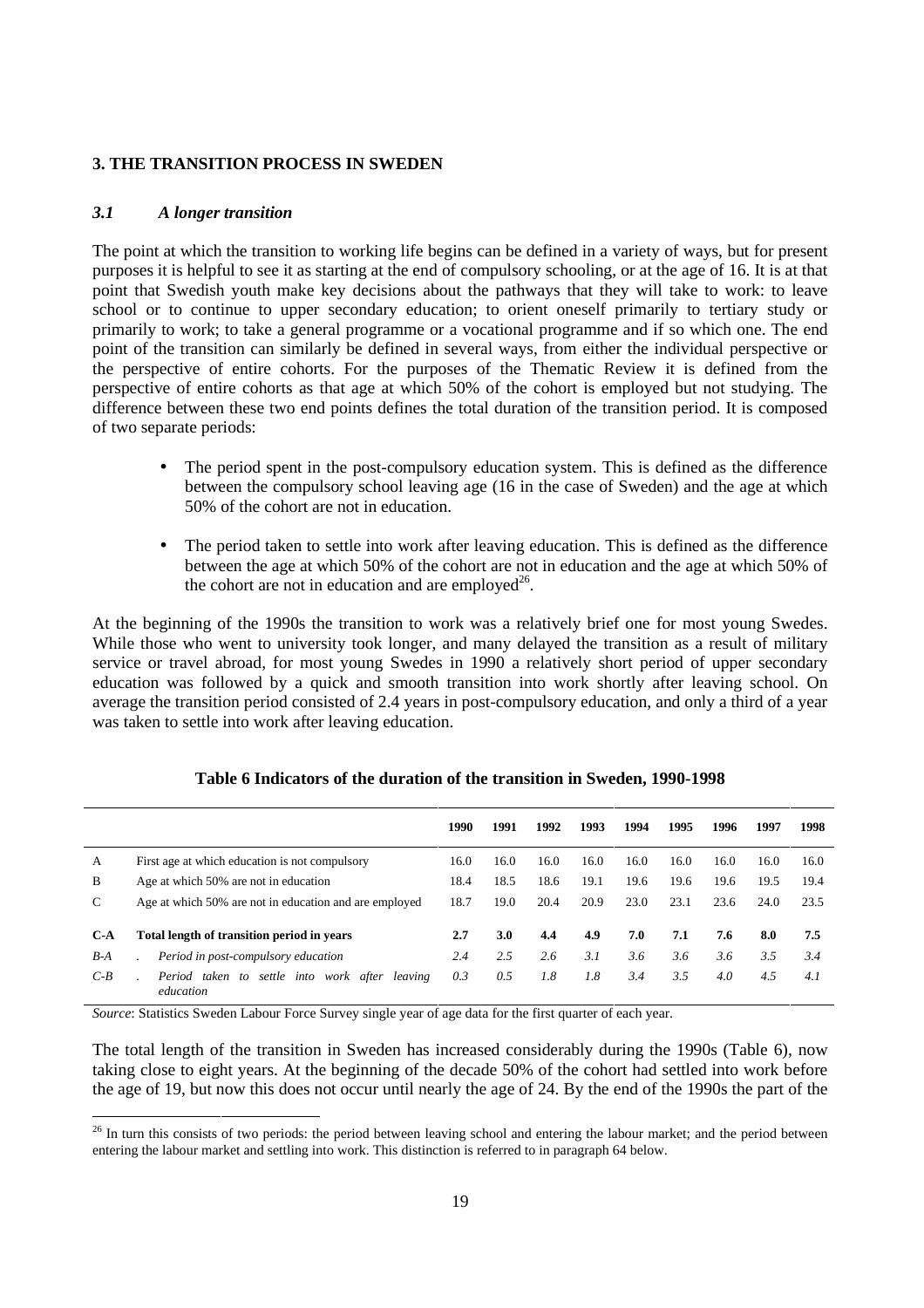transition period that is spent in education had stretched from roughly two and a half years to roughly three and a half, partly as the result of the introduction of three years as the standard length of upper secondary vocational programmes, and partly as a result of increased participation in tertiary education. However the period taken to settle into work after leaving education had grown very sharply: from four months to over four years. Thus more than 80% of the extension to the transition period during the 1990s has been due to factors other than longer periods of initial education. As we shall see below, this is associated with the transition process becoming more blurred, more disorderly, more uncertain, more insecure and having more side tracks.

Clearly this has a lot to do with the deterioration of the Swedish labour market in the 1990s, and with the collapse in levels of youth employment. But it is important to stress that it is likely to have at least something to do with young people's attitudes and values as well: with a preference for a period to explore themselves and their options, and to travel before settling into work and a career. Studies of the attitudes to work of Swedish upper secondary students in 1990 and 1993 (Hagström and Gamberale, 1995) show that despite the deterioration of the labour market over the period, the importance attached to interesting work grew, and the importance attached to job security fell.

The increased delay in settling into work after leaving education is not all due to increasingly long periods of job search in a tighter labour market. While the average period between labour market entry and settling into work has risen from a little over a month to one and a half years during the 1990s, this accounts for only around a third of the total time taken to settle into work after leaving education. It is likely to be due to a number of other factors, many of which could, of course, be reactions by young people to a tighter labour market in order to delay job search: participation in labour market programmes; and periods of foreign travel and study abroad. Government policies are also likely to be a factor in the extended transitions of Swedish youth: bottlenecks in entry to tertiary education caused by a number of places that is too few for the level of demand; incentives to delay entry to tertiary study by being able to accumulate points from work experience; and student financial assistance policies that can provide some students with incentives to delay completing their studies are among them.

## *3.2 An insecure transition*

Two recent school leaver surveys, summarised in Table 7, illustrate the extended, uncertain and interrupted nature of the transition (Statistics Sweden, 1997 and 1998).

- *Close to a year after leaving upper secondary school*, nearly half of all upper secondary leavers surveyed in 1997 were neither working nor involved in tertiary study and only one in four had a job. Five per cent were unemployed, 13% in labour market programmes. Nearly a third were in "other" activities. The most significant form of this is military service, with 50% of young male leavers in "other" activities compared to only 12% of young women. Only 5% were unemployed at the time they were surveyed, but one in three had been unemployed at some point in the preceding eight months. Of those who had a job one year after leaving school, only 43% had a permanent job. 55% had a temporary job and 2% were self-employed. Of those with a job, less than half (47%) were working full-time. Most had part-time jobs, and in more than half of all instances these lasted for less than 20 hours a week. Only 15% were attending higher education, but another 39% were planning to attend.
- *Three years after upper secondary school*, work is still the main activity of only one in three upper secondary leavers. By that time nearly one in five are neither in education nor in work: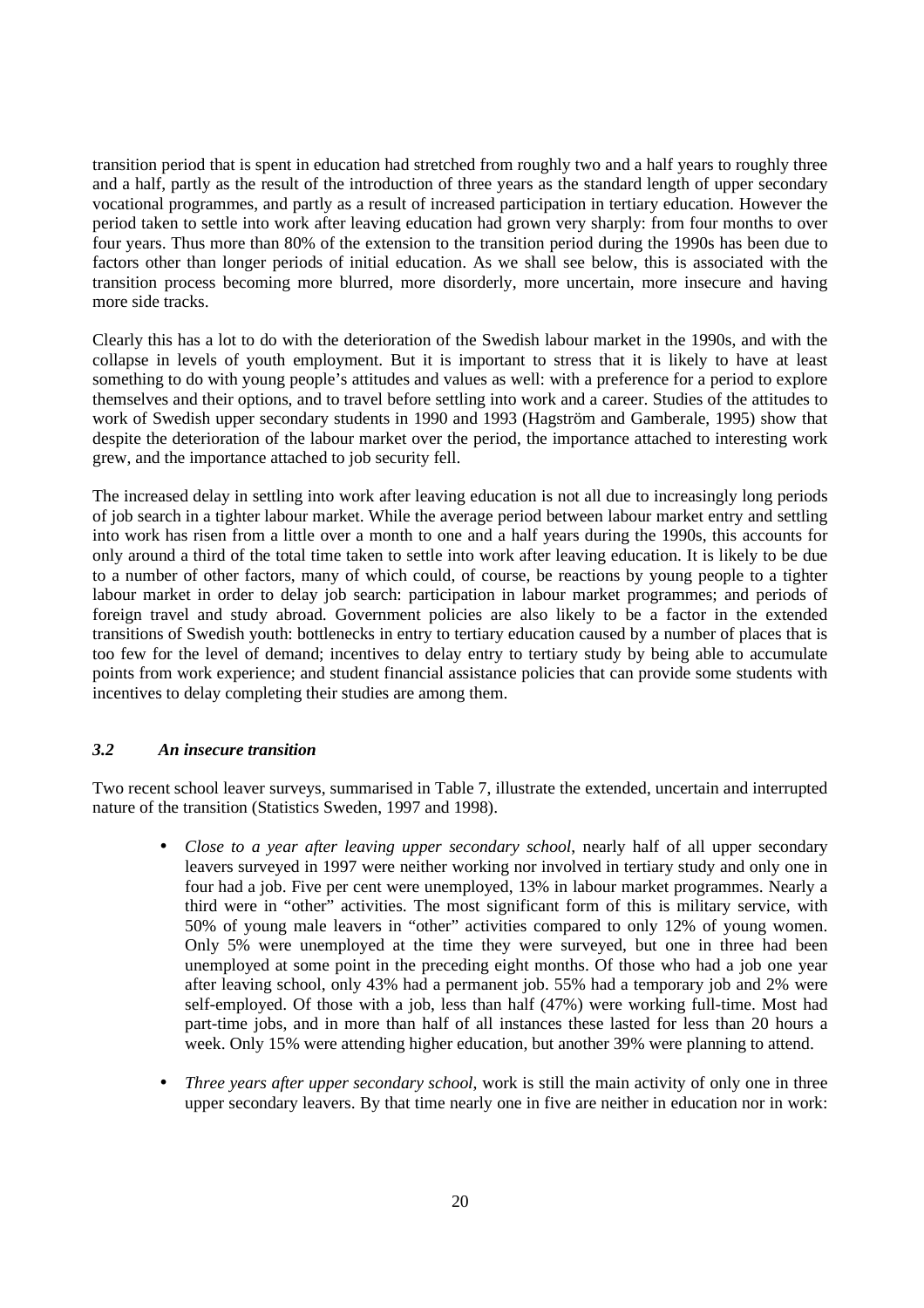either unemployed, in labour market programmes, or in "other"<sup>27</sup> activities. The fall in the size of the group neither in education nor in work -- from one in two one year after leaving school to around one in five three years after -- is largely the result of an increase in participation in tertiary study. It has much less to do with an increase in access to work. Three years after leaving upper secondary school less than half (49%) of all leavers have had a permanent job. Of those with a permanent job, one in three had taken more than six months to find it. Over half (56%) had been unemployed at some point since leaving upper secondary school, even though only 6% were unemployed at the time of the survey. 15% had worked abroad at some stage since leaving school and 7% had studied abroad. Three years after upper secondary school nearly half of all young people are in tertiary study (mostly through university studies). 79% had taken part in some form of education and training since leaving school. 44% had done some higher education, 23% had undertaken municipal adult education, with the balance being accounted for by in-firm training, further upper secondary studies, and study abroad.

| Table 7 Outcomes for upper secondary national programme completers one and three years after |  |
|----------------------------------------------------------------------------------------------|--|
| leaving school $(\% )$                                                                       |  |

|                                                                                 | One year after               | Three years after $2$      |
|---------------------------------------------------------------------------------|------------------------------|----------------------------|
| Employed                                                                        | 25                           | 32                         |
| Tertiary study<br>- Higher education<br>$- Other$                               | 25<br>$-15$<br>$-10^3$       | 50<br>$-39$<br>$-11$       |
| Neither work nor study<br>- Unemployed<br>- Labour market programmes<br>- Other | 49<br>$-5$<br>$-13$<br>$-31$ | 18<br>$-6$<br>$-5$<br>$-7$ |
| <b>Total</b>                                                                    | <b>100</b>                   | <b>100</b>                 |

*Notes*:

1. 1996 leavers surveyed in March 1997

2. 1995 leavers surveyed in March 1998

3. Roughly half of this group is accounted for by municipal adult education and under 10% by those who have returned to upper secondary school.

*Source*: Statistics Sweden, U 83 SM 9701 and U 83 SM 9801.

There have been important changes to the quality of work available to young Swedes during the 1990s, as well as to its quantity. Among 20-24 year-olds the proportion with temporary work among those who had left education and were employed doubled from 20% to 43% between 1990 and 1998. Among comparable 25-29 year-olds the proportion in temporary jobs doubled from 11% to 22%. The labour market is particularly insecure for those under the age of 20 who have left education. As indicated above, their chances of finding work at all are very limited and fell sharply during the 1990s. However if they do find work the chances now are that with very few exceptions it will be temporary: among 16-19 year-old employed non students the proportion in temporary jobs rose from 49% in 1990 to 78% in 1998<sup>28</sup>.

In summary, for many the transition process is marked by difficulty in finding work, even within three years of leaving school, by work which is highly likely to be temporary or part-time when it is found, and

 $27$  With military service and parental leave accounting for less than half of this group.

<sup>28</sup> Source: Statistics Sweden.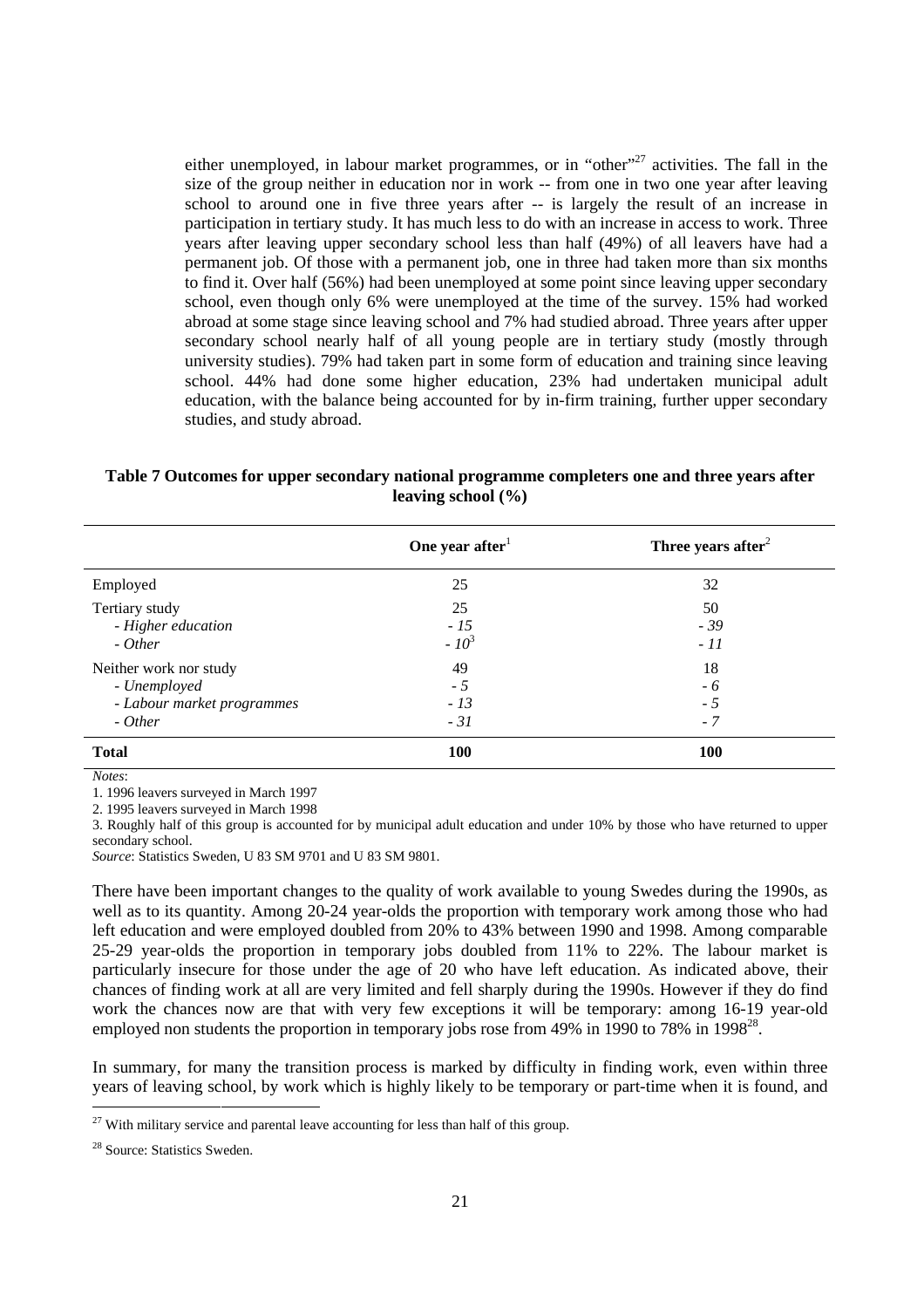by strong chances of spending at least some time after leaving school unemployed or in labour market programmes. Swedish research (Schröder, 1996) points to a substantial risk of many young people being trapped in a cycle of temporary work, labour market programmes and unemployment, and school leaver surveys show that many of those who have taken vocational programmes in upper secondary school, as well as many of those who cannot find a job, are quite pessimistic about their chances of finding permanent work within five years.

## *3.3 Delayed entry to tertiary study*

Typically the transition from school to higher education has been a delayed one in Sweden, and few of those who enter higher education do so immediately after leaving school. This is only partly the result of military service requirements. Other factors responsible for the delay include a bottleneck caused by a shortage of places, with many young people applying more than once before gaining entry, the desire to travel or work for a period before starting tertiary study, and the favourable treatment given to those 25 and over who have worked for four years in selection for higher education. Of the cohort that graduated from upper secondary school in 1985-86, only 8% entered higher education the following year, although 34% had started higher education within ten years. Nearly half of all higher education students are aged 26 or more, and nearly one in three are aged 30 or more. By itself delayed entry to tertiary study can be viewed in several ways. On the one hand a period of work experience after leaving school can be used to lay a firmer foundation for career decisions, based upon greater personal maturity and wider understanding of the world of work. On the other hand delay as the result of blocked entry possibilities arising from a shortage of places, or from perverse incentives that cause young people to delay entry even though they are fully prepared and ready for tertiary study, can lead to frustration and time wasting.

The transition to higher education is, however, becoming faster. This can be illustrated in two ways. One is to look at the amount of time that it has taken successive cohorts of school leavers to achieve the 34% higher education participation rate that was achieved by the 1985-86 cohort only after ten years. The other is to look at the participation rate achieved within three years by a cohort of school leavers, and then to examine the proportion of that participation rate that was achieved within the first two of these three years. In brief, the participation rate that had taken the 1985-86 school leaver cohort ten years to achieve was achieved within less than two years by the 1994-95 cohort. And while the 1985-86 cohort of leavers had only achieved 67% of its three year participation rate after two years, this had risen to 81% for the 1994-95 cohort (Figures 4 and 5).

## *3.4 Combining education with work*

Although it now takes young Swedes a long time to settle into work after they leave education, this does not mean that they have little contact with working life until their mid 20s. Labour Force Survey data substantially under-estimate the extent to which Swedish students have part-time, weekend or vacation jobs, suggesting (OECD, 1998b, Table A4.3) that only around one in five 15-19 year old students combine their studies with work. However a March 1997 school leaver survey (Statistics Sweden, 1997)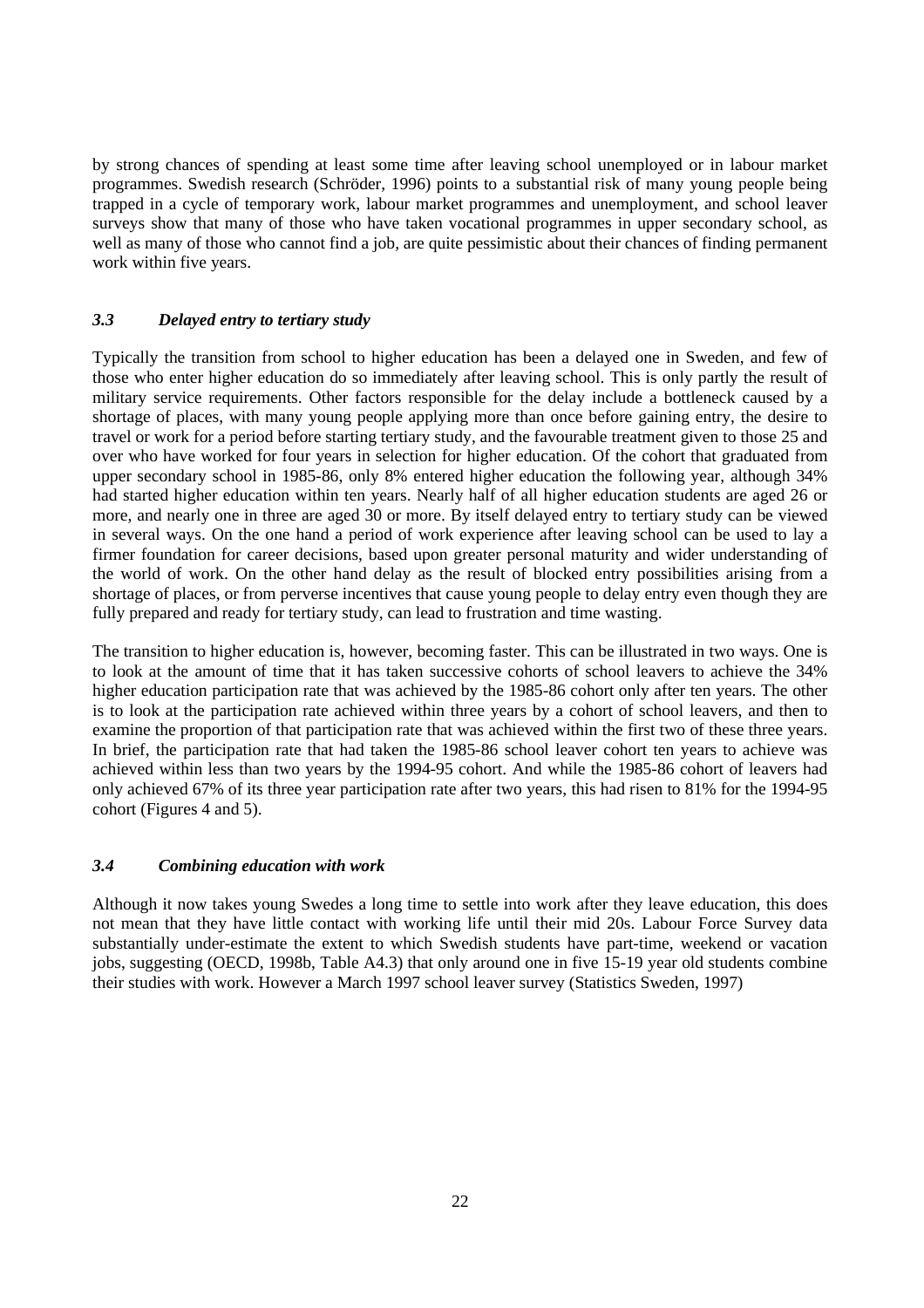



*Sources*: CEDEFOP (1999) Table 8 and National Agency for Higher Education

**Figure 5 Proportion of three year higher education participation rate achieved by successive school leaver cohorts within two years**



*Sources*: CEDEFOP (1999) Table 8 and National Agency for Higher Education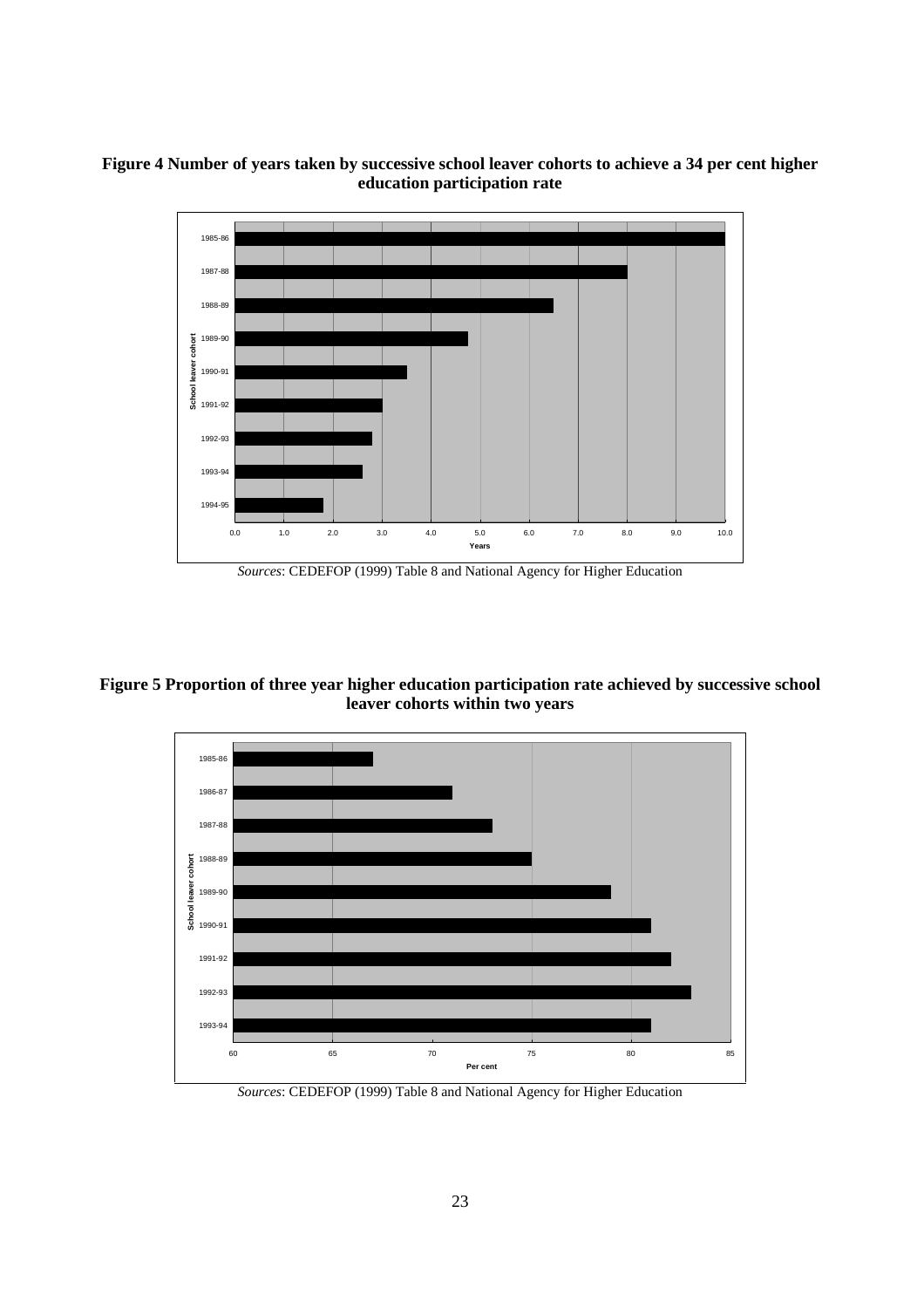shows that 12% of students had worked before or after school, 22% had worked on weekends, and 40% had worked during school holidays. In total 57% had combined their upper secondary education with employment. Data from the Labour Force Survey for the first quarter of each year indicates that between a third and a half of students of tertiary age combine their studies with involvement in the labour force, roughly twice the level of involvement in the labour force found among students of upper secondary age using the same measure. Given the extent to which Labour Force Survey data under-estimate the real level of student employment, Figure 6 would suggest that for most tertiary students, particularly towards the end of their studies, combining work and study is the rule rather than an exception. The total income that can be gained from a combination of widespread participation in part-time work and generous student financial assistance is likely to be another factor extending the period of tertiary study in Sweden.



#### **Figure 6 Per cent of students in the labour market, 1996-98**

Having holiday and after school jobs greatly helps young Swedes in the search for work after leaving school. Among young women who had neither worked nor had APU whilst at school only around 26% had a job in March 1997. Among those who had only done APU the employment rate was slightly higher. But among those who had part-time or holiday jobs the employment rate was 46%. The combination of APU and part-time or holiday work raised the employment rate to 57%. Among young men an almost identical relationship was found (Statistics Sweden, 1997).

## *3.5 A pathway from vocational education to tertiary study*

Students who successfully complete a vocational programme in Sweden can qualify for entry to higher education (although in many cases specific subject requirements also need to be completed). Many OECD countries are keen to create a direct pathway from upper secondary vocational programmes to higher education. This makes the Swedish experience of considerable general interest. Data is available on flows to university by the cohorts leaving upper secondary education in 1994, 1995 and 1996, a period that spans the introduction of the new upper secondary programmes. Whilst at times this makes comparability of data difficult, it allows some initial assessment of the effects, if any, of the new upper secondary reforms upon this important pathway.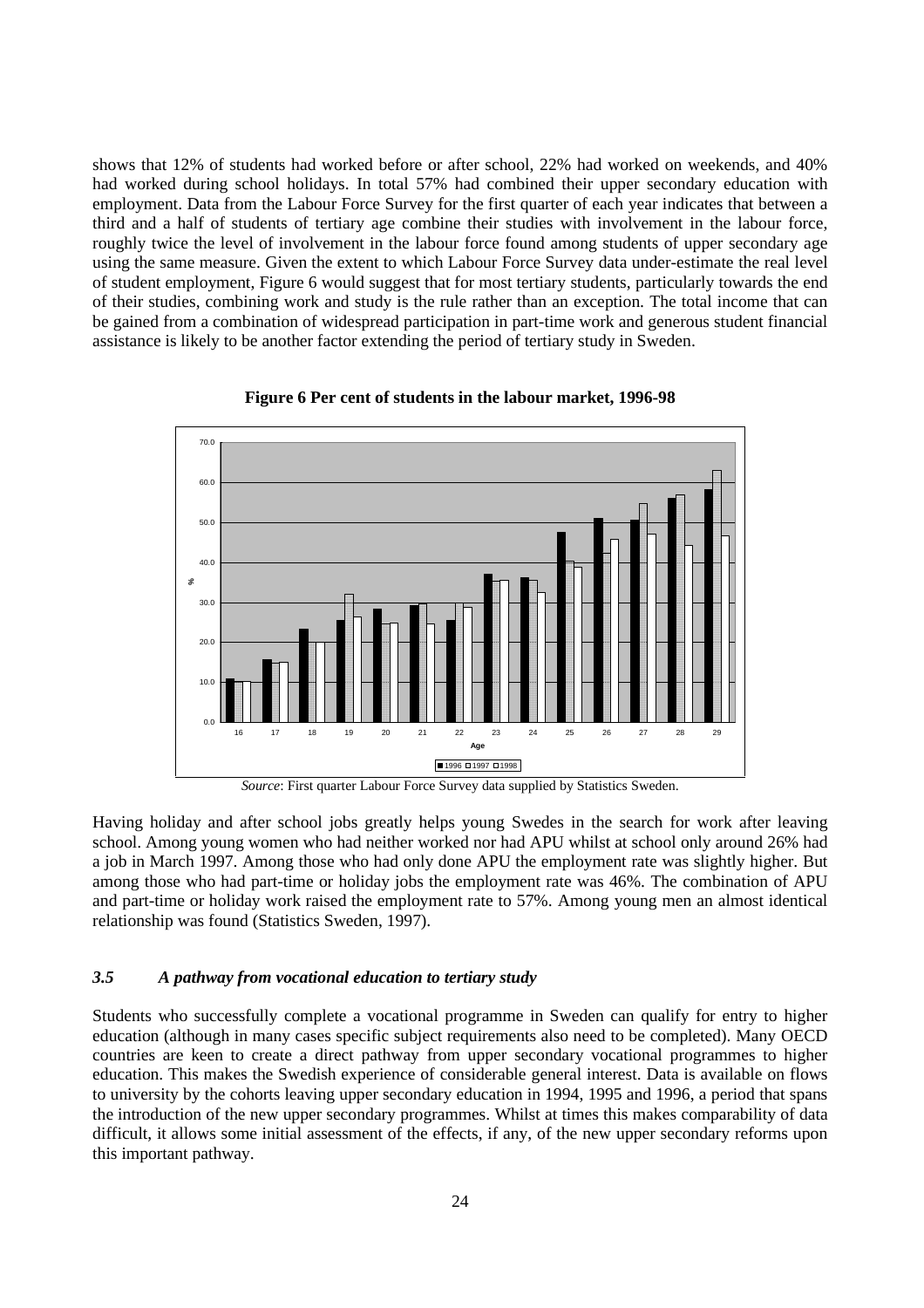Bearing in mind that it is normal for young Swedes to delay their entry to university over a period of several years, the evidence in Table 8 suggests that the pathway provides real opportunities for young people to keep their options between employment and higher education open. Within two years of leaving school close to one in ten of those in three year vocational programmes enter university, and roughly 5% enter within a year of leaving school. Flows from vocational programmes to university appear to have been greater from three year than from two year vocational programmes under the previous arrangements. The extension of all vocational programmes to three years thus could result in some overall increase in the proportion taking this pathway, given that in the 1994 cohort those on three year programmes constituted only a small proportion of all those in vocational programmes but the majority of those in vocational programmes in the 1996 cohort. However this will need more detailed monitoring over time.

|                           | Per cent entering university within: |         |         |  |  |
|---------------------------|--------------------------------------|---------|---------|--|--|
|                           | 1 year                               | 2 years | 3 years |  |  |
| 1994 leavers from:        |                                      |         |         |  |  |
| 3 or 4 year theoretical   | 31.0                                 | 52.6    | 62.9    |  |  |
| 2 year theoretical        | 2.8                                  | 10.1    | 16.2    |  |  |
| 2 year vocational         | 2.3                                  | 3.8     | 5.5     |  |  |
| 3 year vocational         | 5.2                                  | 8.9     | 12.0    |  |  |
| All vocational programmes | 3.2                                  | 5.4     | 7.5     |  |  |
| Total                     | 17.6                                 | 30.3    | 37.0    |  |  |
| 1995 leavers from:        |                                      |         |         |  |  |
| 3 or 4 year theoretical   | 30.4                                 | 51.7    | n.a.    |  |  |
| 2 year theoretical        | 2.5                                  | 7.4     | n.a.    |  |  |
| 2 year vocational         | 4.3                                  | 7.0     | n.a.    |  |  |
| 3 year vocational         | 5.9                                  | 9.8     | n.a.    |  |  |
| All vocational programmes | 5.6                                  | 9.4     | n.a.    |  |  |
| Total                     | 21.9                                 | 37.3    | n.a.    |  |  |
| 1996 leavers from:        |                                      |         |         |  |  |
| 3 or 4 year theoretical   | 28.6                                 | n.a.    | n.a.    |  |  |
| 3 year vocational         | 4.8                                  | n.a.    | n.a.    |  |  |
| Total                     | 16.8                                 | n.a.    | n.a.    |  |  |

#### Table 8 Per cent of leavers from three annual cohorts entering university within a specified period<sup>1</sup>

*Note*: Entries show the per cent of those from each of the indicated groups of programmes entering university within one, two or three years of leaving school. For example 2.3% of those who left 2 year vocational programmes in 1994 had entered university within one year, 3.8% within three years, and 5.5% within three years.

*Source*: National Agency for Higher Education

The proportion who enter university varies widely from programme to programme, but it is very rare indeed for any vocational programme to provide no entrants to university. Under the previous arrangements up to one in five of all those leaving programmes such as Maintenance Technical, Nursing, Graphics, Health Care and Nursing appeared to enter university within three years. Flows into university one year after leaving school under the new reformed vocational courses indicate that similar flows from vocational education to university are likely to be achieved by the Childcare and Recreation, Arts, Media, and Health Care programmes. On the other hand flows to university from programmes such as Construction, Industry, Food, and Vehicle engineering seem to be extremely low indeed. Significantly more females than males take the pathway from vocational education to university. In part this is because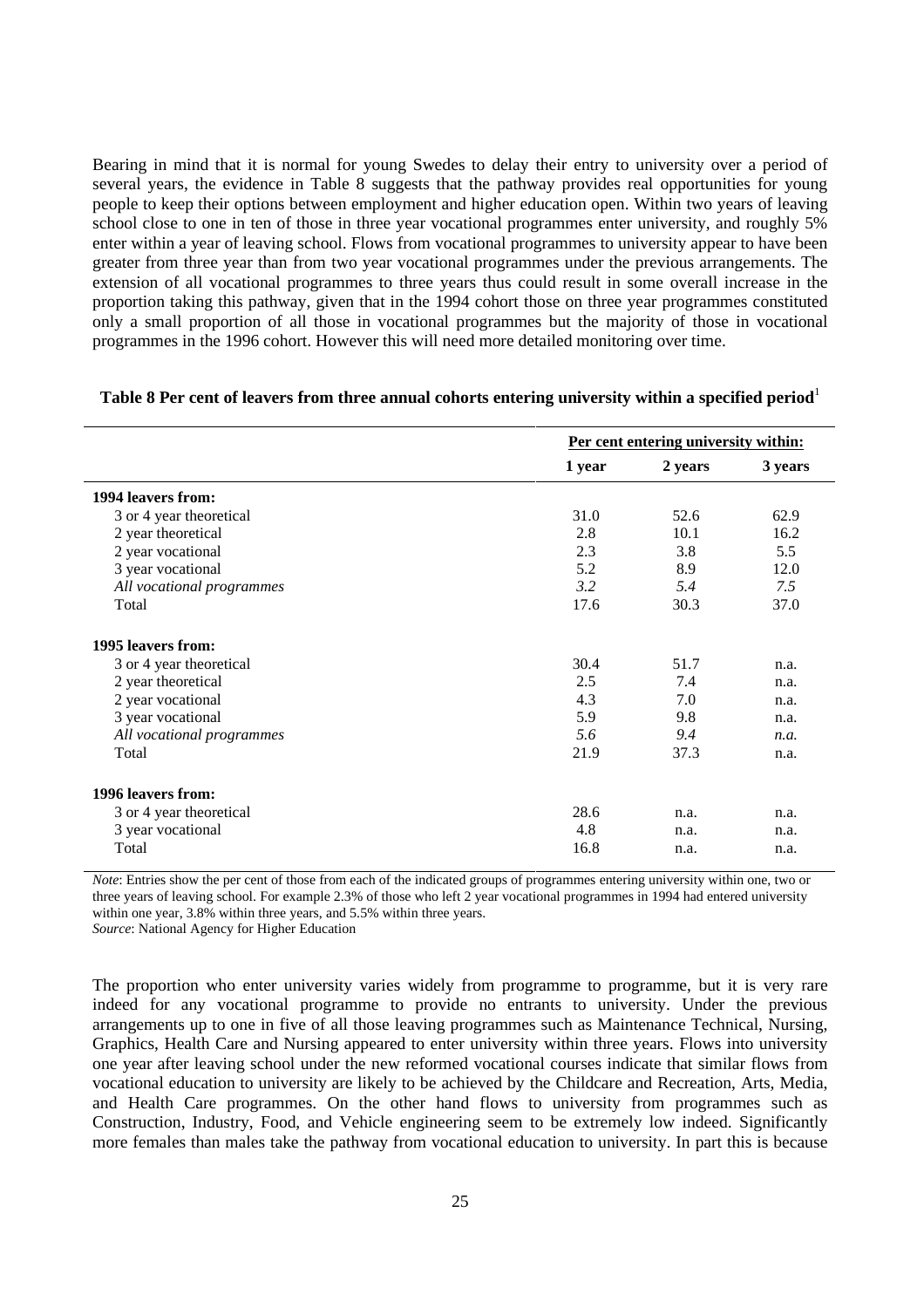many young men undertaking military service in the year after they leave school. However even three years after leaving school the proportion of young women from vocational programmes in the 1994 cohort who had entered university was three times the proportion of young men (18.6% compared to 6.1%). Substantial differences in favour of young women also exist within particular vocational programmes. So the overall difference in favour of young women is not just due to the different patterns of participation by males and females in particular vocational programmes.

## *3.6 A safety net for early leavers*

Since the early 1980s Sweden's municipalities have been responsible for following up all young people up to the age of 19 who have not continued from compulsory school to upper secondary school, or who have dropped out of upper secondary school prior to graduation, and who are without jobs, and ensuring that they are offered education. In 1996 responsibility for assisting young people without work up to age of 20 was transferred from local job centres to the municipalities.

Programmes of study, vocational orientation and support have been devised with special support staff according to individual needs, usually consisting of study combined with traineeships at workplaces, or other forms of employment. Income support for the age group, either unemployment compensation or social allowance, depends upon active participation in the municipalities' follow up programme. This is a powerful incentive for young people to continue in or return to some form of education and training.

The individual programme introduced in the 1991 upper secondary reforms now plays an important role in meeting the needs of this group of young people. Individual programmes vary widely in their nature, as do students' reasons for taking part. Some students take part because they have gaps in their compulsory schooling. Some have difficulty in deciding upon a career orientation or a national programme. Some have tried a national programme but dropped out because they have not liked it or could not cope with its academic demands. Roughly one in three of those in individual programmes are from immigrant backgrounds, compared to half this level in upper secondary schooling as a whole.

In nearly all cases the intention is to use the individual programme as a route back into a national programme (although it is possible for a young person to complete three years of upper secondary education within an individual programme), and the number of students in the individual programme in the second year is only around 10% of the number who commence it. Follow up studies show that 60% of students who go directly from compulsory school to an individual programme proceed to a national programme. Some also continue studying in folk high schools or in municipal adult education.

In addition to this way of ensuring that early leavers are quickly picked up and encouraged to continue their education, Swedish policy places considerable emphasis upon attempting to ensure that a high proportion of those of school leaving age who become unemployed receive labour market assistance. Data supplied by the National Labour Market Board (AMS) shows that around 60% of 18-19 year olds who are registered at employment offices are involved in labour market measures at any one time in the non summer months, compared to a penetration rate of around 45% for 20-24 year olds. These figures indicate the extent to which participation in labour market measures has become a standard part of the transition process in Sweden for those who do not quickly find work upon leaving school.

Recent policy changes have given the municipalities, rather than the labour market authorities, an enhanced role in meeting the needs of young people without work. In January 1998 the municipalities assumed responsibility for unemployed young people aged 20-24. Within 90 days of the young person enrolling with the local employment service the two of them, acting in consultation with the municipality, must have drawn up an action plan. If no suitable activity is found within 100 days, responsibility for the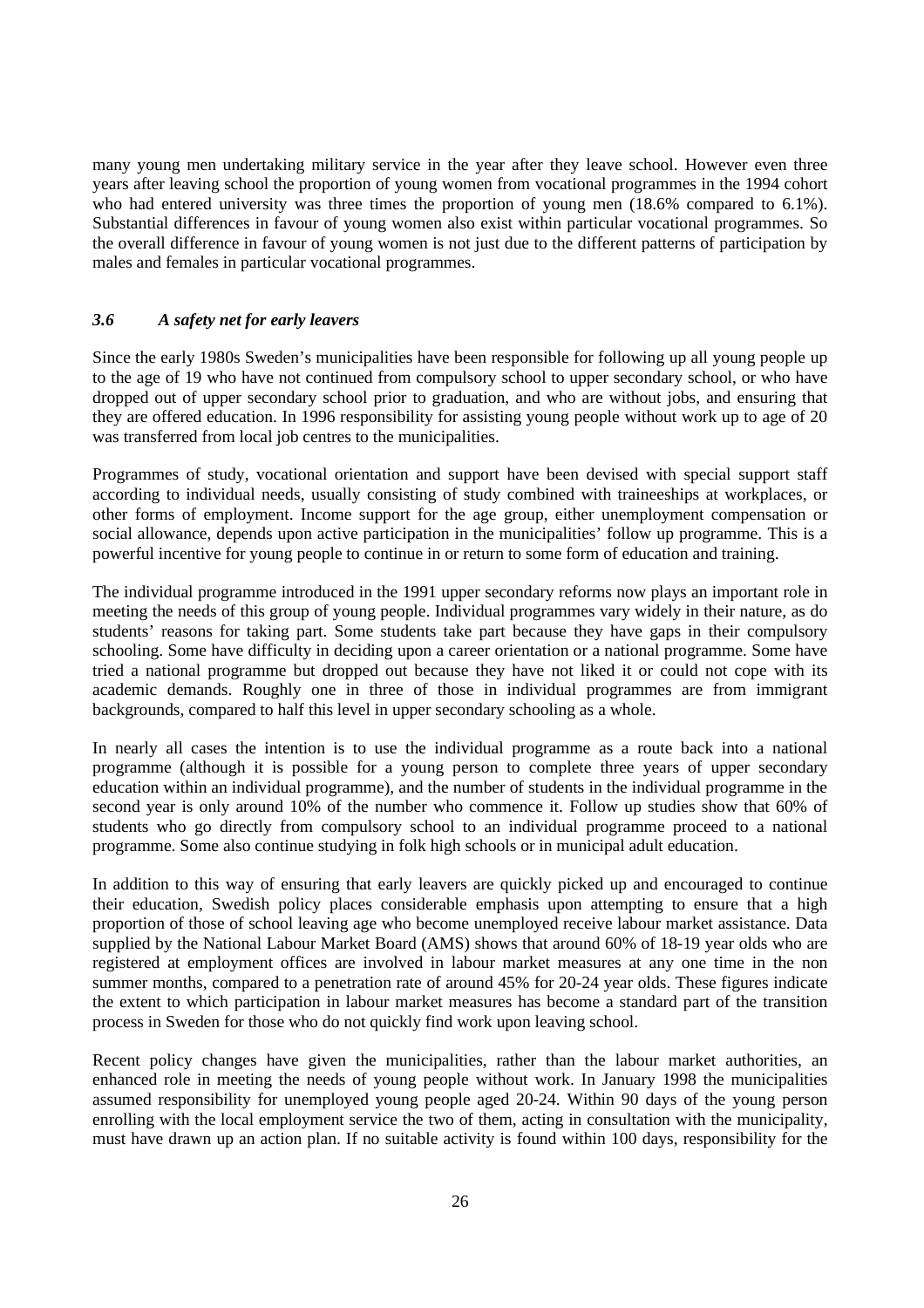young person passes to the municipality. It then becomes the duty of the municipality to organise suitable activities for the young person, basically on the same lines as the municipal programme for those under the age of 20.

As a result there has been a significant change in the types of labour market assistance provided to young people. In 1995, of those 20-24 year olds in labour market measures, nearly half were in training programmes, a third in work experience programmes, and one in six in subsidised employment. In 1998 there had been little change in the first and last of these figures, but work experience had fallen to only one in ten of all participants, whereas around one in five were now in youth programmes organised by the municipalities. An increased role for the municipalities will result in a greater educational focus in the programmes provided for unemployed youth.



## **Figure 7 Per cent of unemployed 15-24 year-olds a) seeking their first job and b) unemployed for twelve months or more**

*Source*: EUROSTAT (1997)

The combination of a locally administered follow up service and a high proportion of those under the age of 20 who are unemployed being given access to labour market programmes is associated with relatively few young Swedes, compared to other European countries, leaving school and directly entering unemployment, and with the incidence of long term unemployment being relatively low<sup>29</sup> (Figure 7). Early intervention programmes to assist those most at risk in the transition are important, as OECD research shows that moving from school into unemployment is a strong predictor of longer term difficulties in settling into work (OECD, 1998b).

<sup>&</sup>lt;sup>29</sup> This can, however, be associated with many young people experiencing repeated short spells of unemployment. See Schröder (1996).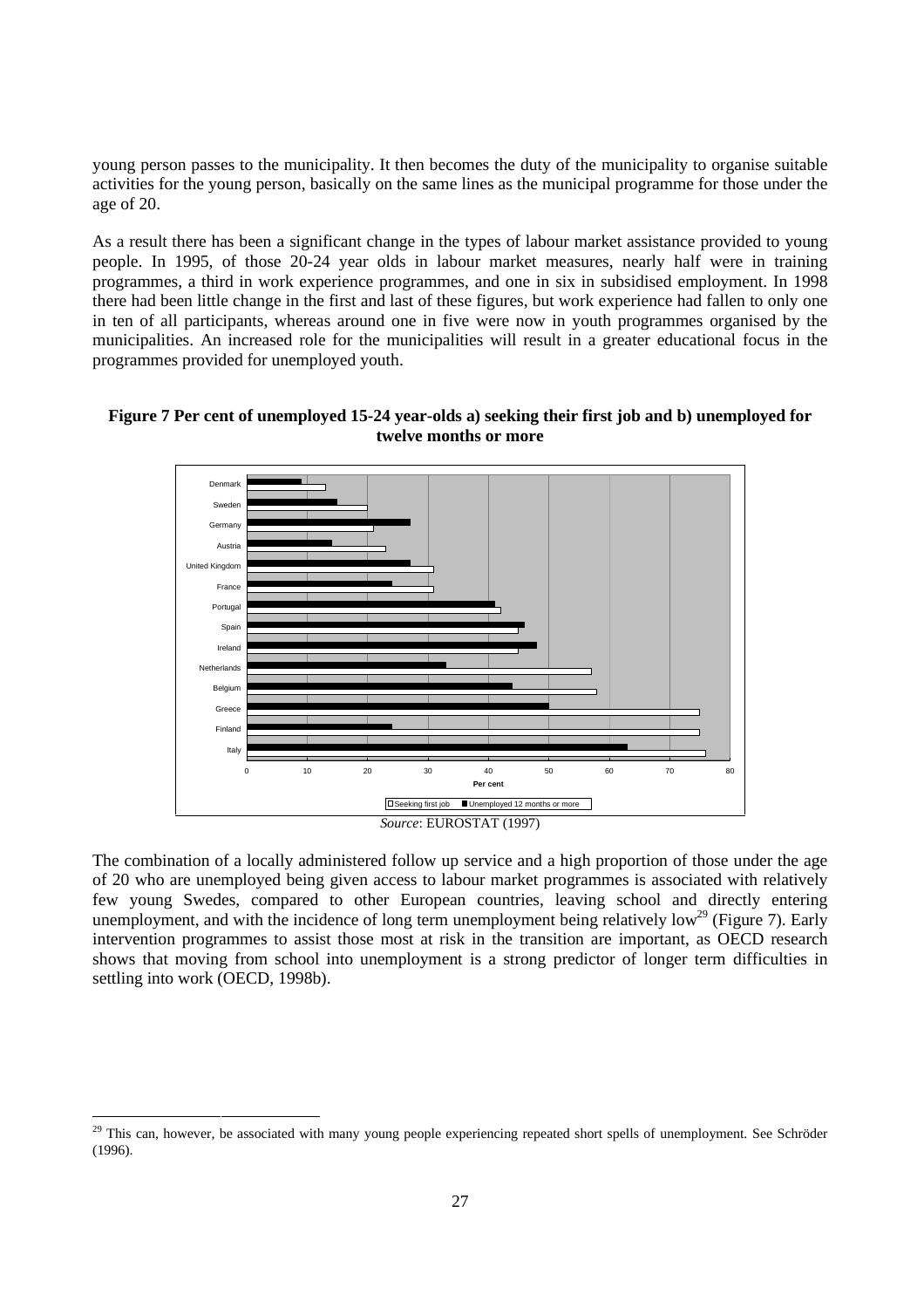## **4. KEY POLICY ISSUES**

## *4.1 Pathways within upper secondary education*

The 1991 reforms considerably broadened the vocational pathways within upper secondary education. Rather than having to choose between a large number of courses offering fairly intensive training in a relatively narrow occupational area, young people now have to choose between only 14 vocational programmes when they begin upper secondary school, and these provide a wider introduction to related occupations or skill areas. Students are also given wider scope for individual choice, being able to devote 15% of their time to subjects of their choice. Specially designed programmes are possible, and the possibility of setting up private schools has motivated some firms or industries, such as ABB and the construction industry in Karlstad, to open "industrial high schools".

This broad model has many attractions, but also many practical difficulties in being implemented. For financial or timetabling reasons schools often have to limit the programme choices available to students, or ration places according to students' grades, rather than according to their preferences or interests. The reality is that the real choice available to students within any one school is quite limited. Data provided by the National Agency for Education shows that nearly half of all schools offer no more than three vocational programmes, and only around a third offer five or more. Limitations on choice are also imposed by schools' equipment and workshops. Where, for example, a school has previously specialised in the wood trades, a new and broader Industry programme, requiring a wide exposure to metals and engineering as well as to wood trades, is unlikely to be implemented fully unless considerable funds are spent on constructing new facilities and purchasing new equipment, or unless an increased emphasis is placed by municipalities upon co-operation between schools to share expensive specialised equipment and materials. The traditional subject cultures and industrial cultures of teachers can be a further barrier to be crossed in the implementation of broader, multi-skilled curriculum which spans the boundaries of several trades (CEDEFOP, 1999).

The 1991 reforms gave students wider choices in some ways. However the choices available within any one programme are still extremely limited: 85% of their time must be spent on centrally determined subjects, rather than on subjects of their own choice. The common core of general subjects, for which high standards are set, is one of the strengths of Sweden's school system, and is one factor responsible for the high standards of general education that can be observed in the adult population. There are strong grounds for retaining this.

In the case of the non-core subjects in the theoretical programmes, and in the case of vocational subjects in the vocational programmes, however, a tight specification of what students must study seems harder to argue for. Substantially more personal room for choice might do a lot to give what appears a tightly-knit system a friendlier face, more respectful towards the individualities of those who are close to adulthood. In a difficult labour market situation many young people will be willing to take any job that they can get. And formal occupational qualifications are not commonly required by Swedish employers, so that there is a fairly loose correspondence between occupation and qualification in the Swedish labour market: only around 60% of those who leave vocational programmes and have obtained a job in the following year get one that is mainly in the field that they trained for<sup>30</sup>. The limited proportion of students' time that can be devoted to non-core subjects makes it much harder for the school to be responsive to local labour market circumstances or to the needs of particular sections of industry that do not readily fit into the standard

<sup>&</sup>lt;sup>30</sup> The proportion ranges from 36% in the Media programme to 83% in the Health Care programme (Statistics Sweden, 1997, Table 13), and the overall proportion falls to 53% when the Health Care programme is excluded.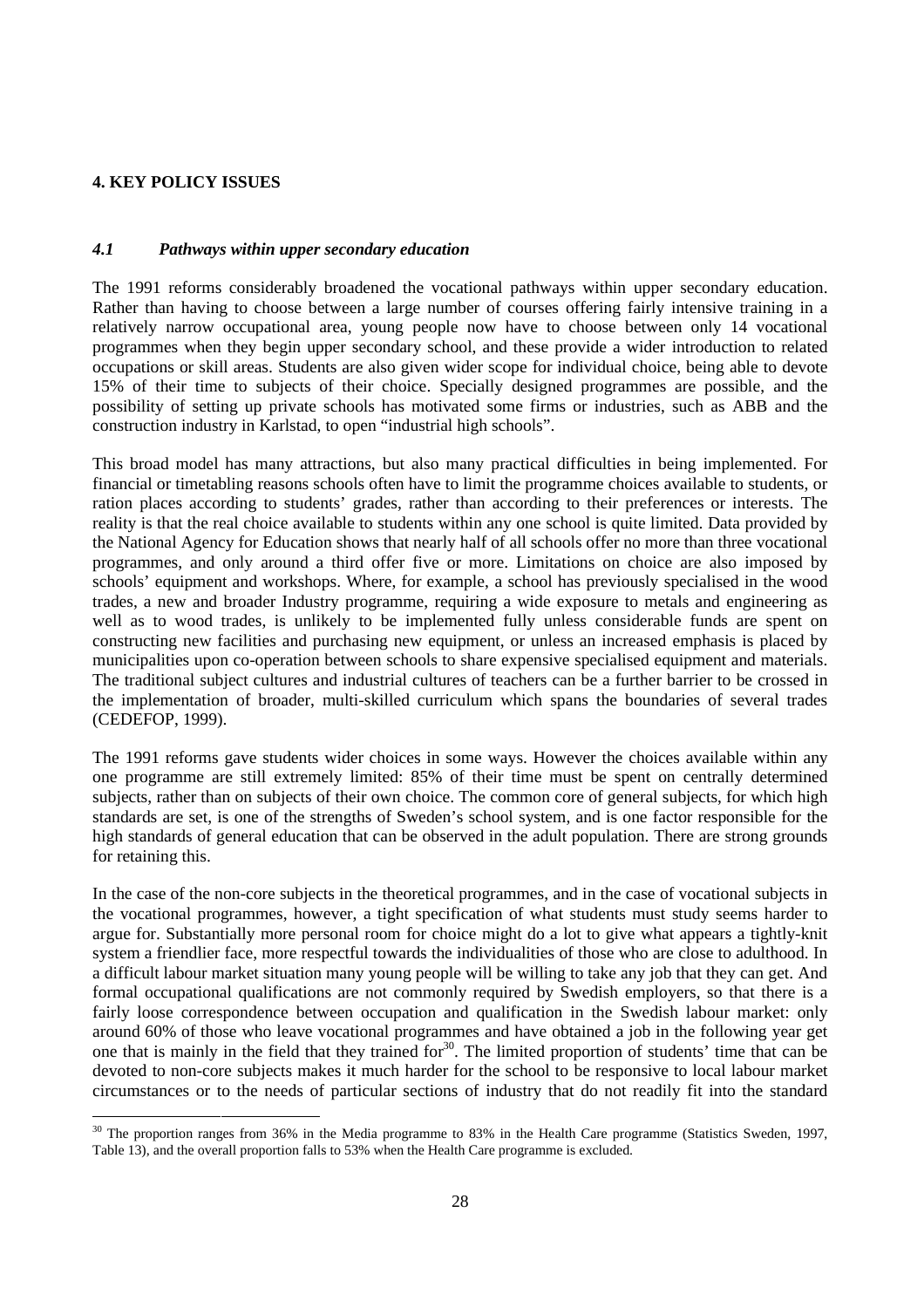national programmes. This has been a factor in the establishment of the new apprenticeship initiative, discussed below.

For these reasons it makes sense to consider a much more flexible structure, both for the vocational component of the curriculum and for the theoretical programmes, allowing students the freedom to navigate their way from one level of it to another with a much more flexible set of rules on the range of subjects that can be combined with one another or sequenced. Increased personal choice could be allowed in several ways. One would be to allow students greater room for optional subjects within particular programmes, both the theoretical programmes and the vocational programmes. Another would be to allow students to take subjects from more than one national vocational programme. It makes sense, for example, for a student in the Construction programme to be able to learn something about business management skills by taking subjects from the Business and Administration programme, and for someone in the Arts programme to develop some of the skills taught in the Media programme, and vice versa. A more flexible structure should also make it easier for young people who have changed their minds to move from one programme to another. It will also make it possible for vocational programmes to be tailored more easily to the needs of particular regions and industries. These possibilities were under discussion at the time of the review team's visit, and are strongly supported. It is important, however, to make sure that clear combination and sequencing rules remain, so that students emerge from upper secondary school with a coherent programme of courses that confers a real depth of knowledge and skill in an area that is able to be clearly related to the world of employment or further study. The model of the 'smorgasbord" high school, in which students have almost unlimited choice of subjects, is to be avoided.

These developments will place even more importance upon adequate course and career guidance being available within schools.

The 1991 upper secondary reforms have placed increased emphasis upon general education, and this has made new demands upon the weaker students. The increased role played by the individual programme has been one way of addressing this issue, but the impression remains that for many young people their schooling remains heavily theoretical, and too little connected to life outside of the school. The apprenticeship initiative, discussed below, has been one response to this problem. By itself, however, increased time in the workplace will not address the difficulties that such students are having with their general subjects. And by itself more time in the workplace will not necessarily help such students to see the connections between practice and theory. Both problems require skilled teachers, able to work flexibly within and outside of the school to strengthen the connections between the two worlds -- the classroom on the one hand and the workplace and community on the other -- and to make the student' learning more applied and relevant.

The changes to the ways that schools are organised and that learning is managed that are needed to achieve this are, by a happy coincidence, widely felt to be the sorts of changes that are needed to build a solid foundation for lifelong learning. As with the changes needed to improve the quality of APU -- discussed below -- they require substantial changes to the conditions of teachers' work and the organisation of the school. Agreement is required, for example, on the balance between teaching hours and preparation time, on class sizes, and on what can be counted as teaching effort. Such agreement can at times be achieved within individual institutions, but is rare across an entire education system.

A 1996 development agreement negotiated between the Swedish Association of Local Authorities (Sweden's main teacher employer body), the Swedish Teachers' Union and the National Union of Teachers in Sweden<sup>31</sup> is an impressive step to make more flexibly organised schools possible on a systemwide basis. For example it replaces teaching hours with working time as the basic unit for the organisation

 <sup>31</sup> *On the Threshold of the 21st Century*, 1996.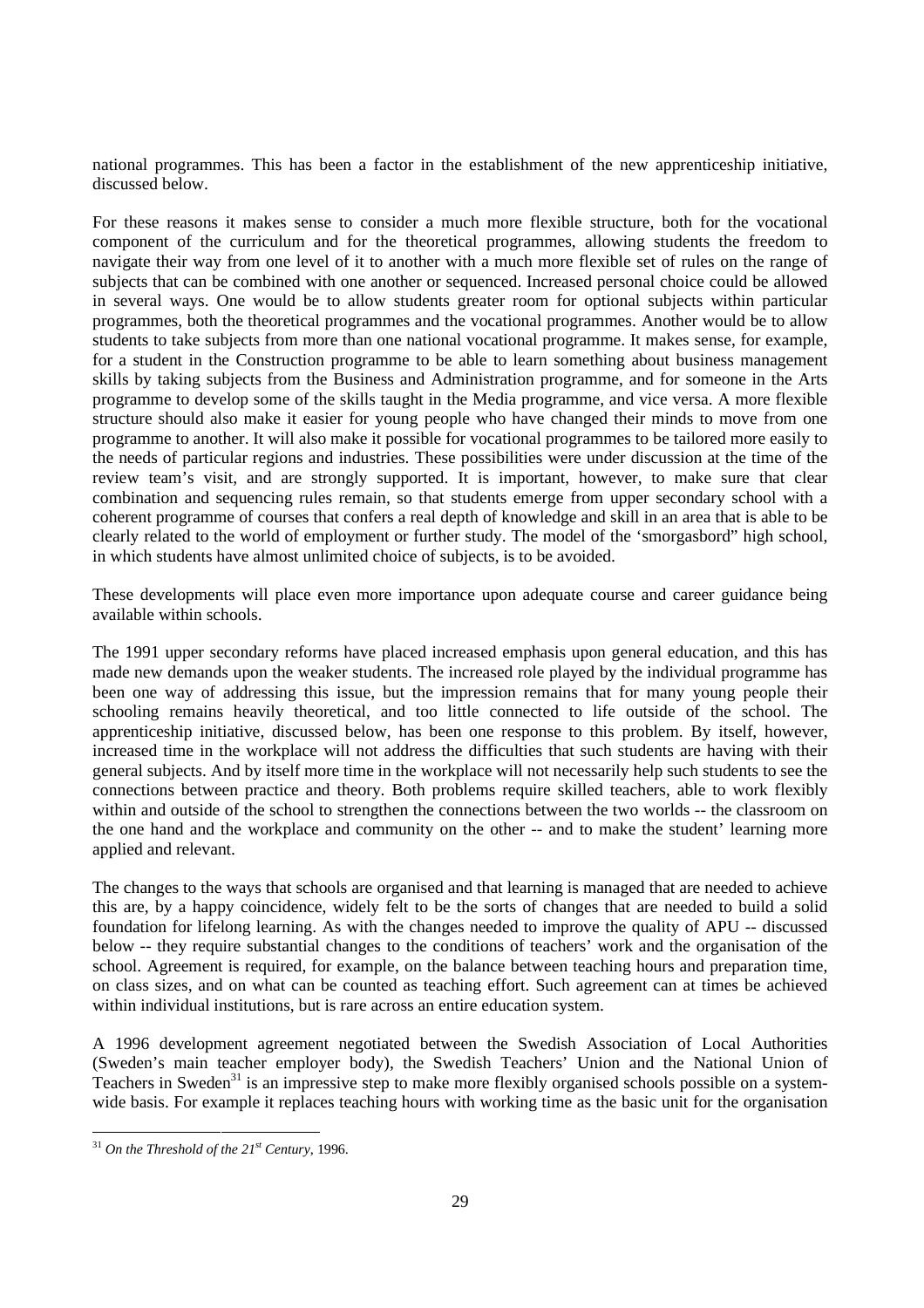of teachers' work, allows this central agreement to be supplemented by locally negotiated agreements to reflect local circumstances and needs, and gives teachers both a right and an obligation to spend time on a continuous learning process. The agreement shows a strong degree of unanimity on the way that both teacher employers and teacher unions are thinking about the implementation of lifelong learning within Swedish schools. Its implementation should also do much to create a better learning climate for weaker students.

## *4.2 Links between schools and working life*

Swedish upper secondary education places a heavy emphasis upon all young people achieving a high standard of general education, and upon young people's personal and social development. Strong traditions of equity and social inclusion have resulted in the view that none of the principal upper secondary programmes should be an educational dead end, and that all programmes should be able to qualify young people for tertiary study, which in practice has meant tertiary study at university level. The strong impression gained by the review team was that together these tendencies had resulted in an implicit undervaluing of learning that is vocational, applied and tacit within upper secondary education. Certainly it was apparent that the increased general education content of the vocational programmes that has been one result of the upper secondary reforms of the 1990s is causing real problems for many of the weaker students: problems of motivation, and problems in them seeing the relevance of much of their learning to their lives after school. That Sweden has been able to prevent these problems being translated into higher drop out rates in large part is due to the strong national commitment, in terms of both resources and dedication, to equity and inclusion. This may be seen in some of the individual programmes that are offered to those who have problems in coping with the demands of the national programmes, one example of which is illustrated in Box 1.

The impression that was gained of an apparent under-valuing of applied, vocational and workplace learning within upper secondary education sits alongside some contradictory tendencies and pressures. The reforms of the 1990s, for example, have required time in the workplace now to be part of the curriculum, and as such to be properly recognised and assessed. Some excellent local examples exist of co-operation between schools and firms to make this goal a reality, whatever conclusions might be drawn about its overall implementation on a national scale. In some industry sectors, such as hairdressing and automotive repair, there has been a long tradition, since apprenticeship was to all intents and purposes abolished in 1970, of students spending extensive time in the workplace for "practice", even if this time was not formally part of the curriculum. Indeed it is ironic that in some of these sectors employers can be heard to complain that the amount of students' workplace time has been reduced as a result of reforms designed to bring the school and the workplace more closely together. And the impression of an apparent undervaluing of practical and work-based learning within upper secondary education sits alongside a very strong Swedish commitment to promoting more learning-intensive forms of work organisation. Official documents give strong emphasis to connections between schools and working life. For example the Ten Point Action Plan for Quality and Equivalence in the School, released by the Ministry of Education and Science in June 1998, asserts that "all pupils should have opportunities to acquire experience of working life through prao". Yet schools are given conflicting signals, for the previous requirement for 6-10 weeks of compulsory work experience for all students was removed when the 1994 national curriculum for compulsory schools was introduced. In a climate of resource constraint it is not surprising that young people's access to prao has declined, thus weakening contact between schools and working life. The quality of prao placements is reported to have been variable, with employers often preferring to give access to students requiring APU placements during upper secondary schooling.

In Sweden the links between schools and working life take a number of forms: work experience, or prao, in the compulsory school; career education and guidance; APU during upper secondary school; advisory or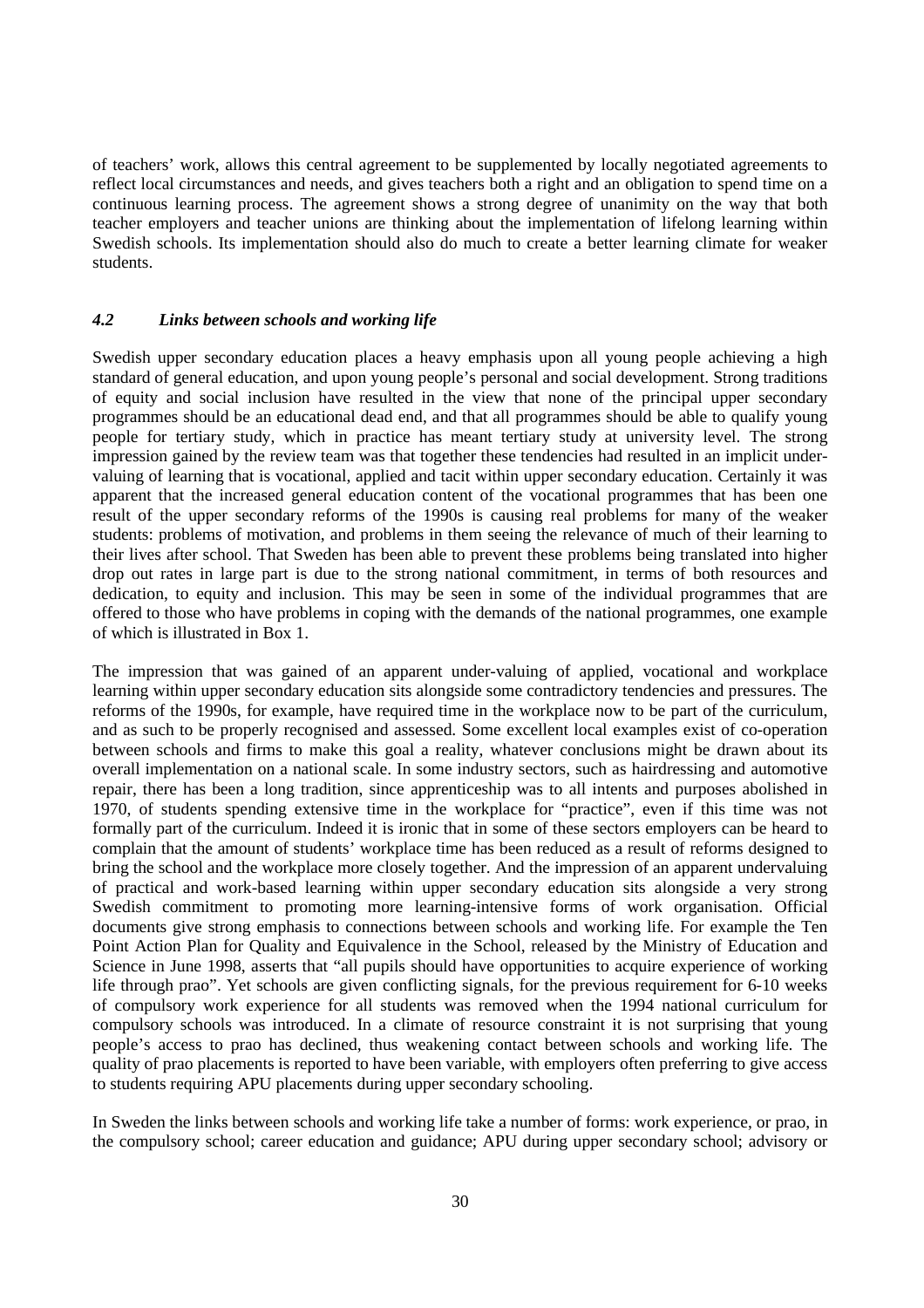other forms of links between individual schools and their local employers to improve programme development and implementation; and formal relationships between employers, trade unions and educational policy makers. These are all important. But perhaps of more importance, and underlying all of them, is a need to find ways to place greater real value upon vocational, applied, experiential and workplace learning within Swedish education. One important way for this to be done is for the recognition of prior and experiential learning to become a central and standard feature of post-school education, and in Section 4.4 we recommend its adoption as a key feature of a new national post-secondary qualifications system. In the rest of this Section we discuss in greater detail two recent initiatives within upper secondary education that have attempted to improve the connection between schools and working life: APU and the more recent apprenticeship initiative.

#### **Box 1**

#### **The Järfälla Study and Working Life Centre (SAC)**

Within the Järfälla municipality upper secondary individual programmes are offered through SAC, or the Study and Working Life Centre. It caters for those who have not met the standards required for entry to upper secondary school, school drop outs, recent immigrants with a poor knowledge of Swedish, those who have not succeeded in a national programme, and those whose interests have not been able to be met by a national programme. SAC is a school with a number of notable features. All students have an individual learning plan that is regularly updated: not only its content but also the sequencing of its elements and the ways that learning will occur. Class sizes are small and a home-room system ensures that one teacher is a principle point of contact with each student. Discussions with teachers and counsellors to assess progress in achieving goals occur on a weekly and monthly basis. This is only one way in which the school projects a message of caring for students, and of learning built around close relationships with adults. All students must be individually "recognised" by an adult at least once a day, and teachers are encouraged to see themselves as coaches rather than as traditional teachers.

SAC offers a number of special programmes that are able to tailor learning to student needs and interests: for example a sea and boating life programme, a tourism and service programme, and a furniture programme. It offers a programme for youth from immigrant backgrounds, and another for slow learners. A heavy emphasis is placed by SAC on practical and workplace learning as a way to motivate students and to meet their learning needs. Individualised "apprenticeship" programmes are constructed, in which the school agrees to teach the core curriculum subjects, and the company, in conjunction with the school counsellor, develops learning plan based around the joint needs of the student and the firm. This can draw upon specialised content of the national vocational programmes, but its key feature is its individualised nature and it does not have to be developed around the learning goals of any single national programme. The level and length of the plan is determined on an individual basis. Quality control of the workplace component occurs through regular contact between the school's counsellor and the firm, and through regular "motivation days" in the school designed to check what has been learned by the young person. The goal of these apprenticeship programmes is seen to be a job, rather than a transfer to a national programme.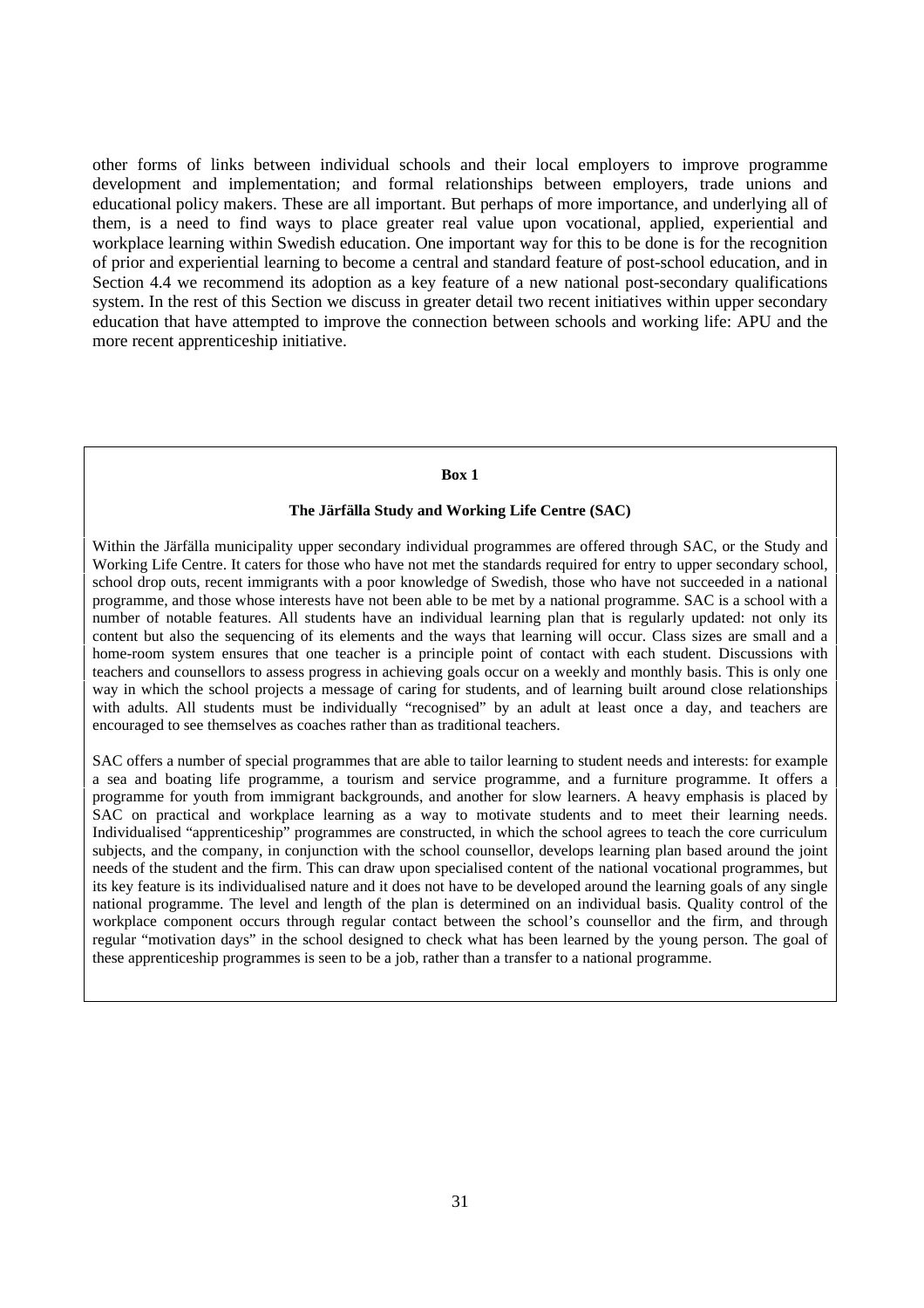## *APU*

As indicated in Section 2.3, all students in upper secondary vocational programmes are required to spend 15% of their time over three years in the workplace, with this time treated as part of the curriculum. Although this obligation is imposed on schools, there is no corresponding obligation upon employers to participate. To meet their objectives teachers, schools and the education system must seek close cooperation with individual employers, provide them with strong incentives to participate, and provide them with strong back-up and support so that they genuinely undertake an educational role.

On balance the school system appears to have been quite successful in gaining the required number of places, particularly given the difficult labour market conditions in which the new system was introduced, and the short time period required to introduce a very major change in the behaviour of both schools and employers. A survey of 1996 school leavers (Statistics Sweden, 1997) showed that 78% of students in the vocational programmes undertook APU, 62% in the individual programme, and 15% in the general programmes (Table 9). However not all of this APU lasts for the stipulated 15% of the total time over the three years: the National Agency for Education has estimated that within vocational programmes only 63% of students undertake the full amount of APU. The total amount of APU undertaken varies somewhat between programmes, from an average of 24 weeks over three years in Construction to an average of eight weeks over three years in Electrical Engineering. Nevertheless in nine of the 13 vocational programmes in which APU is compulsory, students reached or exceeded the minimum required amount of APU (Statistics Sweden, 1997).

These overall outcomes fall somewhat short of the specified target. Nevertheless they are a significant achievement. A number of other countries taking part in the Thematic Review such as Canada, the United States and Australia have, over the same period, sought to introduced extensive structured workplace learning programmes. None have been able to achieve a participation rate as high as Sweden in a comparable period. Another positive feature of the way that Sweden has introduced APU is that students mostly seem to enjoy it. They are satisfied with their supervisors, with the tasks that they are given to do and with the equipment that they get the chance to use. Most want more rather than less APU.

Students may enjoy their APU, but it is far less clear that it is having a major impact upon their job prospects. This must give rise to concern about the quality of much of it. Across all vocational programmes there is only a 6% difference between the employment rates of those who undertake work placements and those who do not. There are only three programmes (Media; Natural resources; and Industry) where doing APU results in a very clear-cut labour market advantage. In five programmes doing APU results either in no advantage or only a very small one when it comes to obtaining a job. In five programmes those who did not do APU had higher employment rates than those who did (Table 9).

As indicated above in paragraph 71, having a part-time or summer job, not integrated at all with student's study, seems to have a substantially greater impact upon school leavers' chances of getting a job when they leave school than does taking part in APU: the proportion of students who have had only a part-time or summer job but not APU and who are employed after they leave school is roughly twice as high as the proportion who have done only APU but not had a part-time or summer job (Statistics Sweden, 1997, Figure 1). This suggests either that students learn more real work-related skills from their part-time jobs than they do from APU, or that they build better contacts with employers from part-time work than from APU. It certainly suggests that employers are putting more weight upon experience in paid work than upon APU when selecting young employees.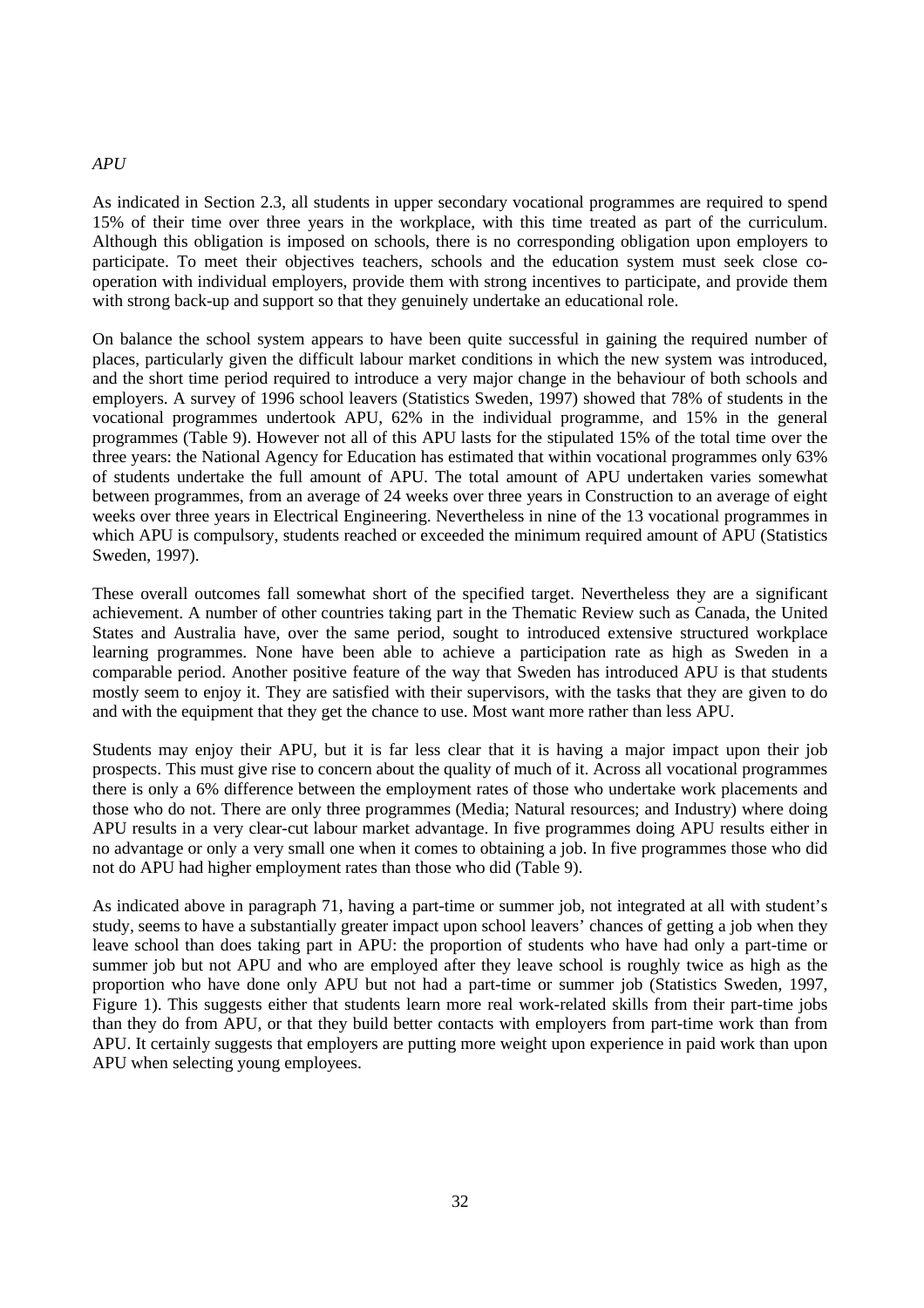|                                          | Per cent employed     |                           |  |  |  |
|------------------------------------------|-----------------------|---------------------------|--|--|--|
|                                          | <b>APU</b> undertaken | <b>APU</b> not undertaken |  |  |  |
| Handicraft (89)                          | 56                    | 65                        |  |  |  |
| Hotel and restaurant (86)                | 54                    | 49                        |  |  |  |
| Health care (87)                         | 54                    | 52                        |  |  |  |
| Media (86)                               | 46                    | 25                        |  |  |  |
| Business and administration (90)         | 37                    | 37                        |  |  |  |
| Child recreation (88)                    | 36                    | 34                        |  |  |  |
| Food (83)                                | 35                    | 37                        |  |  |  |
| Natural resources (86)                   | 35                    | 22                        |  |  |  |
| Construction (71)                        | 33                    | 29                        |  |  |  |
| Industry (79)                            | 31                    | 18                        |  |  |  |
| Arts <sup>2</sup> (28)                   | 26                    | 30                        |  |  |  |
| Electrical engineering (68)              | 23                    | 21                        |  |  |  |
| Vehicle (74)                             | 23                    | 31                        |  |  |  |
| Energy $(86)$                            | 19                    | 33                        |  |  |  |
| Total vocational programmes (78)         | 37                    | 31                        |  |  |  |
| Natural sciences (8)                     | 10                    | 20                        |  |  |  |
| Social sciences (19)                     | 35                    | 35                        |  |  |  |
| Total general programmes (15)            | 30                    | 29                        |  |  |  |
| Specially constructed programmes<br>(55) | 40                    | 36                        |  |  |  |
| Individual programmes (62)               | 24                    | 29                        |  |  |  |
| All programmes (47)                      | 36                    | 30                        |  |  |  |

## **Table 9 March 1997 employment outcomes for 1996 upper secondary school leavers by programme** and whether or not work placement (APU) had been undertaken<sup>1</sup>

*Footnotes*:

1. The per cent of students undertaking work placements within each programme is shown in brackets in bold after its title.

*Source*: Calculated from Statistics Sweden Publication No. U 83 SM 9701, Table 7.

2. APU is not compulsory within the4 Arts programme

One of the reasons that the impact of APU upon later employment chances is not strong, and not as strong as the influence of students' part-time jobs, could be that it does not build strong bonds, between the young person and the enterprise: the large majority (69%) of students do not have their APU in the same firm on each occasion. The quality of the supervision that students receive, and the lack of clarity on the part of employers about what they are meant to do to assist young people during APU, could be other factors. A 1995 study by the Swedish Association of Local Authorities showed that only 46% of schools had organised basic training for workplace supervisors. There also appears to be a general lack of resources produced by schools such as guides, manuals, log books and training courses to assist the firms that they co-operate with. In the 1980s municipalities were obliged to establish local joint employer-union advisory bodies to advise school boards on vocational education. These are no longer mandatory, and only 62% of municipalities have them (CEDEFOP, 1999). 61% of municipalities have other forms of co-operation between schools and working life.

All of this suggests the need for a much closer understanding of what it is about successful, high quality APU that results in students benefiting from it through learning real workplace skills and having increased employment chances on leaving school. Experience gained to date in the Thematic Review suggests that the following factors are likely to result in high quality workplace learning by students:

• Work placements that are long enough for real learning to occur;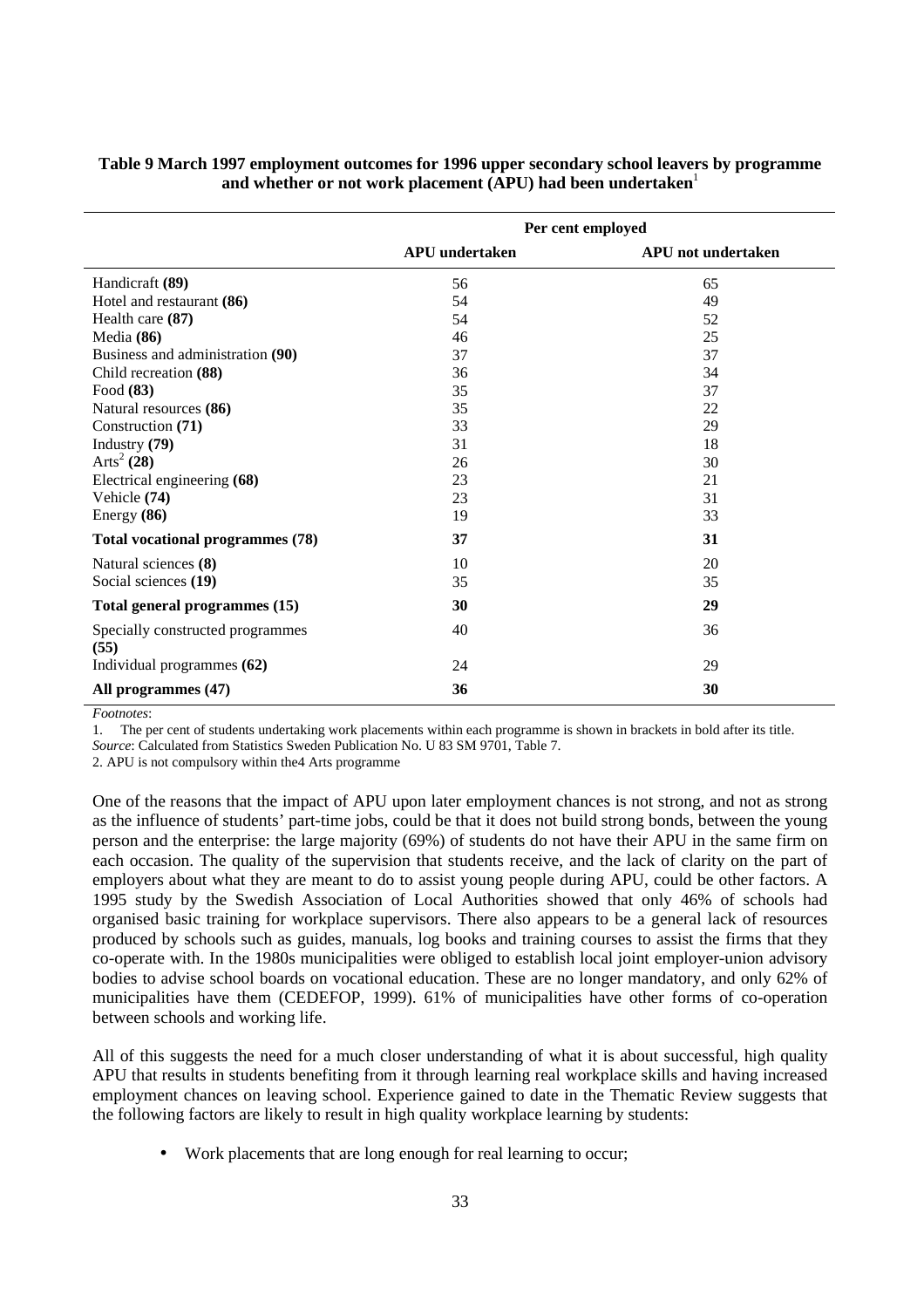- Systematic analysis of the training capacity of the workplace, to see what it can realistically supply;
- A formal training plan, setting out what has to be taught and learned, and clarifying the workbased and school-based parts of a student's programme;
- Employer involvement in student selection for work placements:
- The presence of a trained programme co-ordinator, able to liaise between the school and the firm and troubleshoot when problems occur;
- The use of qualified, highly competent workers as workplace supervisors;
- Regular face-to-face contact between the co-ordinator and employers and in-firm supervisors;
- Monitoring of students on-the-job by the programme co-ordinator;
- The evaluation of student performance against a training plan at the end of placements, with the evaluation carried out by the job supervisor and the co-ordinator jointly; and
- Deliberate efforts by schools to relate what has been learned at work to students' schoolbased learning.

All of these, of course, are resource intensive. In most cases they are not things that can be done through classroom contact between teachers and students. They need teachers to be given time away from the classroom to work with employers. So achieving quality in workplace learning lies at the heart of how schools allocate resources and decide upon their priorities, and at the heart of how Sweden now runs its school system. Whilst schools may be required to provide all students in vocational programmes with 15% of their time in the workplace, they are not required to take specific steps that will ensure that the time spent in the workplace results in real learning occurring. How they do this is up to them. And so if they have either conflicting signals about the importance of contact with working life, competing priorities, insufficient resources to do everything required of them, or all three, broadly phrased national goals are unlikely by themselves to be able to ensure quality outcomes.

The Minister of Education can use direct specific purpose grants to address particular policy priorities. However the central funds available for this purpose are quite small, and so are unlikely to have a systemwide impact. They also have to be allocated on the basis of competitive tendering. This is likely to ensure that the schools where quality is low are the least likely to get the necessary additional resources. So this does not appear to be an appropriate mechanism in this case. Short of reverting to now abandoned ways of funding and managing the system, there are two approaches that are available to the government to more directly try to improve the quality of APU.

One is through the benchmarking of good or best practice, in association with intensive efforts to ensure that the outcomes of this are disseminated widely and that municipalities are encouraged to allocate funds according to the extent to which good practice is met. Benchmarking could be carried out in association with an industry body such as SAF that has a high profile among employers. The Thematic Review has revealed two cases in which similar steps have been taken. The Conference Board of Canada's work in sponsoring national and international awards for high quality education-industry partnerships is one. Another is the Australian Student Traineeship Foundation's work, in association with the Australian Quality Council, to provide a benchmarking framework against which particular local partnerships between schools and firms can measure progress in quality improvement. The other step that could be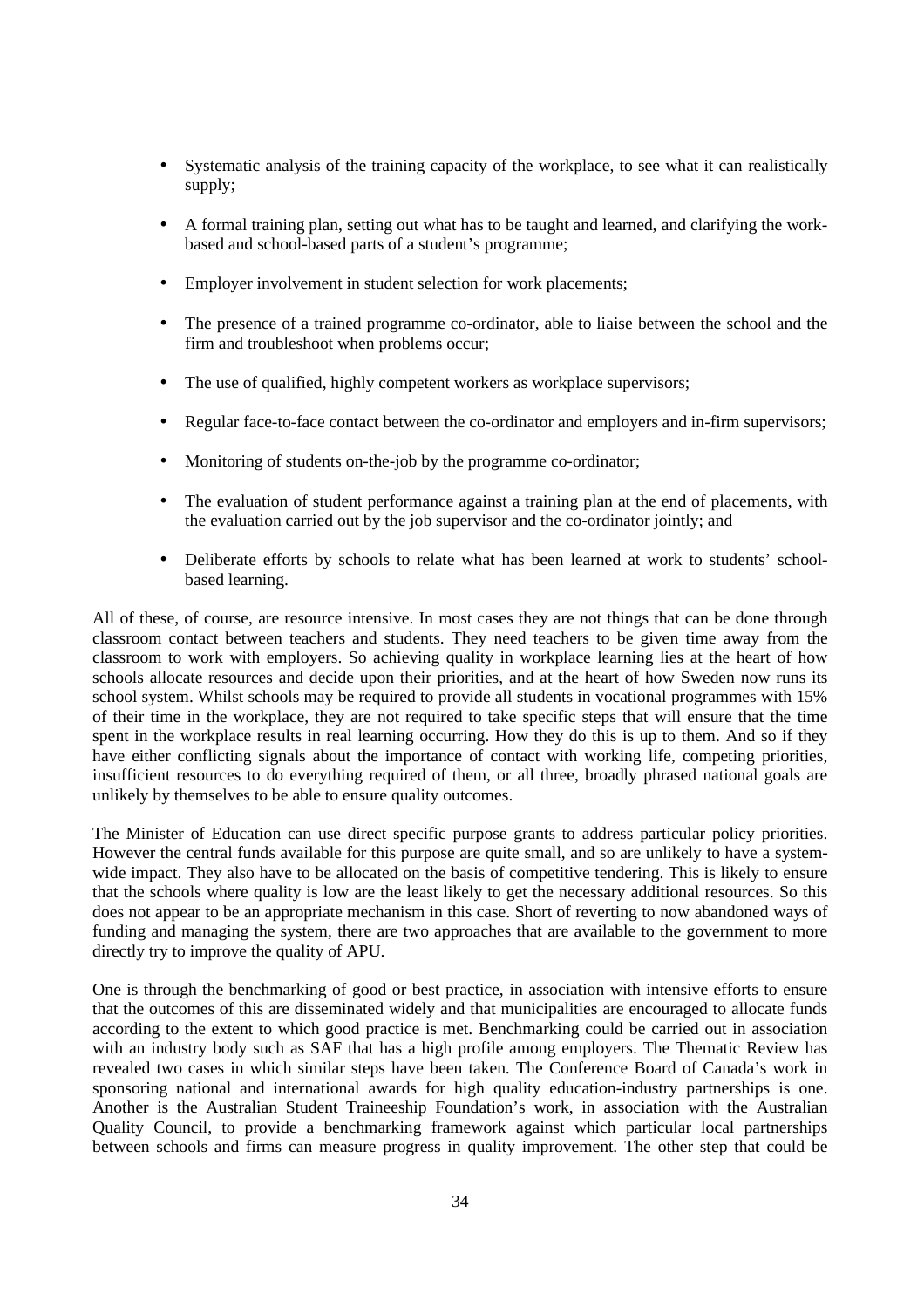taken to raise the quality of APU would be to introduce new reporting and monitoring requirements, so that schools and municipalities are required to provide publicly available information not only on the extent of student participation in APU, but on the steps that they have taken to make sure that this APU leads to high quality learning outcomes. In practice both options are worth exploring. And to the extent that the overall level, as opposed to the quality, of employer participation in APU is an issue, incentives such as the tax credits used to support employer participation in co-operative education and summer job programmes in Canada could be considered.

#### *Apprenticeship*

In 1970 Sweden abolished apprenticeship as its major way of providing young people with work skills<sup>32</sup>. In 1997, following pressure from some sectors of industry, 15 pilot projects for a "new modern apprenticeship system" were introduced. Young people who commence an apprenticeship have the status of students rather than employees: the time in the workplace is unpaid. They are enrolled in a national programme, and are required to complete the national curriculum goals specified for that programme, in both general and vocational subjects. Local goals can also be negotiated, but not exceeding the proportion allowed in the national curriculum. There are two principal differences between apprenticeship as a way to complete a national programme and the standard way. The first is that a contract is signed between the young person, the school and an employer. The second is that the time in the workplace is 50% rather than 15% of the total over three years, and there is provision for the training period to be extended to a fourth year. Students are selected for the apprenticeship by the school, and in most cases the schools and the school system appear to take the view that apprenticeship is a way to motivate less academically able students by providing them with more time out of the school, in the workplace. The school is responsible for managing the apprenticeship and ensuring its quality, although there is a local programme committee containing employer and trade union representatives. Firms taking part in the apprenticeship are required to have trained workplace supervisors.

The apprenticeship pilots were introduced after complaints from some of the smaller trades and crafts, who saw the national vocational programmes as too inflexible to provide them with young employees with appropriate skills. However the possibility of the flexibility that they were seeking being realised appears to have been greatly reduced by the requirement that the proportion of locally negotiated goals cannot exceed that specified in the national programme's curriculum.

At the time that the apprenticeship initiative was being debated there was a lack of agreement, within the trade union movement in particular, about its value. There were many who feared that it would represent a shift back to what was seen to be the worst features of the pre-1970 system: a narrow curriculum; blocked educational pathways; and a vocational preparation system divided on class and gender lines. It was felt by some that schools were more likely to act in the interests of the young person than were employers. As a result, the initiative was introduced on the condition that the young people remain students rather than employees, and that schools, rather than industry, be responsible for its management and quality. This has led to the Swedish new modern apprenticeships losing some of the key features that are often cited as explaining the success of apprenticeship in countries such as Denmark, Germany and Switzerland: strong employer and industry influence over the content of the training; employer selection of the apprentices; the bond between the firm and the young person created by employee status; and employer responsibility for quality control through examination and certification. In addition Sweden lacks any strong ongoing mechanism for employer and trade union involvement in setting the content and delivery of the national vocational programmes. They are revised only once every five years, and then in a way that leaves control of the revision process firmly in the hands of the education authorities.

<sup>&</sup>lt;sup>32</sup> However it remained in a very small residual form for special circumstances, including the possibility of it being incorporated within the individual programme.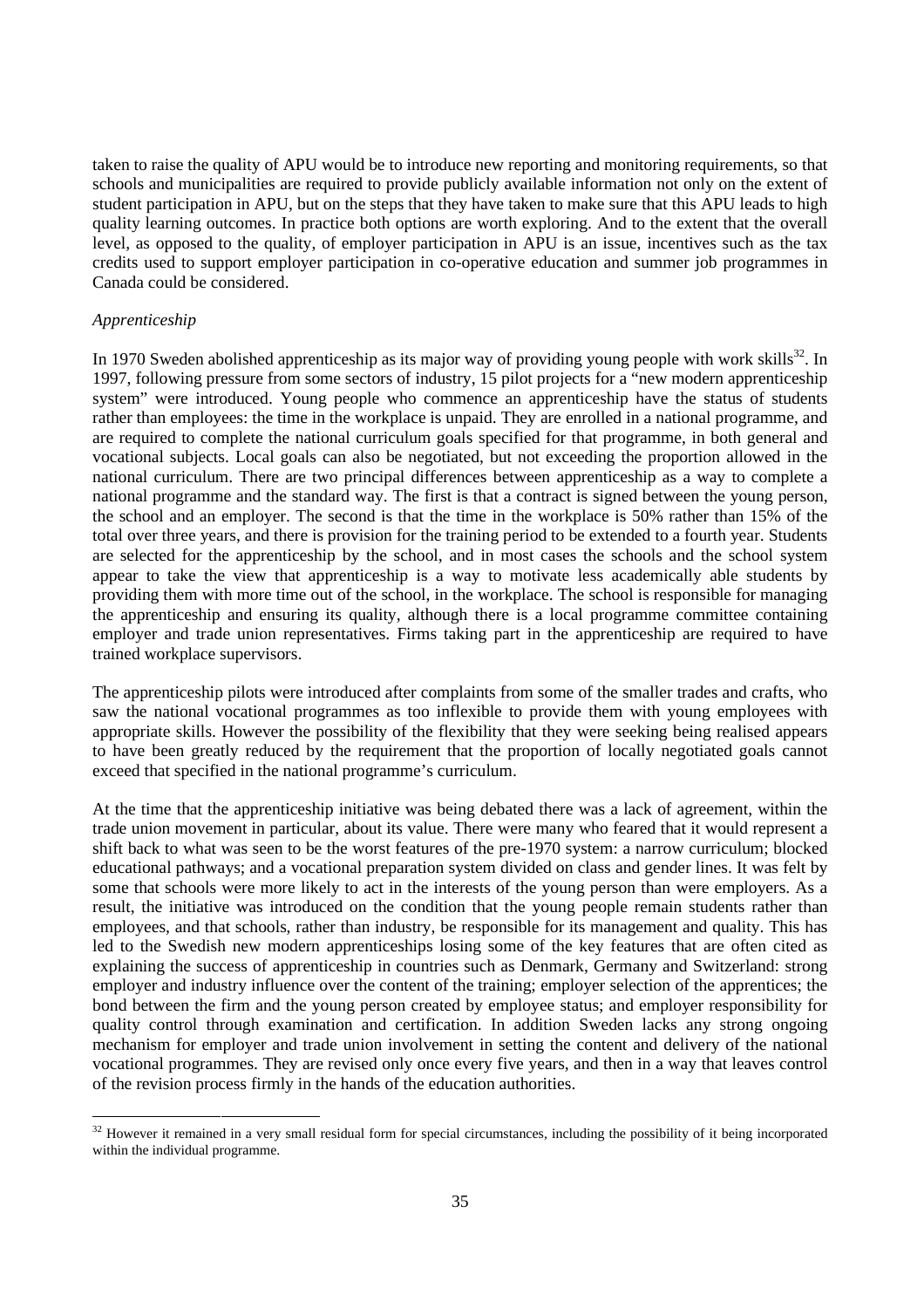Another reason for the success of apprenticeship elsewhere is that it is seen as a mainstream way of providing industry with the skills that it needs, as well as of providing young people with a pathway to work. In order to maintain its status in the eyes of employers, as well as among young people, it has not been stigmatised as a residual path for the academically weakest students. However some stakeholders in Swedish education, partly among employers and among people in education itself, seem to regard apprenticeship as a residual pathway. This view may be inspired by past experience in Sweden, but might presently work as a self-fulfilling prophecy. Since the abolition of the old apprenticeship system in Sweden the tradition of learning and coaching in the workplace and of realising mutual benefits for firms and for young people seems to have eroded. It is a long way back to a genuinely effective apprenticeship system, and only powerful policy measures, aimed at both education and industry, will be able to give the modernised concept a fair chance. An approach which focuses upon those students having the most difficulty will create significant problems in encouraging employers to accept it, and in attracting capable students into it. Experience from countries taking part in the Thematic Review in which apprenticeship has increasingly attracted the weaker students (such as Australia and Austria) shows that this can lead to increasing employer dissatisfaction with the system, and a lack of willingness to take part in it.

The arguments being used in support of the apprenticeship initiative at the time of the review team's visit were that it would: allow more of the training to take place in the workplace, thus strengthening the relationship between the school and working life; lead to closer contact between the students and employers and so increase young people's chances of employment after leaving school; provide a type of training that is not available in the school; combine theory and practice more naturally; and allow a shorter training period after the young person leaves school. In short, that it would "build a bridge between upper secondary school and working life" and "comply to the changing needs of competencies on working  $life$ <sup>33</sup>.

All of these arguments were used prior to the 1991 reforms to justify the mandatory requirement for 15% of the students' time in vocational programmes to be spent in the workplace, and for this to become part of formal curriculum time. The impression could be given that apprenticeship was in part introduced in order to address emerging problems in the quality of APU, and that APU has not been successful in meeting the goals of the 1991 reforms. To the extent that this is the case it seems more sensible to address the quality of APU directly, in the ways suggested above. APU and apprenticeship need to be seen as complementary, able to serve different student and employer needs, and as pathways of equal quality towards the same goals. The risk with the apprenticeship initiative being seen as a solution for problems with the implementation of APU is that it will ever be able to affect only a very small number of young people, having little prospect of spreading widely in its present form. This will leave the central problem unresolved.

## *4.3 Income support for youth*

As indicated in Section 2.3, as a proportion of total educational expenditure Sweden spends far more upon income support for students, particularly students in tertiary education, than do almost all other OECD countries. In contrast to some other OECD member countries, the income support payments available to those aged 20 and over in Sweden appear to be adequate to the financial need of students. In addition, the system seems to recognise the growth in independence and self-determination of young people as they move into adulthood. That is, none of the income support measures offered to young people are subject to a parental income test.

<sup>&</sup>lt;sup>33</sup> The Education System in Sweden, Eurydice. http://www.eurydice.org/Eurybase/Files/SWEN/SWEN.htm.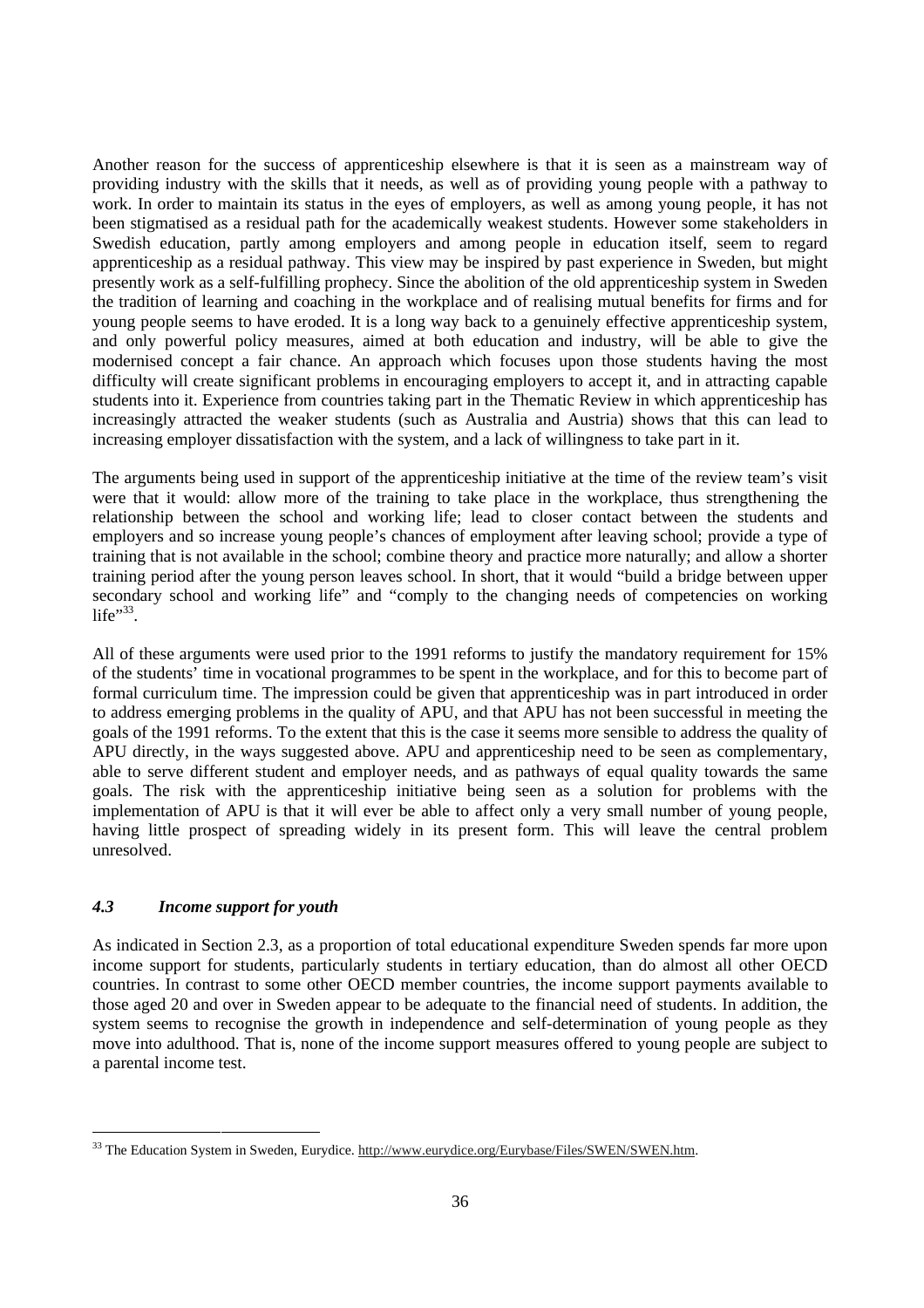The Swedish system of financing study is generous not only in an international context, but also in comparison with other sources of youth income. For example higher education students are eligible to receive a total of 7 098 SKR per month from 20 years of age; 1 973 SKR is provided as a grant, while the other 5 125 SKR takes the form of a re-payable loan, with the terms and duration of the repayments being generous. 'Student Assistance Loans and Grants' are available through the national study assistance bureau, CSN (Centrala Studiestödsnämnden). A Swedish tertiary student receiving a study grant and the maximum loan (and some 70% of students take out a loan to help finance their studies) can receive an income that is slightly more than that available from unemployment benefits, up to twice that available from social welfare, and around three quarters of that received by an unskilled worker (Table 10). When combined with earnings from part-time or vacation employment, the total income of a higher education student can be close to that of a full-time worker. This possibility reduces the incentive for students to complete their studies quickly in order to begin earning a normal adult wage.

|                             | After tax income from: |                               |
|-----------------------------|------------------------|-------------------------------|
|                             | <b>Study grant</b>     | Study grant plus maximum loan |
| As a per cent of:           |                        |                               |
| Earnings, unskilled worker  | 22                     | 77                            |
| Unemployment benefits       | 29                     | 103                           |
| Social welfare allowance I  | 59                     | 213                           |
| Social welfare allowance II | 48                     | 174                           |

**Table 10 Monthly relative income of youth in education, at work and on social benefits**

*Source*: OECD, 1998d, Table 14.

However the current Swedish system of income support for 16-25 year olds, not only that applying to education, contains anomalies and inconsistencies that both complicate the transition from initial education to work and lead to a less than optimal use of public funds. As a result it is not at all clear that Sweden is receiving maximum value from its high levels of expenditure upon student income support.

The relative incomes that young people are able to gain from student aid, compared to other activities, certainly provide them with an incentive to take part in education. But at the same time the current higher education income support system seems to create perverse incentives, retarding the rate at which Swedish students graduate from universities and colleges. For example:

- Higher education students can all obtain income support for the same maximum period of six years, regardless of whether the formal length of their course is two years (for diplomas), three years (for bachelors degrees) or four years (for masters degrees). This means that diploma students can receive assistance for three times the theoretical length of their course, bachelors students for twice the formal length of their course, but masters students only for the length of their course plus 50 per cent. This provides those taking the shorter courses with larger incentives to delay completion of their studies;
- To sustain eligibility for income support, students must show that they are making adequate progress. However "progress" is defined in terms of the number of courses passed per semester, and the points needed to demonstrate satisfactory progression for income support purposes can be obtained in courses unconnected to the principal degree of enrolment. This rule can have perverse effects. For example, students enrolled in courses that are difficult to pass, who fear they may lose their income support entitlement if they fail, are inclined to add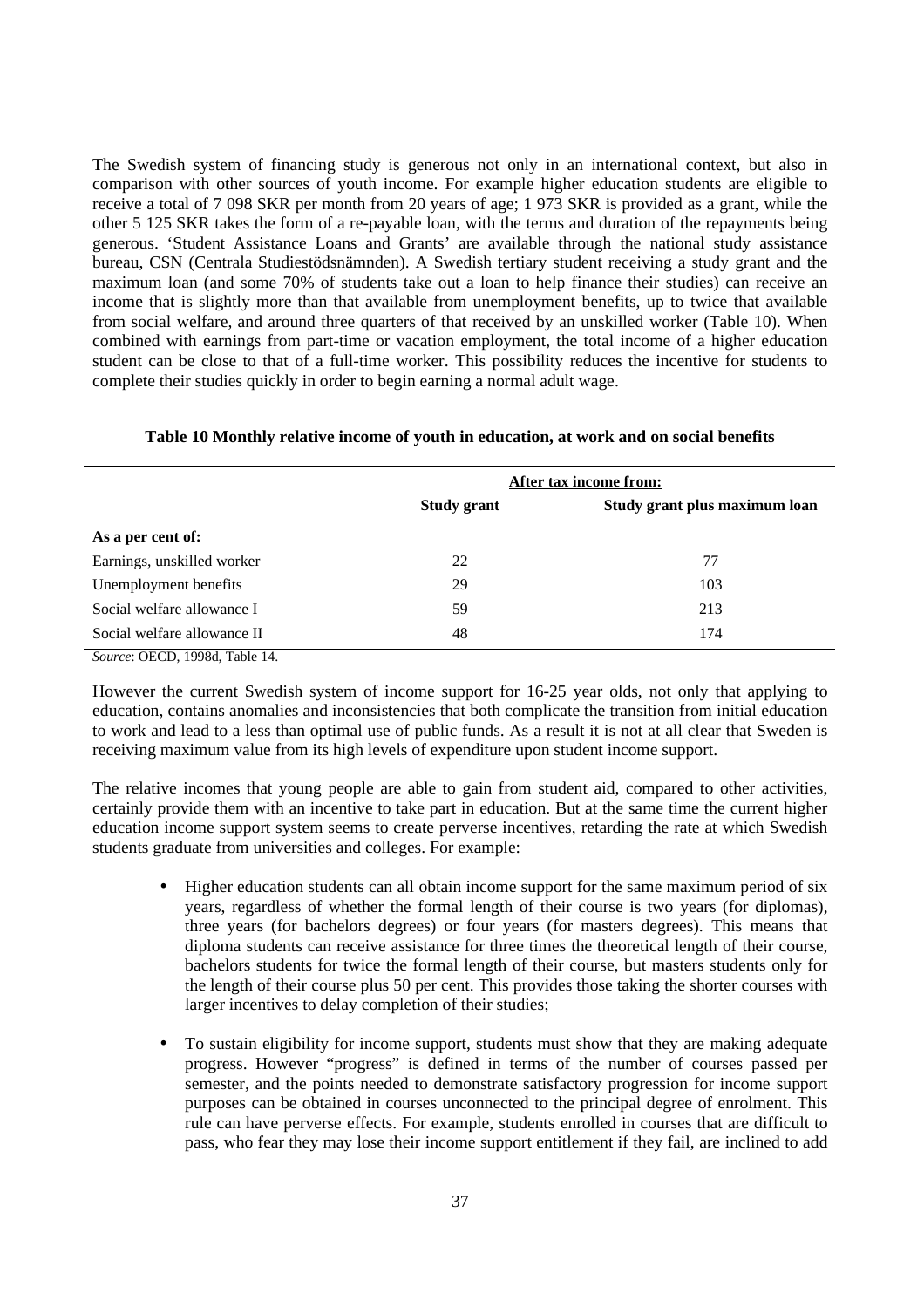"soft" courses to their study programme as a kind of insurance policy. Thus, it is not uncommon for a student enrolled in a four year programme to take five or six years to complete, thus adding to the costs the state must bear, to the income foregone by the student, and to the productivity foregone by the Swedish economy.

Income support that was limited to a standard proportion of the formal length of a course (for example 150%), whatever its actual formal length, and a requirement for the points needed to qualify for income support to be earned from courses within the principal degree of enrolment would help to remove these perverse incentives.

The income support arrangements for some other education and training options seem even less consistent than those for students in universities and university colleges.A particular problem evident to the review team relates to adult students who are completing upper-secondary school qualifications, or who are enrolled in post-secondary vocational courses. For these students, benefit levels often depend more on their employment histories than on their current needs. Thus, for young people over the age of 20 who want to (a) complete upper-secondary school qualifications, or (b) study approved post-secondary vocational courses, or (c) enrol in certain teacher training programs, several different options are potentially available:

- Some students gain a regular Study Assistance Loan and Grant, just as university students do. This provides 7 098 SKR per month in loans and grants from CSN.
- Students who can establish that they have accumulated 75 days of employment over four of the past 12 months can, however, gain a much higher level of income support through the Special Adult Study Support system, which pays up to 90 percent of their last salary in the form of a grant. (Median salaries for unskilled work in Sweden were approximately 15 000 SKR per month in 1998).
- Cash Labour Market Assistance (KAS) offers a third pathway. KAS provides 200 SKR per day, for five days per week, in the form of a grant (thus, KAS offers a maximum of 4 200 SKR per month). To be eligible for KAS, a young person must have either worked or participated in a training programme for five of the previous 12 months.
- Registered job seekers may also gain Special Adult Study Support or Cash Labour Market Assistance if they can show that they have been "gainfully employed". In some circumstances, caring for a child under the age of 10 is classified as "gainful employment".
- In addition to all the above, some Municipal Authorities also provide separate adult study support payments that may be used for completing upper-secondary school or for studying selected vocational courses.

Other anomalies and inconsistencies revealed during the review team's visit included:

- In some circumstances there are real financial advantages in having a period of unemployment before starting study;
- Some courses in labour market demand can only be funded if the participants are unemployed. Others are available to all who wish to enrol;
- Young people who are unemployed can be entitled to widely different benefits as a result of their past labour market history, not as a result of individual need.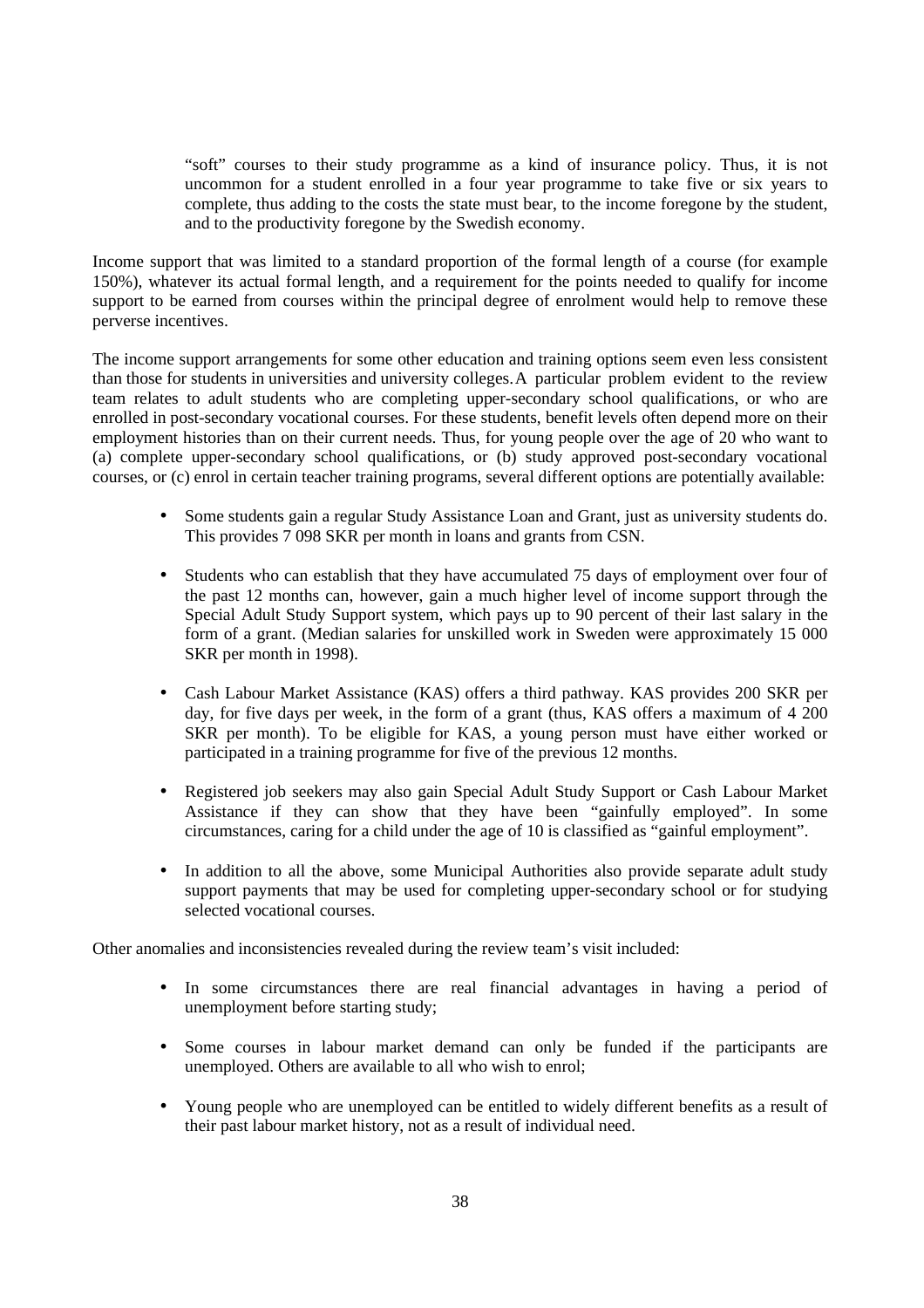Students find the system's anomalies and inconsistencies puzzling and unfair, and the income support system as a whole complex and difficult to navigate. This became quickly apparent in our discussions with groups of students, who complained forcefully about the lack of fairness in the system about the difficulties that they experience when trying to get information about their entitlements, and about the incentives that they are as a result given to "play the system".

To summarise, among the key problems in Sweden's income support arrangements for youth are the following:

- The income support system is so complex and difficult to navigate that the level of support a student ultimately obtains often depends upon information acquired accidentally through chance contacts;
- For students enrolled in higher education, the rules used to establish adequate rates of progress can encourage some students to engage in behaviour that retards progress toward completion of their degrees;
- Young people who are unemployed at the time they commence their studies can be entitled to widely different benefits which relate to their past labour market histories rather than to their current needs; and
- Students of the same age enrolled in similar post-secondary vocational courses may receive widely varying amounts of income support, ranging from 4 200 SKR per month to approximately 13 500 SKR per month, and these amounts are not always clearly related to their needs and circumstances.

An essential first step to resolve these anomalies and inconsistencies should be a comprehensive crossportfolio review of all forms of income support available to young people. This review should not be restricted to the education portfolio, but should also cover allowances available through labour market assistance agencies and through the social welfare system. It could, therefore, be appropriate for responsibility for it to rest with an agency of government outside of these separate portfolios: for example the Prime Minister's Office. It should take into account the interaction between government income support, student earnings from part-time work and the taxation system, and, seen in relation to earnings from full-time work, the ways in which these affect the incentives for students to prolong their studies. The goal of such a review should be the development of a fair and consistent system of income support, based upon a clear and common set of principles.

We recognise that a fundamental dilemma in income support policy is how to strike the right balance, between providing assistance to the most needy, and delivering incentives to encourage young people to engage in programs that reflect the government's policy priorities. However the amounts currently spent upon income support are large, placing the emphasis of reform more upon a better use of existing funds than upon arguments for an increase in overall funding levels.

Given the complexity of the system, we believe that it would be more helpful at this stage to suggest the broad principles that could act as a guide for the reform of the current income support arrangements, rather than to provide detailed and specific advice on what should be done to improve it. Bearing in mind the Swedish paradigm concerning income support policy, and attempting to stay broadly within its limits, we suggest that revised income support arrangements for Swedish youth in transition from initial education to working life should be based upon three fundamental principles.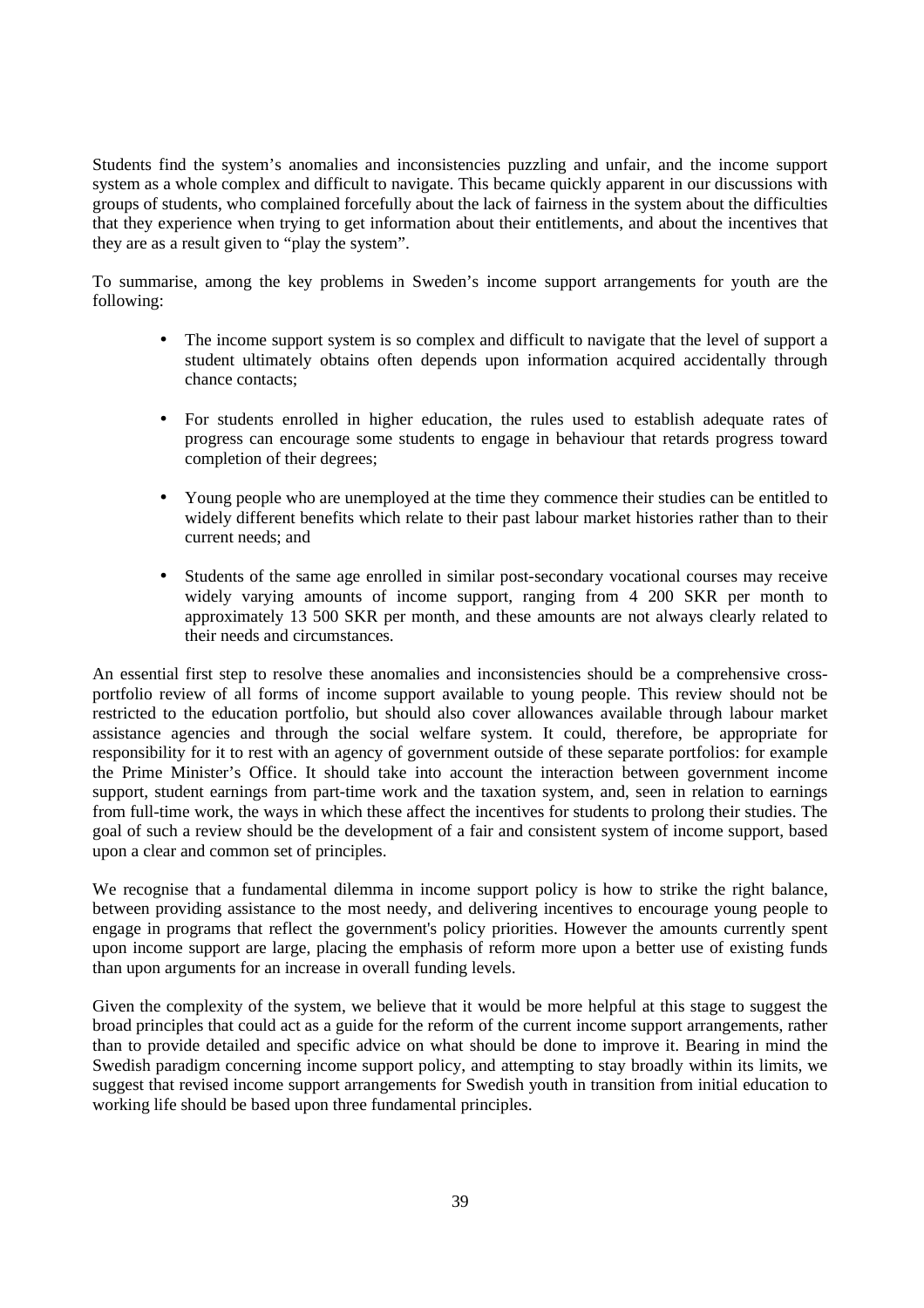**First:** *Income support arrangements for young people should be simple, with a minimum number of payments providing a consistent and understandable as well as equitable structure.* The implications of the first principle are that:

- Students in similar circumstances undertaking essentially similar programs of study should receive similar treatment; and
- Regardless of the source of the payment, the total amount of income support payable to young people should be readily apparent to the young person (and to his or her parents).

**Second:** *Adequate financial support should be available to all young people in need, including those who are unable to participate in education and training programs.* This second principle implies that:

- Adequate financial support must be available to help students complete those professional or vocational qualifications that are needed to equip them to enter or remain in the labour market;
- Payments to students engaging in post-secondary vocational programs should be just as transparent and just as adequate as those available for students engaged in university programs; and
- Unemployment benefits and social transfer payments must always remain at adequate levels, to avoid the risk of social problems among young people, the most serious of which is youth homelessness.

**Third:** *The income support structure should reflect and support the government's broader objectives and programs for young people.* The implications of the final principle are that:

- No young person should be prevented from completing upper-secondary school qualifications due to inadequate financial support; and
- Particular attention must be paid to the needs of those young people who are seriously underrepresented in post-secondary education, including young people from low-income families and other disadvantaged groups.

## *4.4 Post-secondary education and training*

While Sweden produces upper secondary school graduates at a rate that is higher than the OECD average (Table 5), it has a tertiary qualifications gap compared to the rest of the OECD (Figures 2 and 3). This gap is most evident at the level of non-university tertiary qualifications. This gap has been reinforced by the strength of the unitary pathway developed from upper secondary education to university, and by resistance to creating a binary tertiary education system in Sweden. One consequence has been the marginalisation of the esteem of other post-secondary educational options, and their failure to be developed in a coherent manner. Nevertheless, as has been shown (Section 2.3, these non-university tertiary programmes are a significant pathway for many upper secondary leavers, accounting for half as many as enter university in the year after upper secondary graduation.

These "educational orphans" share four characteristics:

• They are shorter than degree programs, generally being of one or two years in duration;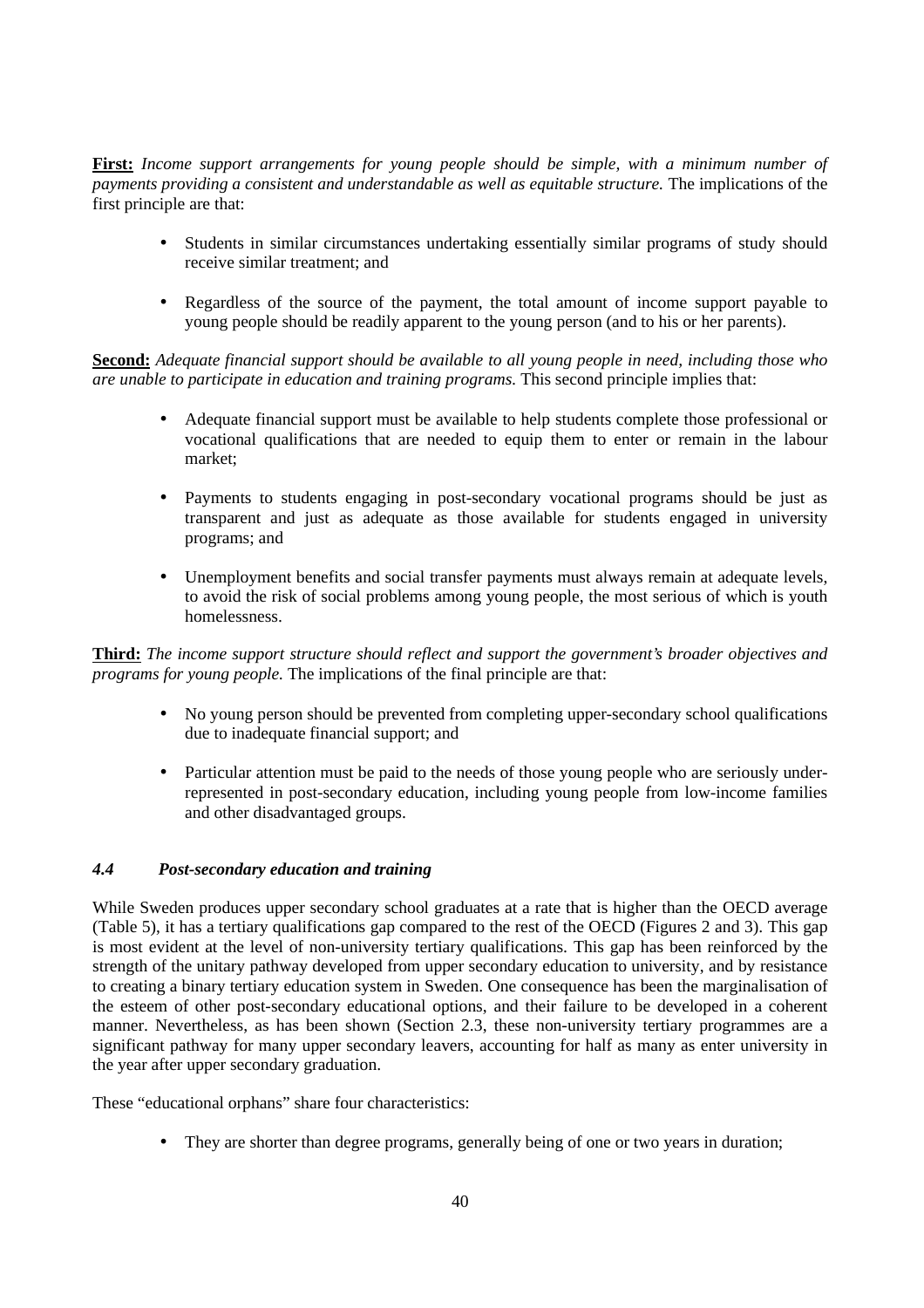- They are mostly applied, and generally involve some work-based component, for example in media technology, antique furniture repair and restoration, internet page making, or electronic network management;
- They are delivered by a wide range of different providers, such as municipalities, municipal adult education institutes, private firms, employer organizations, private training companies, and university colleges; and
- In most cases, there is no nationally-recognised system of qualifications for these courses, and no uniform standards for admission to the occupations they represent.

Students who seek to take these courses often face specific problems in relation to information, availability, access, income support and course financing.

- *Information:* It may be difficult for a student to obtain information about the availability of a course that he or she would like to study. With the decentralisation of the education system it has become harder to access data that comprehensively shows what is offered across Sweden, and where it is offered.
- *Availability:* It is quite possible that the course a student is seeking to study will not be offered in his or her own municipality. Since municipalities are not obliged to provide open places in all courses to students who are not residents, it is possible that an applicant will be unable to gain a place in their chosen field.
- *Access:* Sweden has a small number of Qualified Vocational Schools which offer one-to-two year courses of the kind we are describing here. Some of these are so over-subscribed that it is very difficult to gain a place.
- *Income support:* There is not a systematic approach to income support for students studying in this marginalised category of courses. In some instance, students will qualify for a Study Assistance Loan and Grant. Others may seek help through the Special Adult Study Support system, while some may be able to get only Cash Labour Market Assistance (KAS). This problem, is discussed in section 4.3.
- *Financing:* Unlike higher education, there is no single and coherent national method of financing these courses. Some are centrally funded, some funded by the municipalities, and some require their participants to be unemployed before entry so that they can be financed through labour market programme funds.

A substantial expansion of the higher education system in its present form during the 1990s has not been able to close Sweden's qualifications gap. Completion rates have not risen, enrolments in longer courses have grown faster than enrolments in shorter courses, and the system of student financing provides incentives for students to delay completion of their courses. As a result input has expanded but output has remained static.

Not only has the expansion of higher education in its present form during the 1990s not been sufficient to close Sweden's qualifications gap. It has also not been sufficient to meet rising levels of demand in the population of tertiary participation age. The failure of supply to meet demand has coincided with the sharpest fall in employment levels observed in Sweden since the 1930s. As a result unemployment has grown sharply among 20-24 year olds. In contrast, an even sharper rate of decline in employment among those aged less than 19 has not been translated into rising unemployment levels, as the response of the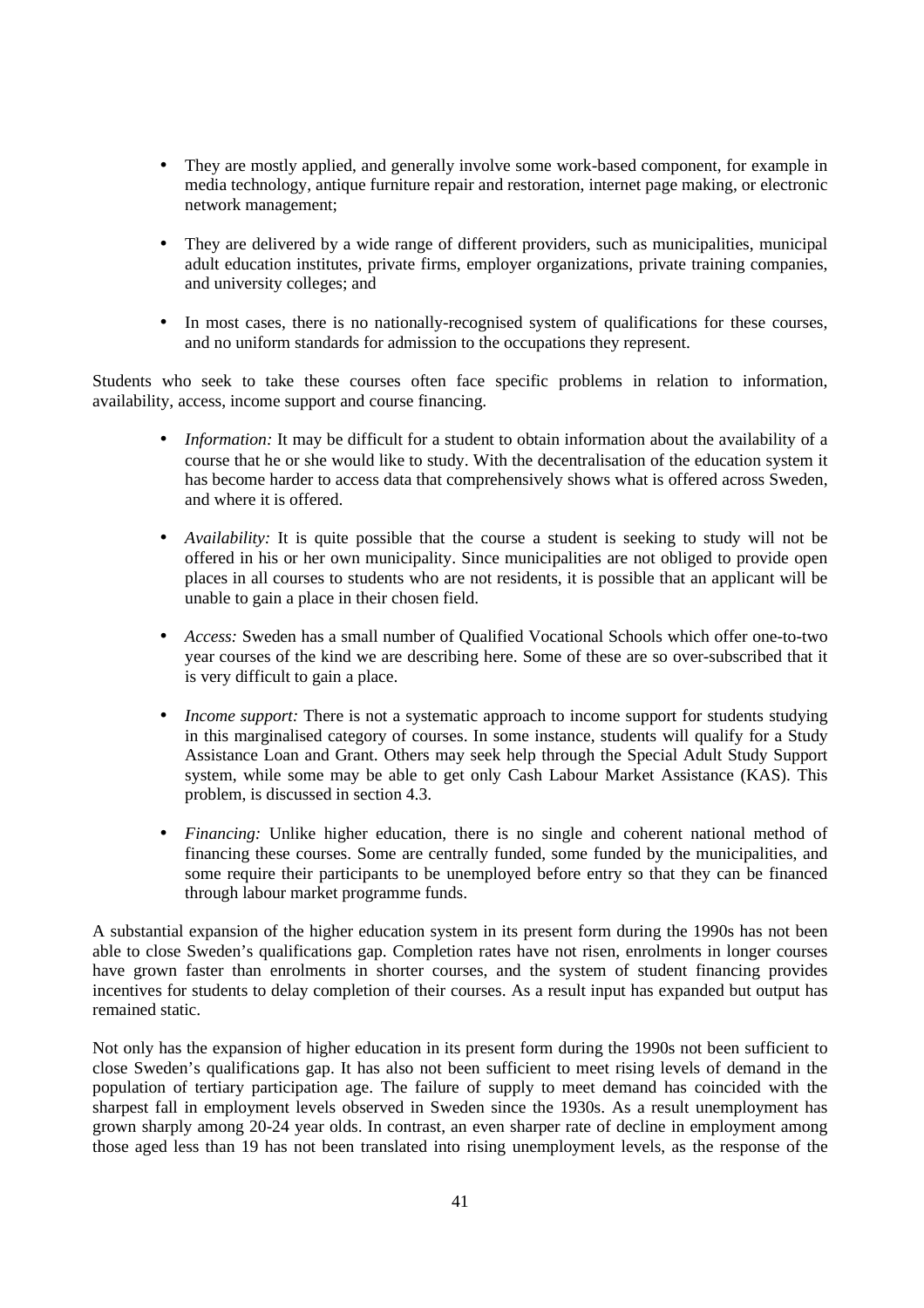upper secondary education system, combined with the local follow up services, has been such as to absorb the surplus labour.

There are strong grounds for an expansion of Sweden's non-university tertiary system. The key policy issues are the form that this expansion should take, whether or not it will result in the creation of a binary system of tertiary education, and how it will relate to existing courses. Elements of this problem have clearly been appreciated by the Swedish government, and the new qualified vocational education or KY courses referred to in Section 2.3 are a response, even if a relatively modest one at this stage.

The new pilot KY courses, for which a separate Commission on Qualified Vocational Education is responsible, have many attractive features:

- They are closely related to the employment market. They require one third of the student's time to be spent in the workplace; require industry representatives to form a majority of members of course steering groups; and are concentrated in areas with demonstrated skill shortages such as information technology;
- They combine practice with theory, and general education subjects with more specific vocational content;
- They can be delivered in a flexible way; and
- They can be delivered by a wide range of providers such as private organisations, university colleges, upper secondary schools or municipal adult education. Of the present pilot courses roughly a third each are with private providers, komvux, and regional university colleges.

On the other hand there are some weaknesses.

- The ways in which students who complete KY courses can gain credit in university courses has not been standardised, and must be negotiated on a case by case basis;
- The certificates that the courses lead to are provided not by a single national body, but by individual providers. This can cause problems with national portability, particularly when providers do not have a well known reputation with employers, and also problems in developing a coherent system of credits in higher education courses;
- The government intends that they will be integrated into the mainstream of the education system after completion of the pilot, but it was not clear to the review team how this is intended to be done; and
- Little thought appears to have been given to how the new KY courses will relate to other post-secondary courses such as supplementary education provided by the municipalities, the seven state funded vocational colleges, private education and training colleges, and labour market programs.

Each of these should be seen as part of the same issue and addressed as a coherent whole. In particular there is little sense in making decisions about the future of the KY courses without at the same time taking into account other post-secondary non-university options, as this would simply perpetuate Sweden's fragmented set of "educational orphans" within post-secondary education. The development of a unified national qualifications system is a sensible way to address all of the above issues at the same time. It is also a sensible first step in developing a coherent national means of financing this sector of education.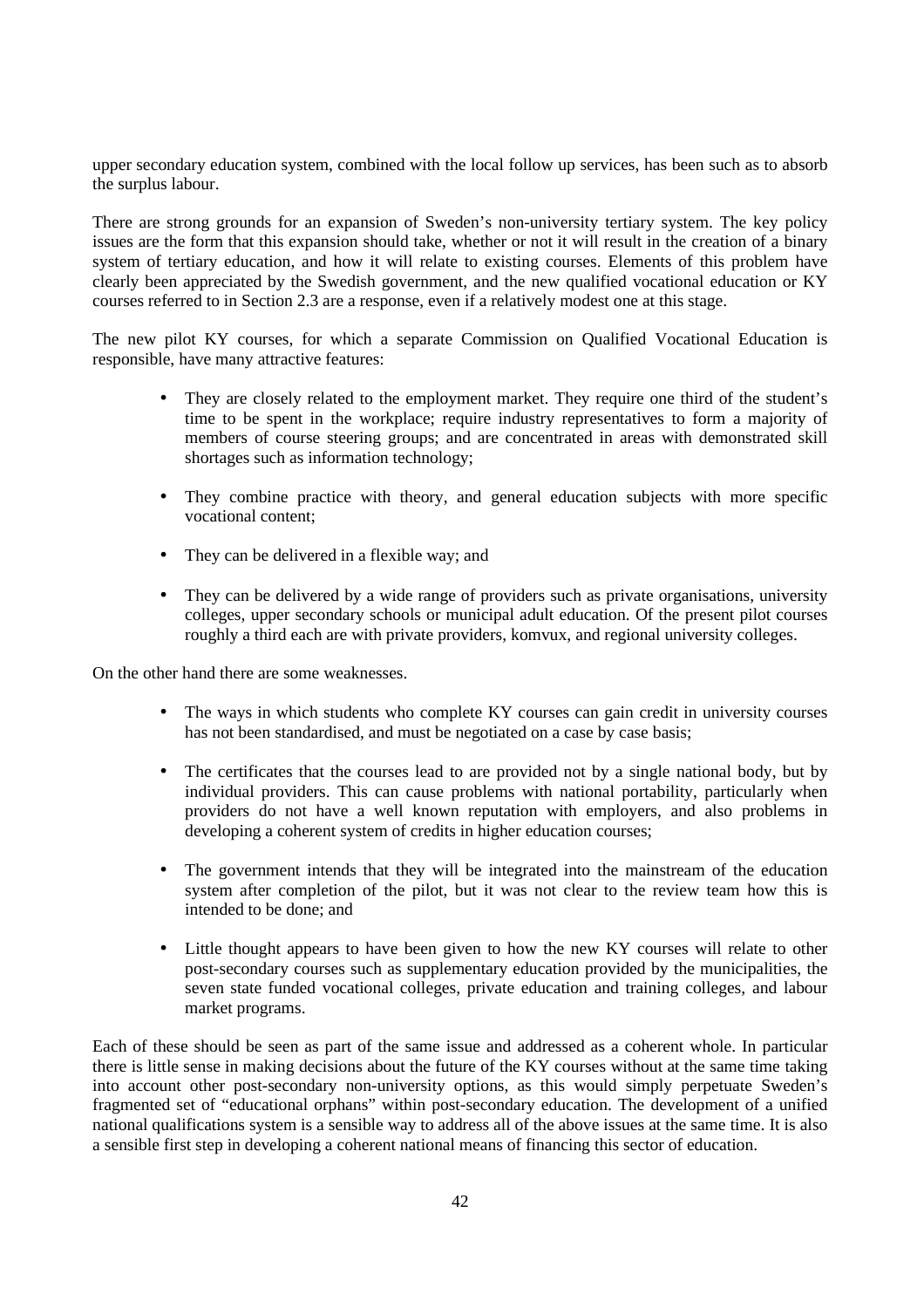A more coherent approach to post-secondary qualifications becomes more pressing with the shift of responsibility for unemployed youth from local employment offices to the municipalities. In large part because of the municipalities' responsibility for education, his has already resulted in an increase in the provision of education, rather than work experience, for these young people. It will be important for this education to be a coherent part of the educational mainstream. Strenuous attempts to ensure that early leavers return to the mainstream of education, rather than being marginalised on its fringes, are an important factor in the success of Swedish approaches to those of upper secondary age who are without work. It is a key principle underlying the Knowledge Lift. It would make sense for a similar approach to be taken to post-secondary courses provided for unemployed youth.

A coherent national qualifications system should have a number of features. It should:

- Offer qualifications at more than one level, with the entry qualifications for some of these not necessarily needing to be the completion of upper secondary education;
- Contain relatively few rather than many levels:
- Allow progression from one level to another both within and between institutions, and on the basis of learning acquired in both formal and non-formal settings;
- Provide a coherent bridge between it and that part of tertiary education provided by the higher education system. This should either be through standard credit transfer agreements, through qualifications being used to meet university admission requirements in an agreed and standardised way, or both;
- Allow courses to be provided by a wide range of types of institutions, much as in the case of the KY pilot courses;
- Include, as a right for learners, the accreditation and insertion in the national qualifications system of competences that are acquired outside educational institutions (for instance at work, in the community or in private) both prior to admission to the course and during the course;
- Be linked to a common set of principles for financing courses encompassed by the qualifications system; and
- Have a separate national agency to provide quality control through accreditation and certification. A common national certification format, within a framework in which credentials themselves are issued by institutions, is important in ensuring the status of the qualifications in the eyes of students and employers, but a common "brand name" should not prevent individual providers being clearly identified on certificates. The social partners should play a key role on the governing body of the agency.

In developing a national qualifications system Sweden will be able to draw upon the experience of other countries that have taken this route. Among them are the Netherlands, the United Kingdom, Australia, New Zealand and Hungary. Doing so will allow it to avoid some of the associated problems that some of these countries have experienced which have limited the appeal and clarity of the new qualifications to users, including over-complexity, cost and bureaucracy.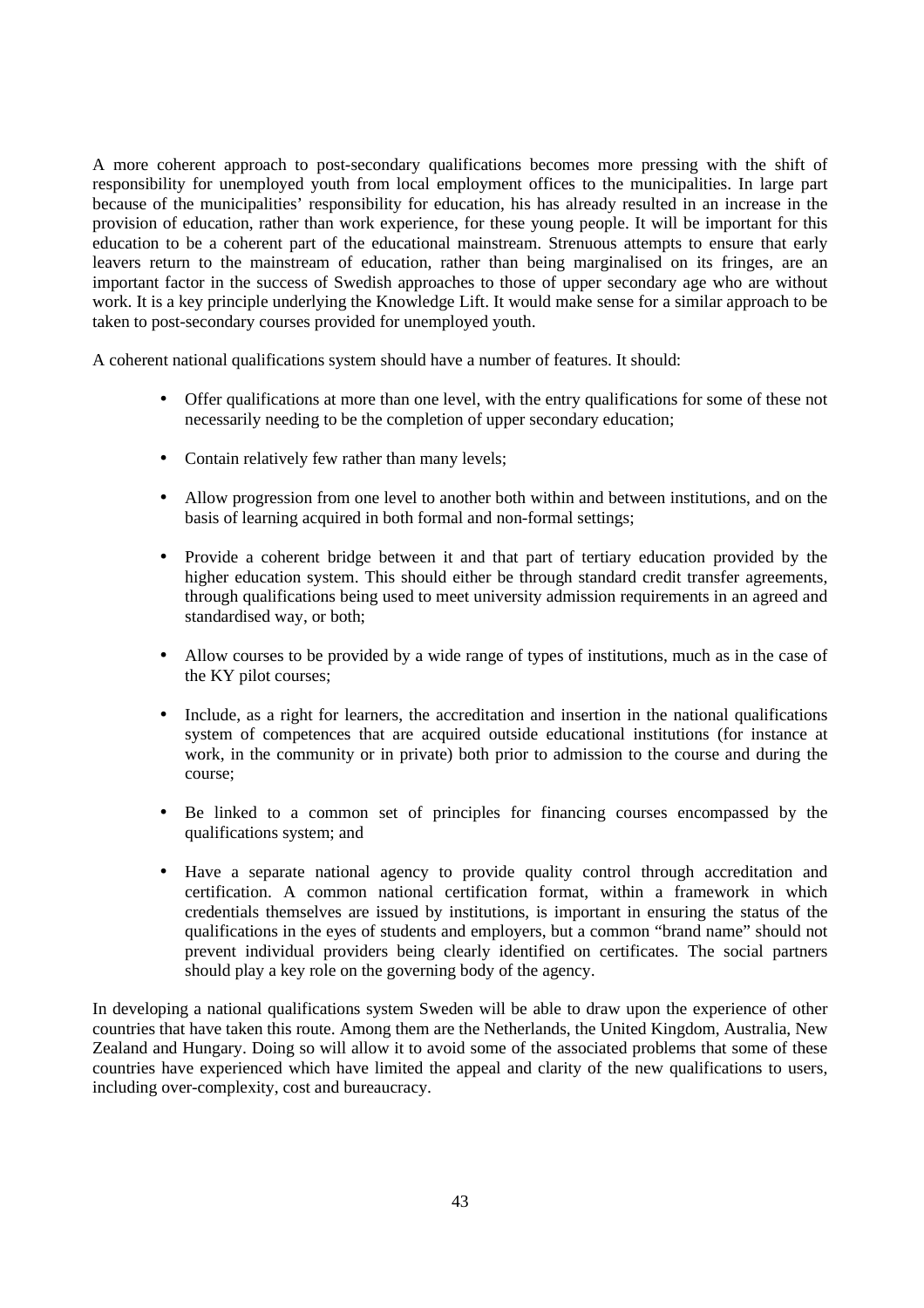## **5. CONCLUSION**

Sweden's policy structure and institutional arrangements have been effective in largely isolating those under the age of 19 from the worst effects of the labour market crisis of the 1990s. The proportion of this age group neither in education nor in employment has fallen during the 1990s from an already low level at the beginning of the decade, as has the proportion who are unemployed. And there has been no tendency for the incidence of long term unemployment to rise among this age group, despite very difficult labour market circumstances. Success has largely arisen from a reduction in the supply of youth labour. It is less easy to be confident that Sweden has also been as successful in improving the quality of the skills and hence the competitiveness of those young people who enter the labour market from upper secondary education.

The Swedish approach for the younger age group has been effective through a combination of:

- A diverse and flexible upper secondary curriculum that is able to meet the diverse talents and interests of a very wide range of young people and thus encourage them to stay at school;
- A highly inclusive upper secondary system that pays particular attention to the needs of the weaker students; and
- An effective locally managed follow-up service which ensures that those who drop out of the system are quickly re-inserted into education, with a strongly individualised approach to ensuring that they can complete a full upper secondary education.

The co-ordination of education with welfare and support services at the local level has been a key factor in these safety nets for those of upper secondary age, as has been the implementation of policies that require active participation in education and training among those under the age of 20 as a requirement for receiving income support. Thus Swedish policy has both kept the number of early leavers low, and quickly addressed the needs of those who do drop out. The success of the safety net for early school leavers has been very much a result of it leading young people back into the mainstream of education so that they can gain a respected qualification, rather than offering them short, non-valued, marginal education and training  $\text{converse}^{\,34}$ 

Sweden has been much less successful in addressing the transition difficulties of young adults during the 1990s -- those aged 19 and over. Among this age group falling employment levels have been translated into very large rises in unemployment, and the expansion in the number of post-secondary education places has not been sufficient to mop up the surplus labour supply. As a result this group has had to carry the chief burden of a transition to working life that has become long, uncertain and insecure, rather than quick and smooth as it was at the beginning of the decade.

The adoption of an earlier intervention strategy to assist unemployed 20-24 year-olds in 1998 is a positive step for this age group. However no one factor would do more to improve young Swedes' transition to working life than an improvement in the overall situation of the Swedish labour market. It is the deterioration of overall levels of employment in the 1990s that has been associated with the transition becoming more insecure and uncertain, and becoming a difficult and drawn out experience where once it

<sup>&</sup>lt;sup>34</sup> The Knowledge Lift is based upon similar principles, encouraging unemployed adults with low levels of education to finish a full upper secondary education, rather than providing them with short term and specific job training. It will be of considerable interest to monitor the initiative and to compare its results to those achieved with younger age cohorts. With this age group the contribution of education and training in raising productivity, as opposed to simply reducing labour supply, will be a key issue.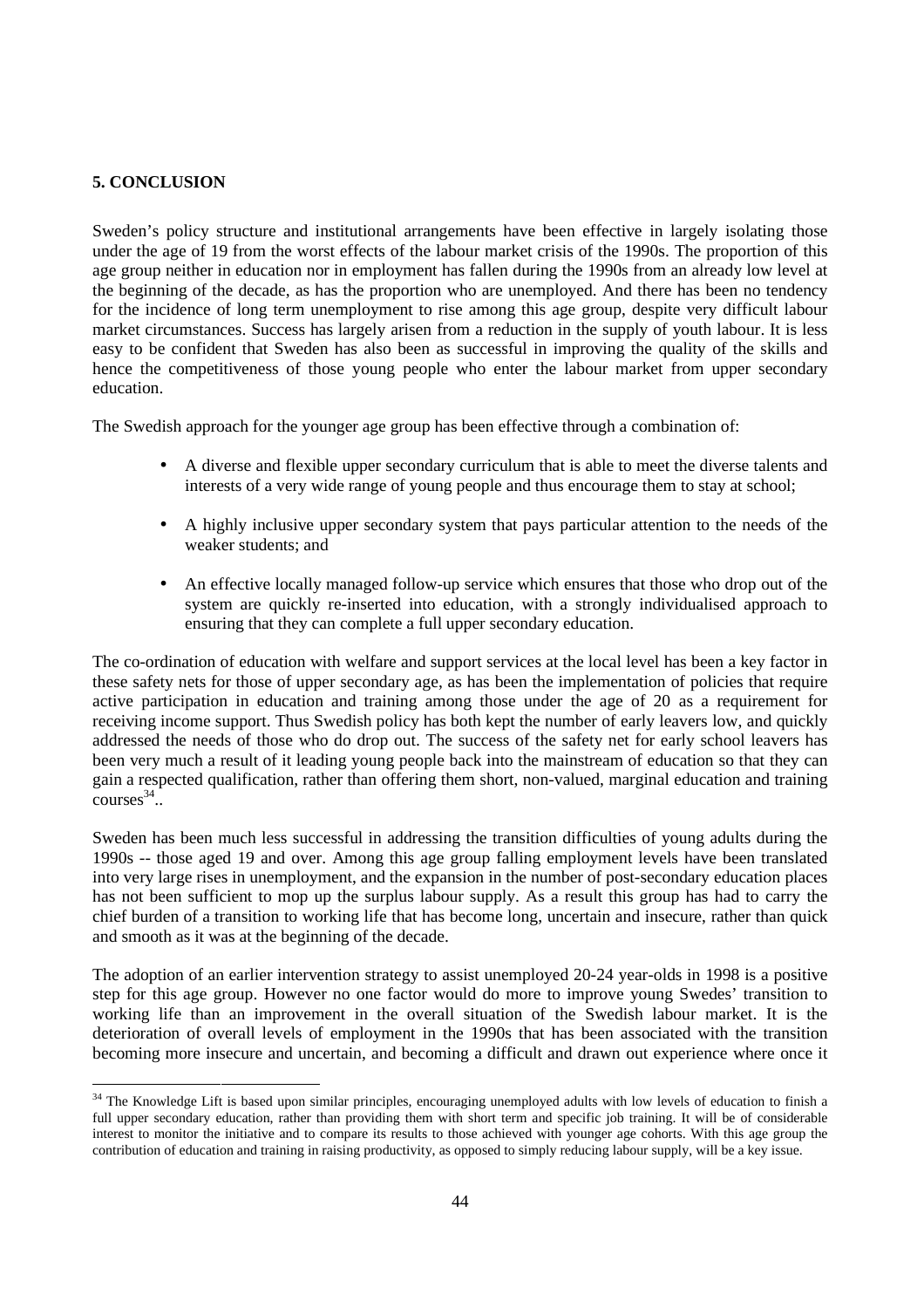was quick and simple. The economic and employment policies in areas such as wages and employment conditions needed to address and solve this fundamental difficulty in the transition are beyond the scope of this Country Note, particularly given the educational rather than employment policy focus of the Swedish Background Report and of the review team's programme of visits.

Nevertheless there are a number of steps that can be taken within the field of education that would improve both the quality and effectiveness of Swedish transition arrangements. We have suggested a number of these: a more effective use of the public funds spent upon student financial assistance; a more coherent and transparent set of arrangements for post-secondary qualifications; wider provision for the accreditation of knowledge and skills acquired outside of education within tertiary qualifications; and a greater effort to improve the quality of the connections between schools and working life are among them. The gap between Sweden and the rest of the OECD in the production of tertiary graduates, at the degree level but even more so at the non-university tertiary level, suggests that policies to narrow this gap might address national skill and competency needs as well as contributing to a reduction in labour supply among an age group that has been particularly affected by the recession of the 1990s.

A return of the labour market to employment levels experienced in the 1980s would do more than anything else to improve the transition difficulties being experienced by young Swedes, and Sweden is now seeing some employment growth, even if total employment has yet to return to the level of a decade ago. However by itself employment growth is unlikely to be sufficient to eliminate these transition difficulties. Experience shows that employers use recessions to increase the productivity of their firms, both reducing the amount of labour required to achieve a given output and reducing their need for poorly qualified and inexperienced labour. This is likely to mean that many of the jobs at a lower skill level lost by those under the age of 20 during the recession of the 1990s are unlikely to return. In addition, it is unlikely that the new flexibility introduced into the Swedish labour market during the 1990s will disappear. Temporary contracts, self employment, outsourcing and project based employment are likely to be permanent features of a Swedish economy seeking to be competitive in a global economy. Whatever the overall levels of employment, a transition process featuring uncertainty will remain a reality for many young Swedes.

During the recession of the 1990s young Swedes have remained in education for longer periods. School participation has risen, as has tertiary participation, even if not sufficiently to meet student demand. A key question for those in education is whether a renewal of employment growth will attract young people out of education. This seems unlikely, as the general experience of nearly all OECD countries is that even if educational participation rises as a reaction to recessions, it rarely falls when economies rebound. And so for reasons of both supply and demand, it seems sensible for Sweden to plan for a future in which youth employment levels, particularly for those under the age of 20, are unlikely to return to the levels observed in the late 1980s.

A likely continuation of uncertain transition patterns for very many young people reinforces the importance of moves for greater flexibility within the upper secondary curriculum. A life after school in which self reliance, flexibility and choice become key skills will not be assisted by a curriculum in which opportunities for choice are limited. The reality of a more flexible labour market also reinforces the importance of Sweden developing a more responsive tertiary education system at the non-university level, able at the one time to meet the needs of young people seeking skills for the modern economy and the needs of employers seeking to use these skills for private and public benefit.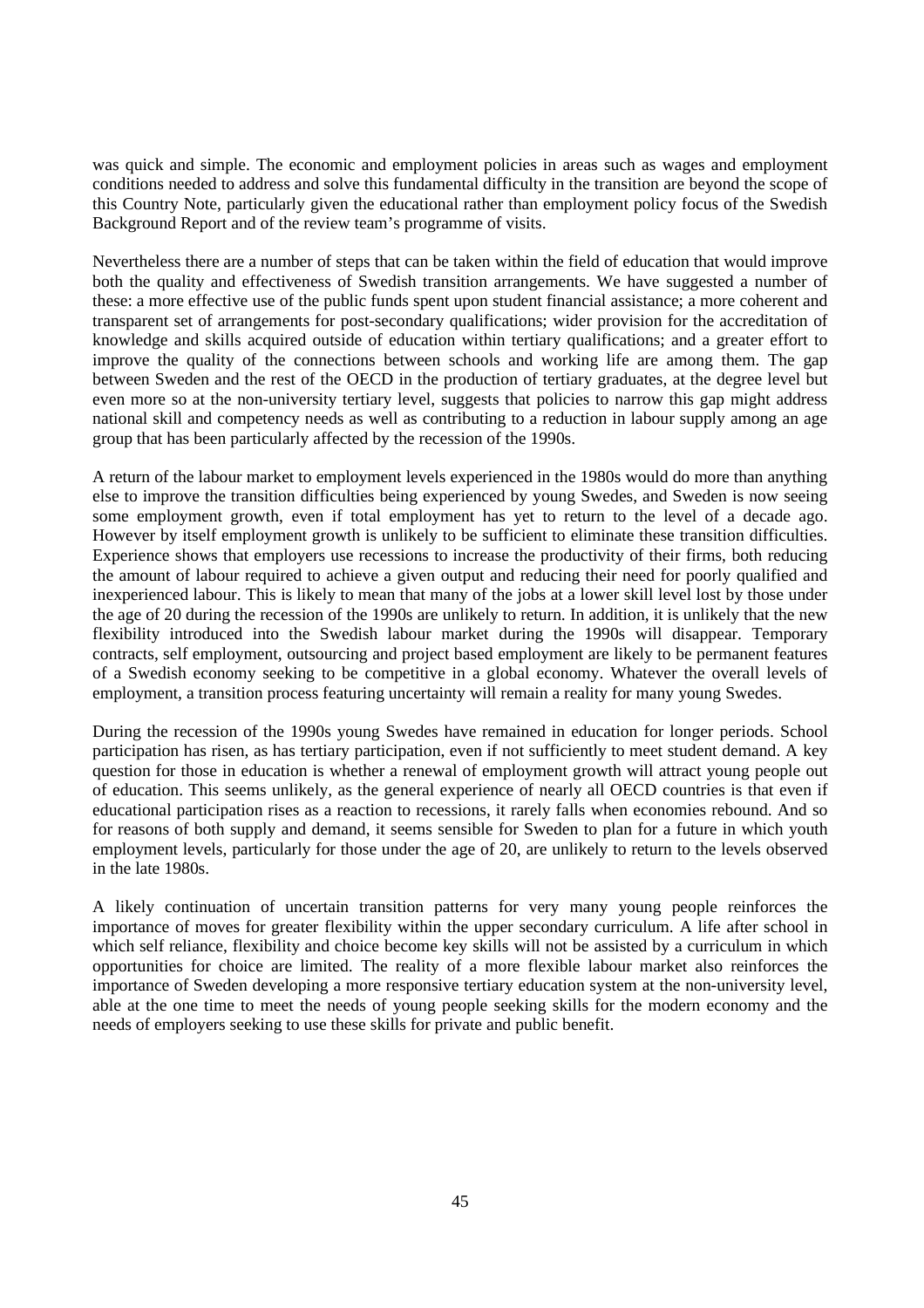## **REFERENCES**

#### BJÖRKLUND, A. and FREEMAN, R. (1995)

"Generating equality and eliminating poverty the Swedish way", Discussion Paper No. 228, Centre for Economic performance, London school of Economics.

#### CEDEFOP (1999)

*Vocational Education and Training in Sweden*, European Communities, Luxembourg.

## De GEER, H. (1992)

*The Rise and Fall of the Swedish Model*, Carden, Chichester.

#### ERIXON, L. (1994)

"A Swedish economic policy. A revindication of the Rehn-Meidner model", Working Paper No. 20, Swedish Institute for Work Life Research, Stockholm.

#### EUROPEAN COMMISSION (1996)

*Labour Market Studies: Sweden*, Luxembourg.

#### EUROSTAT (1997)

*Youth in the European Union. From Education to Working Life*, European Communities, Luxembourg.

#### HAGSTRÖM, T. and GAMBERALE, F. (1995)

"Young people's work motivation and value orientation" *Journal of Adolescence*, Vol 18, pp. 475- 490.

## HAMPDEN-TURNER, C. and TROMPENARS, F. (1993)

*The Seven Cultures of Capitalism*, Doubleday, New York.

## HJORTH, S. (1994)

*Coherence Between Compulsory Education, Initial and Continuing Training and Adult Education in Sweden*, Ministry of Education and Science, 1994.

#### MINISTRY OF EDUCATION (1994)

*Freedom of Choice and Independent Schools. A Government Bill to Parliament in March 1992*. Stockholm.

#### MINISTRY OF EDUCATION AND CULTURAL AFFAIRS (1991)

*Growing With Knowledge: A Reform of Upper Secondary and Municipal Adult Education in Sweden. The Government Bill and the Decisions of Parliament in June 1991*. Stockholm.

#### NICKELL, S. and LAYARD, R. (1998)

"Labour market institutions and economic performance", Discussion Paper No. 407, Centre for Economic performance, London School of Economics.

## OECD (1987)

"The Organisation and Content of Studies at the Post-Compulsory Level. Country Study: Sweden", *OECD Educational Monographs*, Paris.

#### OECD (1993)

*Industry Training in Australia, Sweden and the United States*, Paris.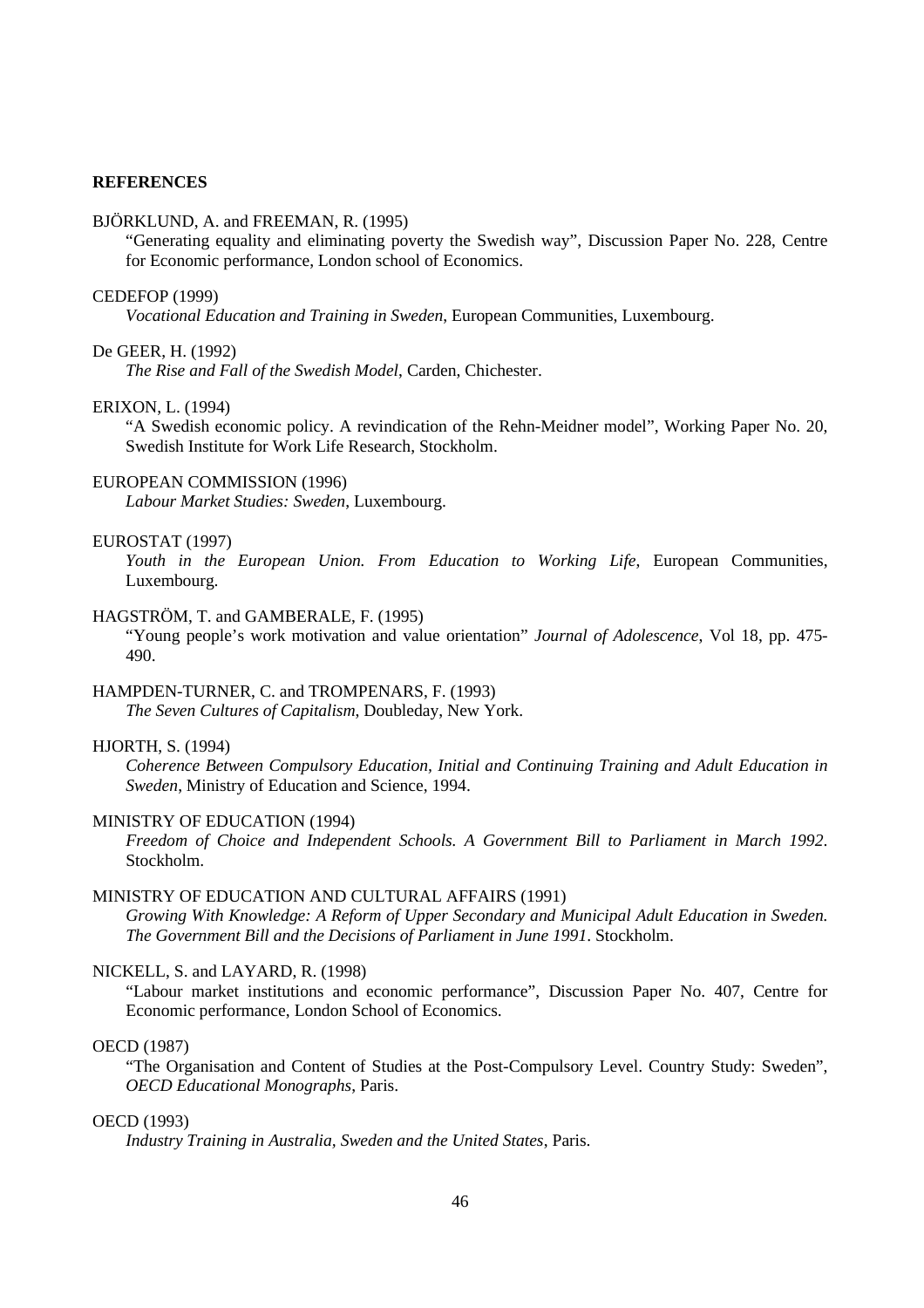#### OECD (1995)

*Reviews of National Policies for Education. Sweden*, Paris.

#### OECD (1997)

*Education at a Glance. OECD Indicators*, Paris.

#### OECD (1998a)

*Education at a Glance. OECD Indicators*, Paris.

#### OECD (1998b)

"Getting started, settling in: The transition from education to the labour market", *Employment Outlook*, Paris.

#### OECD (1998c)

*Labour Force Statistics 1977-1997*, Paris.

## OECD (1998d)

*OECD Economic Surveys 1997-1998*. Sweden, Paris.

#### OECD (1998e)

*Redefining Tertiary Education*, Paris.

#### OECD (1998f)

*Thematic Review of the Transition for Initial Education to Working Life: Interim Comparative Report*, DEELSA/ED(98)11, Paris.

#### OLSON, M. (1990)

"How Bright Are the Northern Lights? Some Questions About Sweden", Institute of Economic Research, Lund University.

#### ROBINSON, P. (1995)

"The decline of the Swedish model and the limits to active labour market policy", Discussion Paper No. 259, Centre for Economic performance, London School of Economics.

#### SCHRÖDER, L. (1996)

"Dead end jobs and upgrading plans. An evaluation of job creation plans", in Wadensjö, E. (Ed.) *The Nordic labour market in the 1990s, Part 2*, Elsevier, Amsterdam.

## STATISTICS SWEDEN (1996)

*Befolkningens utbildning* 1996-01-01, Örebro.

## STATISTICS SWEDEN (1997)

*Avgågna från gymnasieskolans program. Elever som avgick från gymnasieskolan 1996*, U 83 SM 9701, Örebro.

#### STATISTICS SWEDEN (1998)

*Inträdet på arbetsmarknaden* , U 83 SM 9801, Örebro.

#### TUIJNMAN, A. and WALLIN, E. (1995)

*School Research at the Crossroads: Swedish and Nordic Perspectives*, National Agency for Education, Stockholm.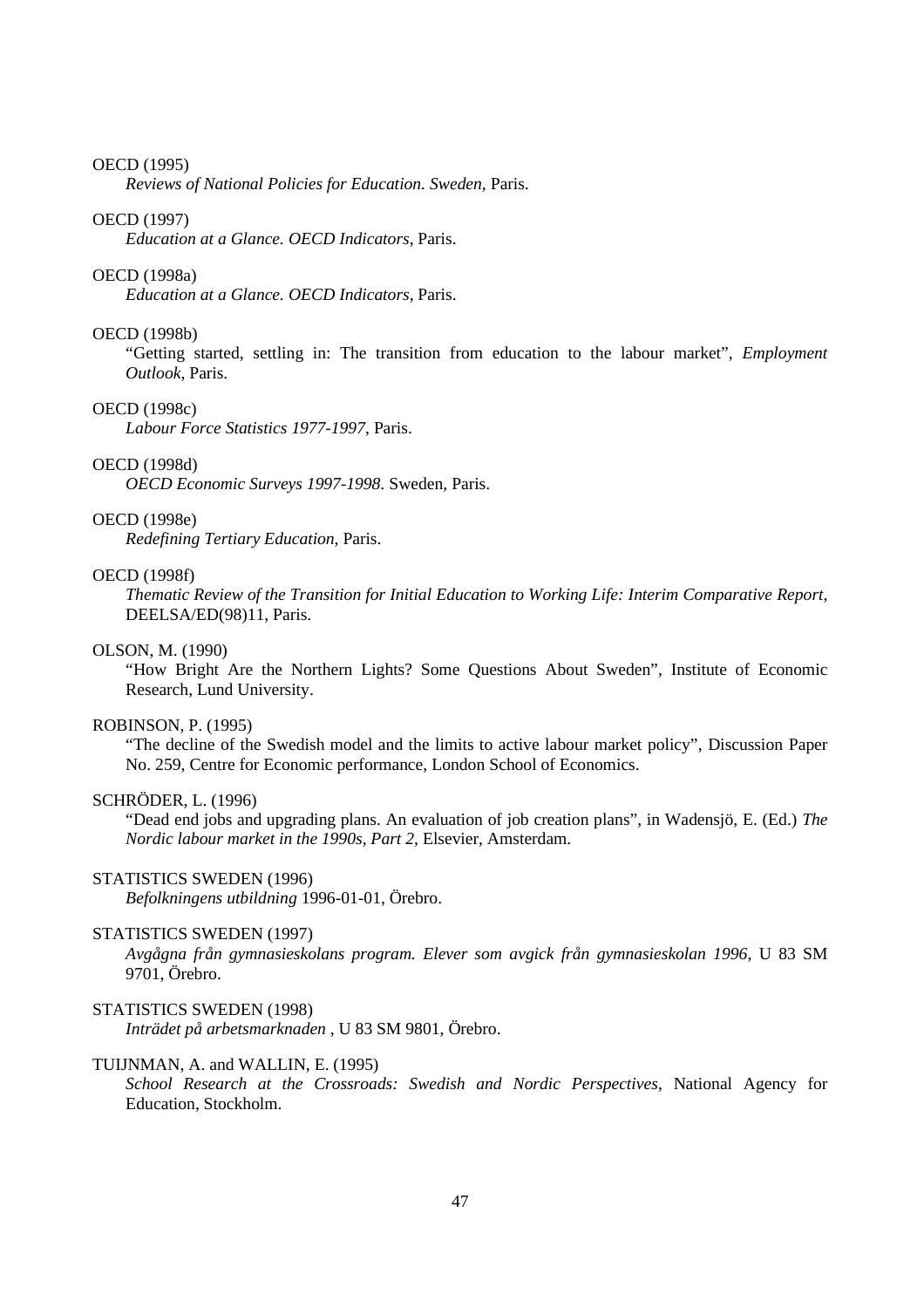WOLF, A. and STEEDMAN, H. (1998)

"Basic competence in mathematics: Swedish and English 16 year olds", *Comparative Education*, Vol. 34, No. 3, pp. 241-259.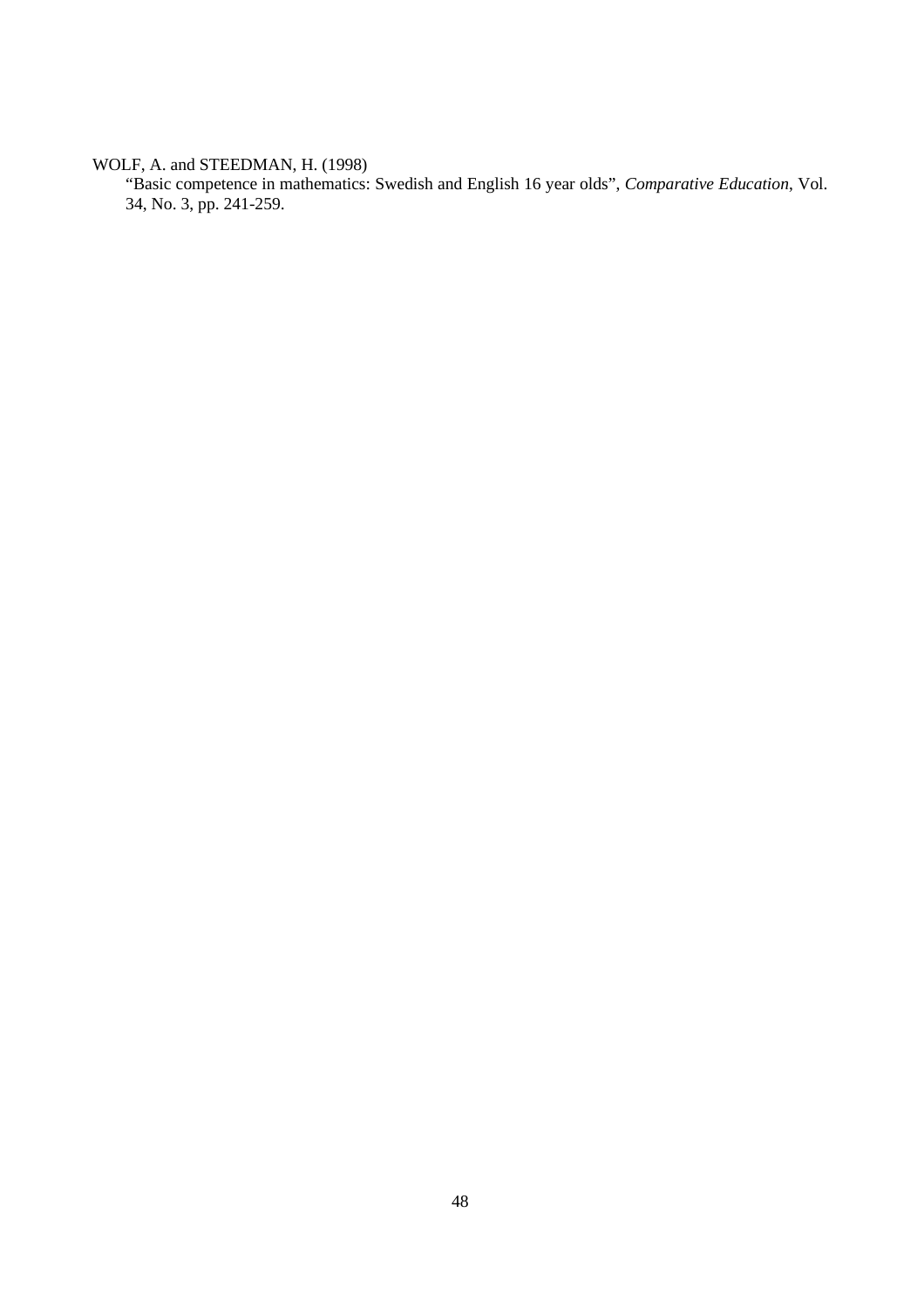## **APPENDIX 1: MEMBERS OF THE OECD REVIEW TEAM**

Ms Merete Pedersen Chief Advisor Ministry of Education and Research Copenhagen, Denmark

Mr Richard Sweet Principal Administrator Directorate for Education, Employment, Labour and Social Affairs **OECD** Paris, France

Mr Jan van Ravens Co-ordinator, International Strategy Ministry of Education, Culture and Science Zoetermeer, The Netherlands

Ms Margaret Vickers Dean of Education University of Western Sydney Sydney, Australia.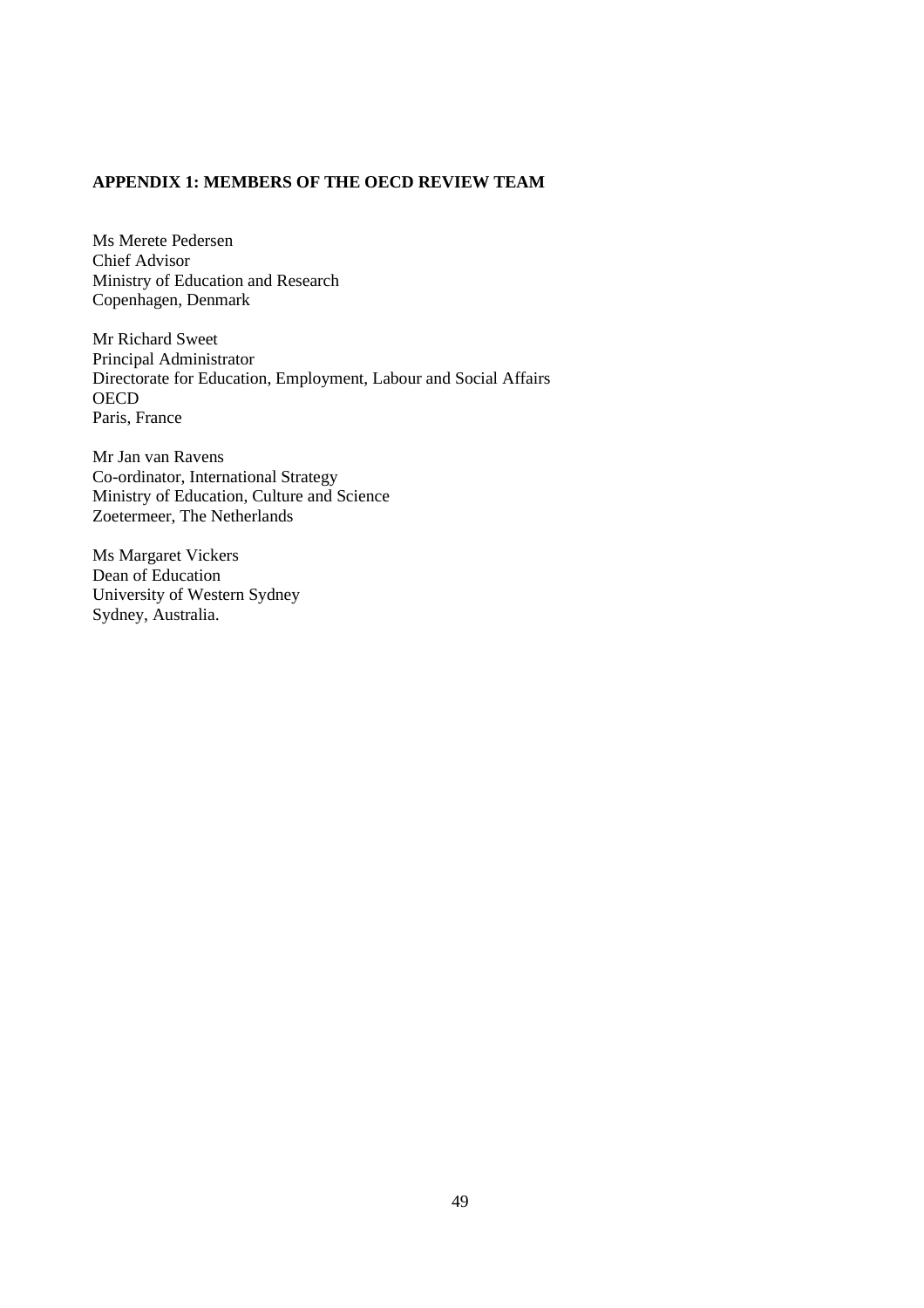# **APPENDIX 2: AUTHORS OF THE BACKGROUND REPORT**

Ms Ingrid Lindskog Mr Sten Ljungdahl Mr Anders Plesner Ms Ulla-Stina Ryking Ms Myrna Smitt Mr Johan Stålhammar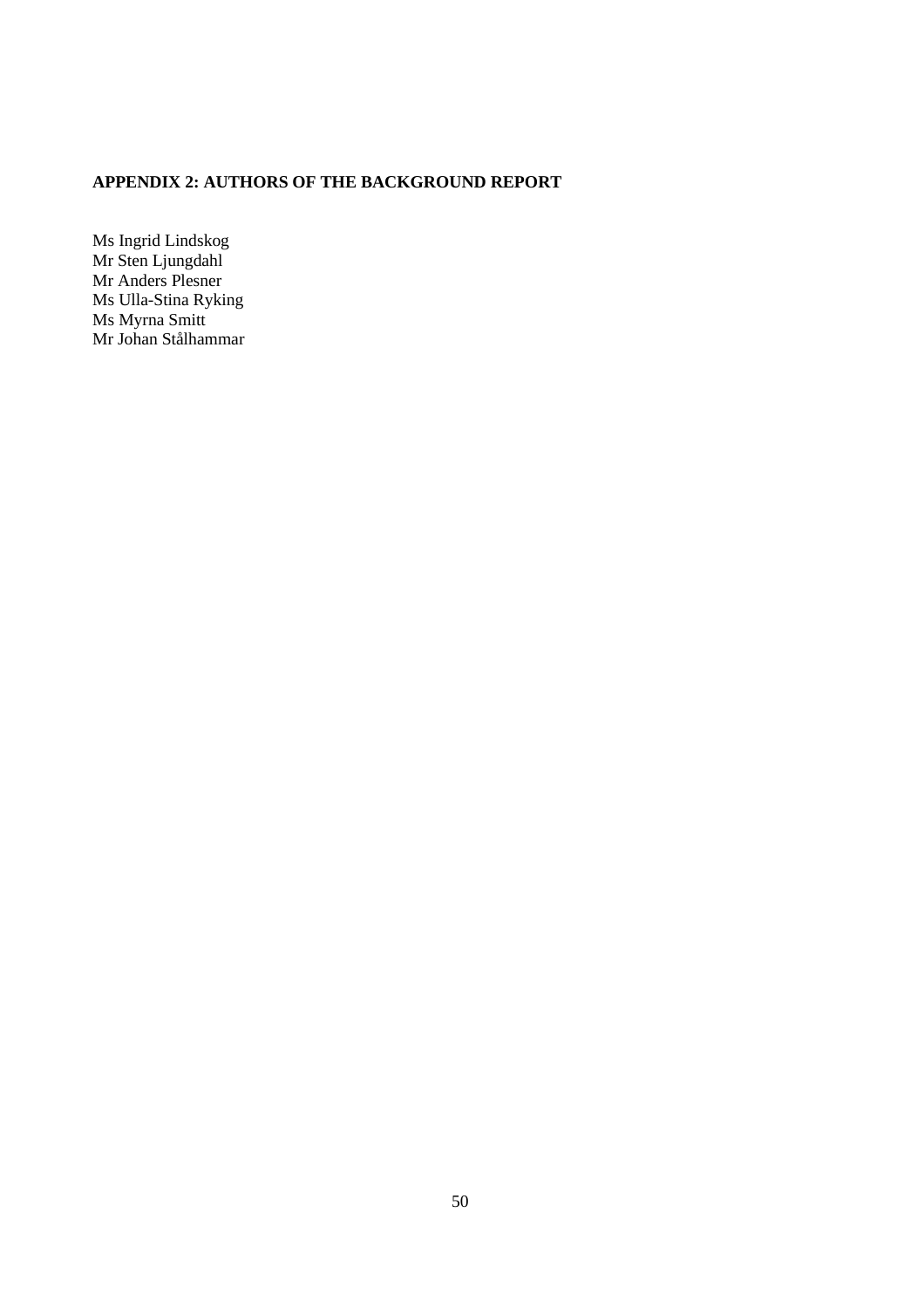# **APPENDIX 3: INDICATORS OF CHANGE IN THE YOUTH LABOUR MARKET, 1990-98**



**Figure A1 Per cent employed and not in education, 1990 and 1998**

*Source*: Statistics Sweden, Labour Force Survey first quarter



**Figure A2 Per cent unemployed and not in education, 1990 and 1998**

*Source*: Statistics Sweden, Labour Force Survey first quarter